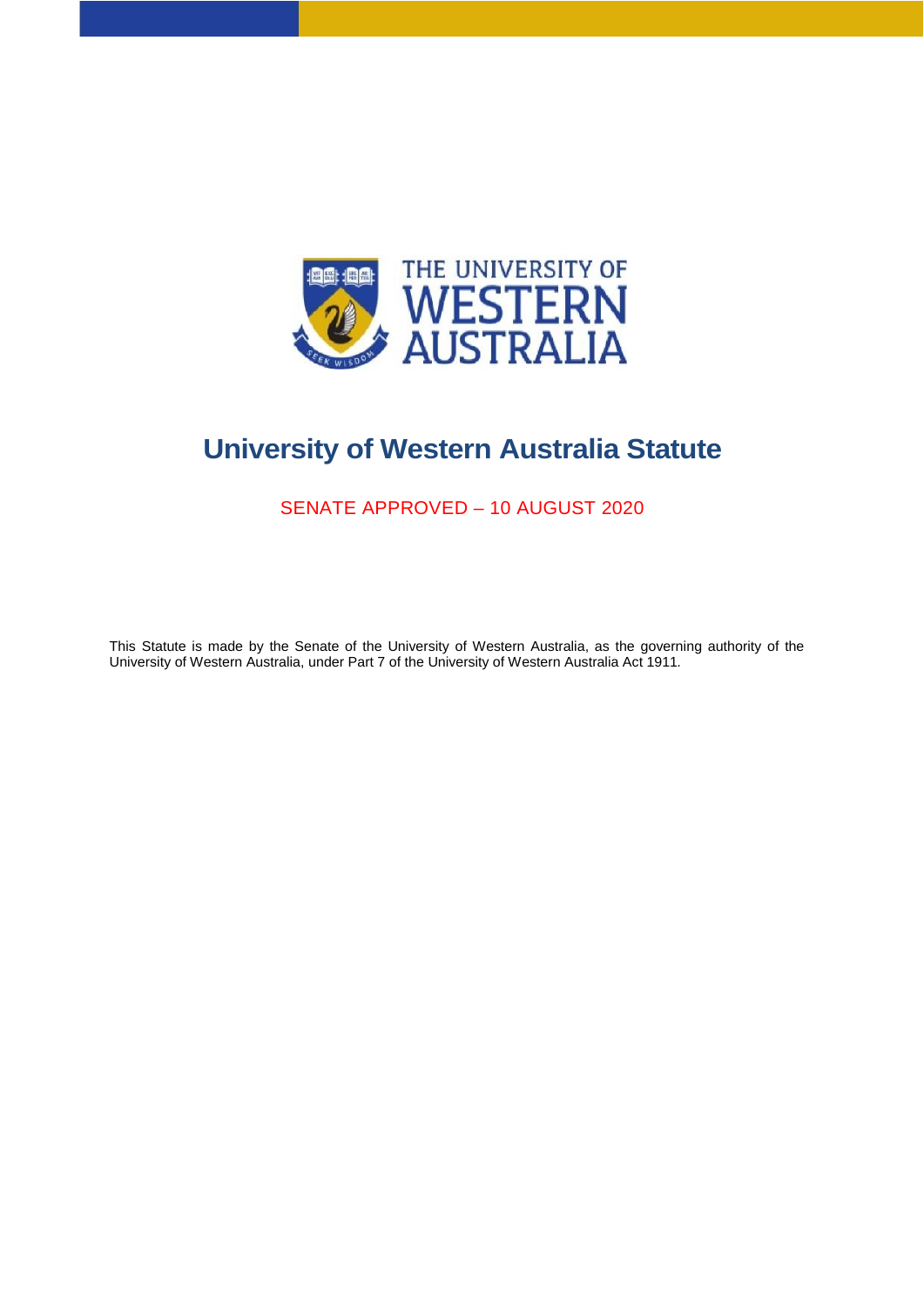

## **Contents**

| 1.  |                             |  |
|-----|-----------------------------|--|
| 2.  |                             |  |
| 3.  |                             |  |
| 4.  |                             |  |
| 5.  |                             |  |
| 6.  |                             |  |
|     |                             |  |
|     |                             |  |
| 7.  |                             |  |
| 8.  |                             |  |
| 9.  |                             |  |
|     |                             |  |
| 10. |                             |  |
| 11. |                             |  |
| 12. |                             |  |
| 13. |                             |  |
|     |                             |  |
| 14. |                             |  |
| 15. |                             |  |
| 16. |                             |  |
|     |                             |  |
| 17. |                             |  |
| 18. |                             |  |
| 19. |                             |  |
| 20. |                             |  |
| 21. |                             |  |
| 22. |                             |  |
| 23. |                             |  |
| 24. |                             |  |
| 25. |                             |  |
| 26. |                             |  |
| 27. |                             |  |
| 28. | . 14<br>Council established |  |
| 29. |                             |  |
| 30. |                             |  |
| 31. |                             |  |
| 32. |                             |  |
| 33. |                             |  |
| 34. |                             |  |
| 35. |                             |  |
| 36. |                             |  |
| 37. |                             |  |
| 38. |                             |  |
| 39. |                             |  |
| 40. |                             |  |
| 41. |                             |  |
| 42. |                             |  |
|     |                             |  |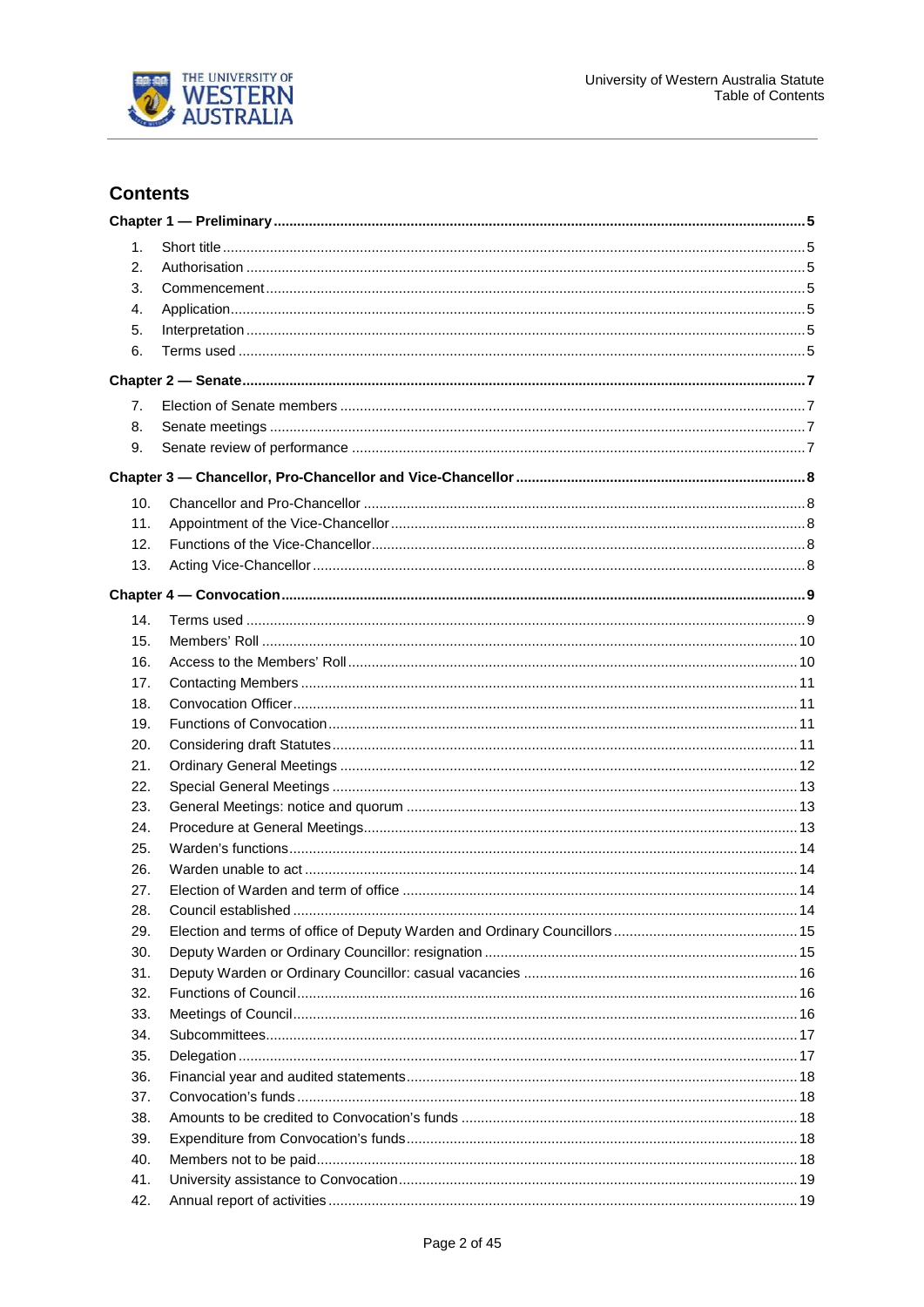



| 43. |  |
|-----|--|
| 44. |  |
| 45. |  |
| 46. |  |
| 47. |  |
| 48. |  |
| 49. |  |
| 50. |  |
| 51. |  |
| 52. |  |
| 53. |  |
| 54. |  |
|     |  |
| 55. |  |
| 56. |  |
| 57. |  |
| 58. |  |
| 59. |  |
| 60. |  |
| 61. |  |
| 62. |  |
| 63. |  |
| 64. |  |
| 65. |  |
|     |  |
| 66. |  |
| 67. |  |
| 68. |  |
| 69. |  |
| 70. |  |
| 71. |  |
| 72. |  |
|     |  |
| 73. |  |
| 74. |  |
| 75. |  |
| 76. |  |
| 77. |  |
|     |  |
| 78. |  |
|     |  |
| 79. |  |
|     |  |
| 80. |  |
| 81. |  |
| 82. |  |
| 83. |  |
| 84. |  |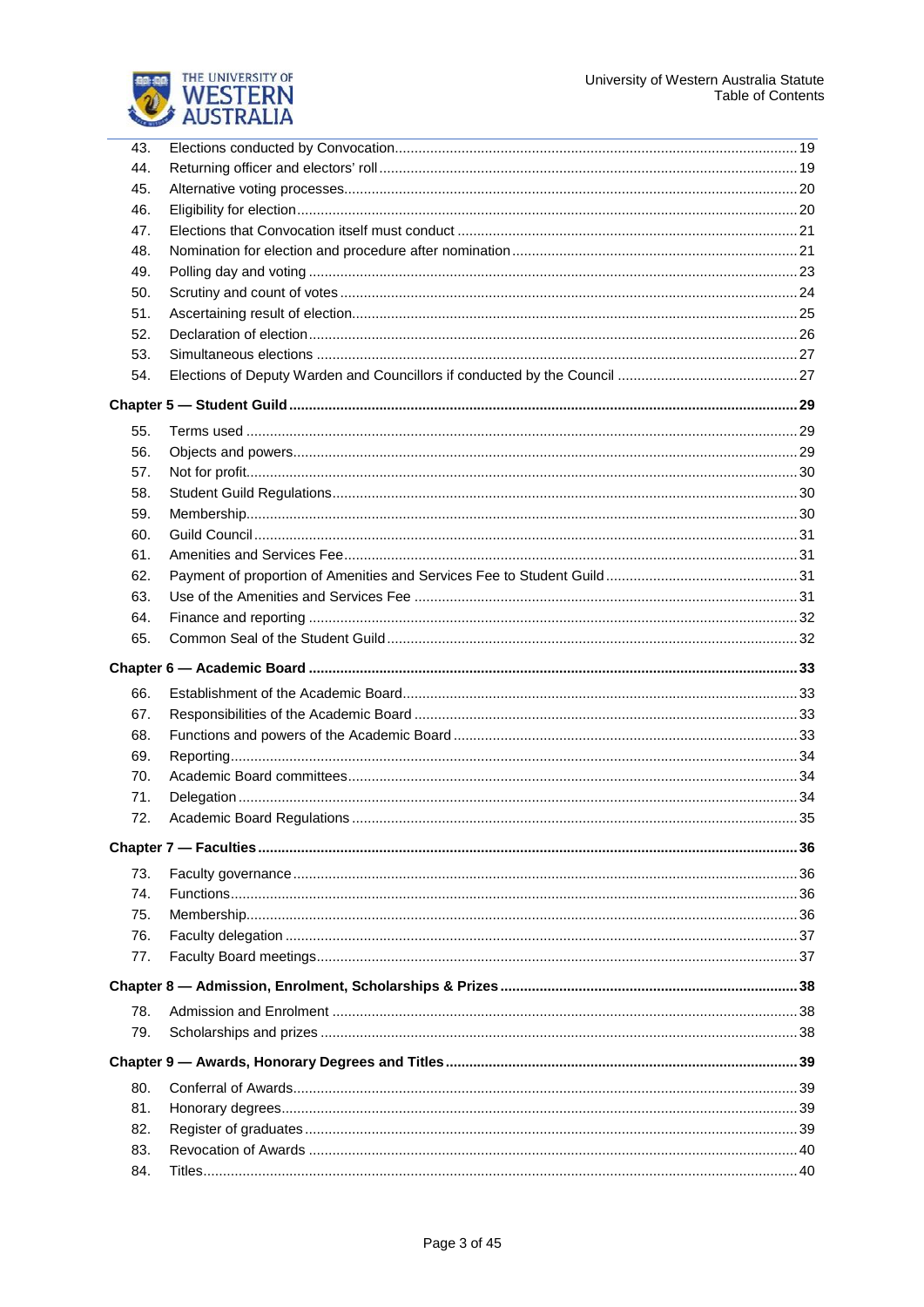

| 85. |  |
|-----|--|
| 86. |  |
| 87. |  |
| 88. |  |
|     |  |
| 89. |  |
|     |  |
| 90. |  |
| 91. |  |
| 92. |  |
|     |  |
| 93. |  |
| 94. |  |
| 95. |  |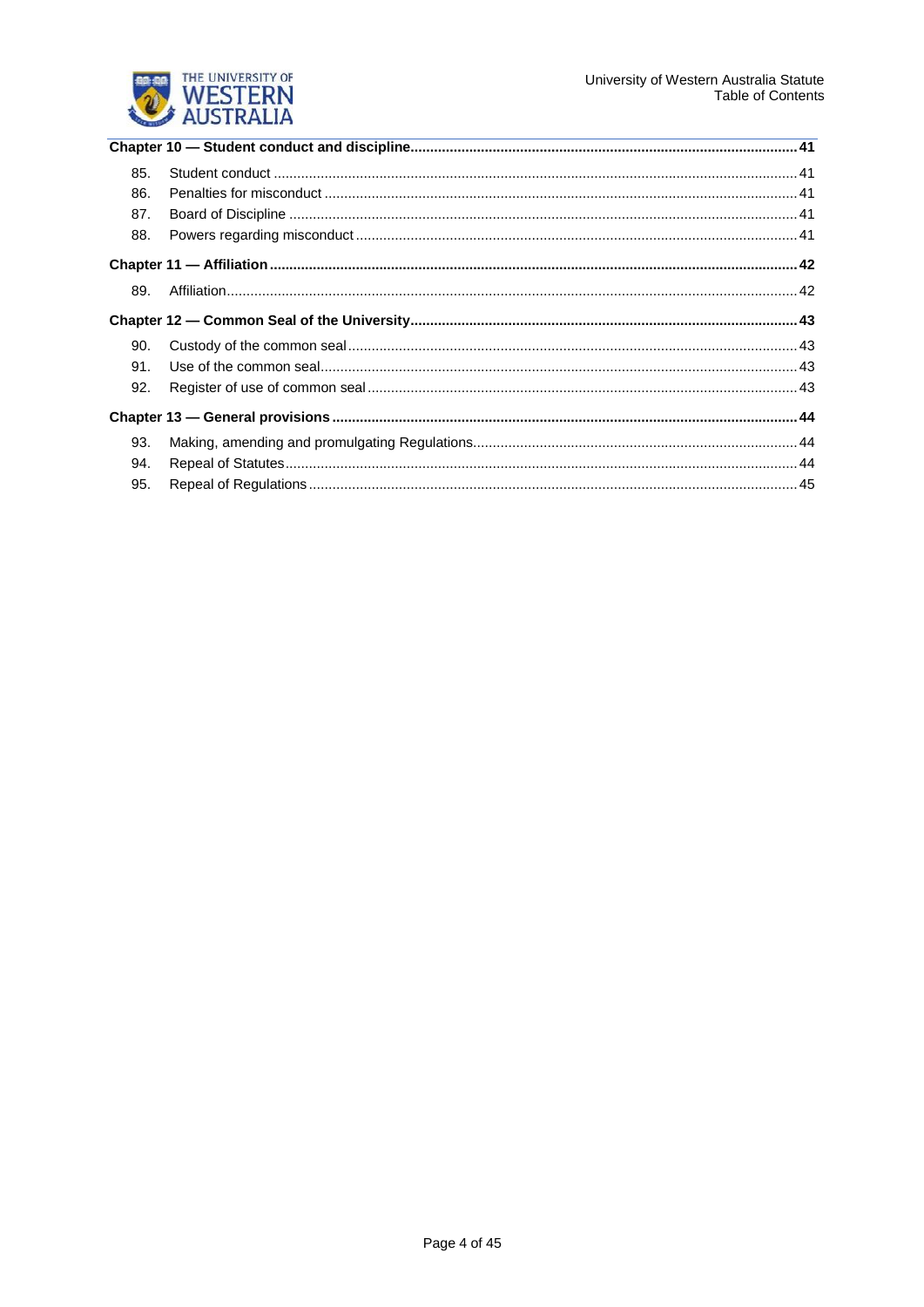

## **Chapter 1 — Preliminary**

#### $1<sub>1</sub>$ **Short title**

This Statute may be cited as the University of Western Australia Statute.

#### $2.$ **Authorisation**

This Statute is made under the University of Western Australia Act 1911 Part 7.

#### 3. **Commencement**

This Statute will commence when it has been approved by the Governor and published in the Government Gazette in accordance with section 33 of the University of Western Australia Act 1911.

Note: Refer to the Version History at the end of this document for commencement information.

#### $\overline{4}$ **Application**

- (1) Subject to the Act this Statute applies to
	- (a) all members of the University Community; and
	- (b) all persons entering, or on, land or other property owned or occupied by the University; and
	- (c) all persons using University facilities.

#### $5<sub>1</sub>$ **Interpretation**

- (1) This Statute must be interpreted in accordance with any relevant provision of *the Interpretation Act 1984* (WA) unless the contrary intention appears.
- (2) Without limiting clause 5(1), a term used in this Statute that is given a meaning or effect by the *Interpretation Act 1984* (WA) has the same meaning or effect in this Statute unless the contrary intention appears.

#### 6. **Terms used**

| (a) | Casual vacancy            |
|-----|---------------------------|
| (b) | Convocation               |
| (c) | Regulations               |
| (d) | residential accommodation |
| (e) | Senate                    |
| (f) | <b>Statutes</b>           |
| (g) | student                   |
| (h) | Student Guild             |
| (i) | University                |
| (i) | University Executive      |
| (k) | University lands          |

In this Statute, unless the contrary intention appears —

*Academic Board* means the board established by clause 66;

*Act* means the *University of Western Australia Act 1911* (WA);

*Award* means —

(a) a degree, diploma or certificate granted by the Senate; or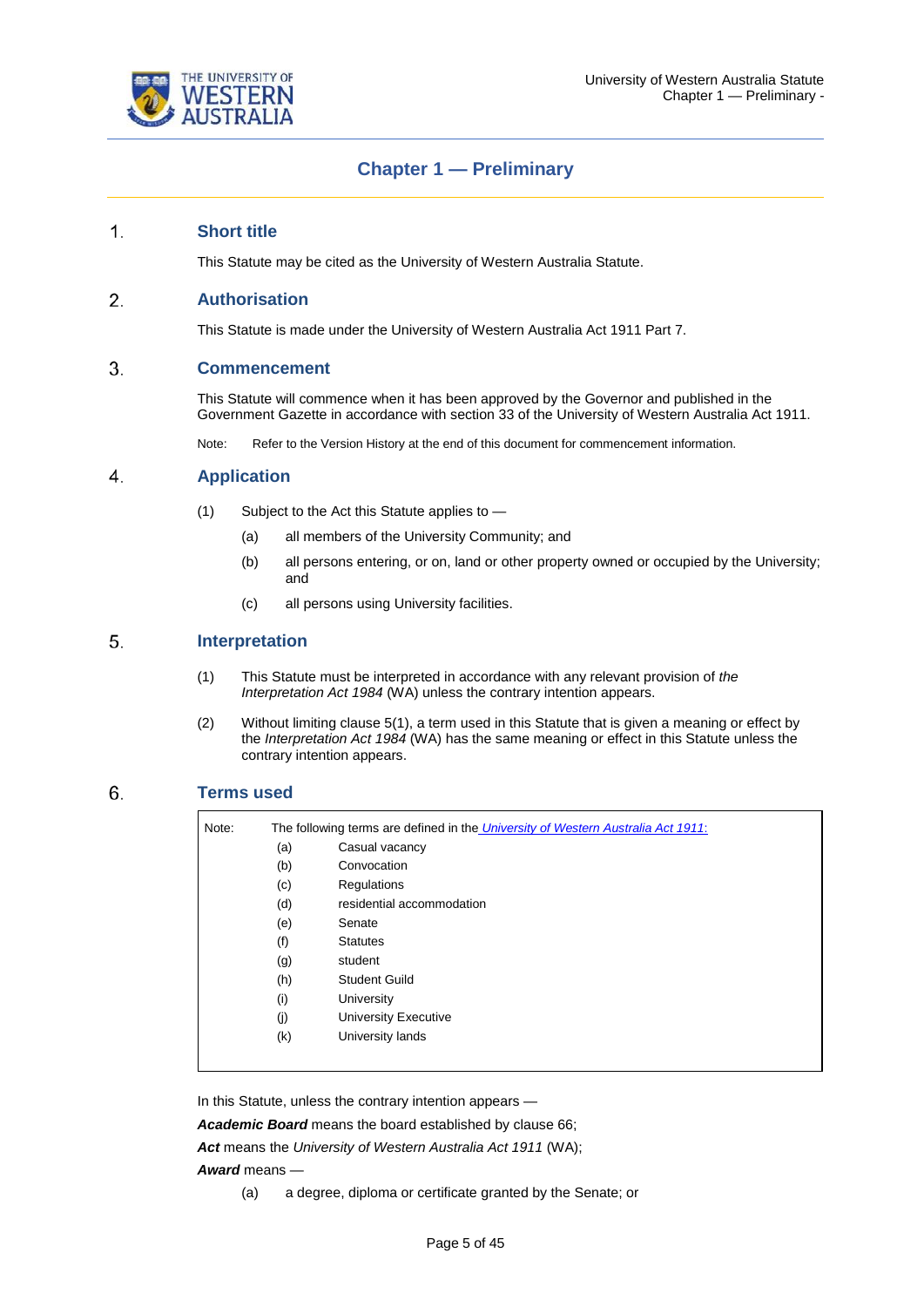

(b) an honorary degree or other distinction approved by the Senate;

**Ballot Period** means the period during which persons may vote at an election;

*By-law* means a by-law made under Section 16A;

**Centre** means an organisational unit approved as a centre by the Senate;

*Course* means a plan of study that a Student must successfully undertake before qualifying for an Award;

**Faculty** means an academic organisational unit approved as a faculty by the Senate;

*Faculty Board* means the body referred to in clause 73(2);

**Head of** Faculty means the person appointed to be the head of a faculty, whether they have the title "dean", or some other title approved by the Senate;

**Institute** means an organisational unit approved as an institute by the Senate;

*Misconduct* means a breach of the University's student conduct standards as defined in Chapter 10 and the Regulations;

*Regulation* means Regulations made by the Senate under Section 16E;

**School** means an academic organisational unit approved as a school by the Senate;

**Staff** means an individual employed by the University;

*S*ection means a section of the Act;

*Student* means a person enrolled in the University as a student, including a person enrolled in an Award course of the University, whether in Perth or elsewhere, or enrolled through University extension as a continuing education student in units offered within Award courses of the University;

**Student Guild** means the Student Guild referred to in Section 28(1);

*University Community* means members of Senate, members of Convocation, Staff, Students, and holders of honorary, emeritus, visiting, adjunct or clinical appointments;

*University Executive,* means officers of the University so designated by the Senate to advise and be responsible to the Senate;

**University Legislation** means the Act, Statutes, By-laws, Regulations, rules and policies; *University Working Day* means any day other than a —

- (a) Saturday;
- (b) Sunday;
- (c) day specified in the University calendar as a University holiday; and
- (d) the University's annual shut-down period as determined by the University's executive each year.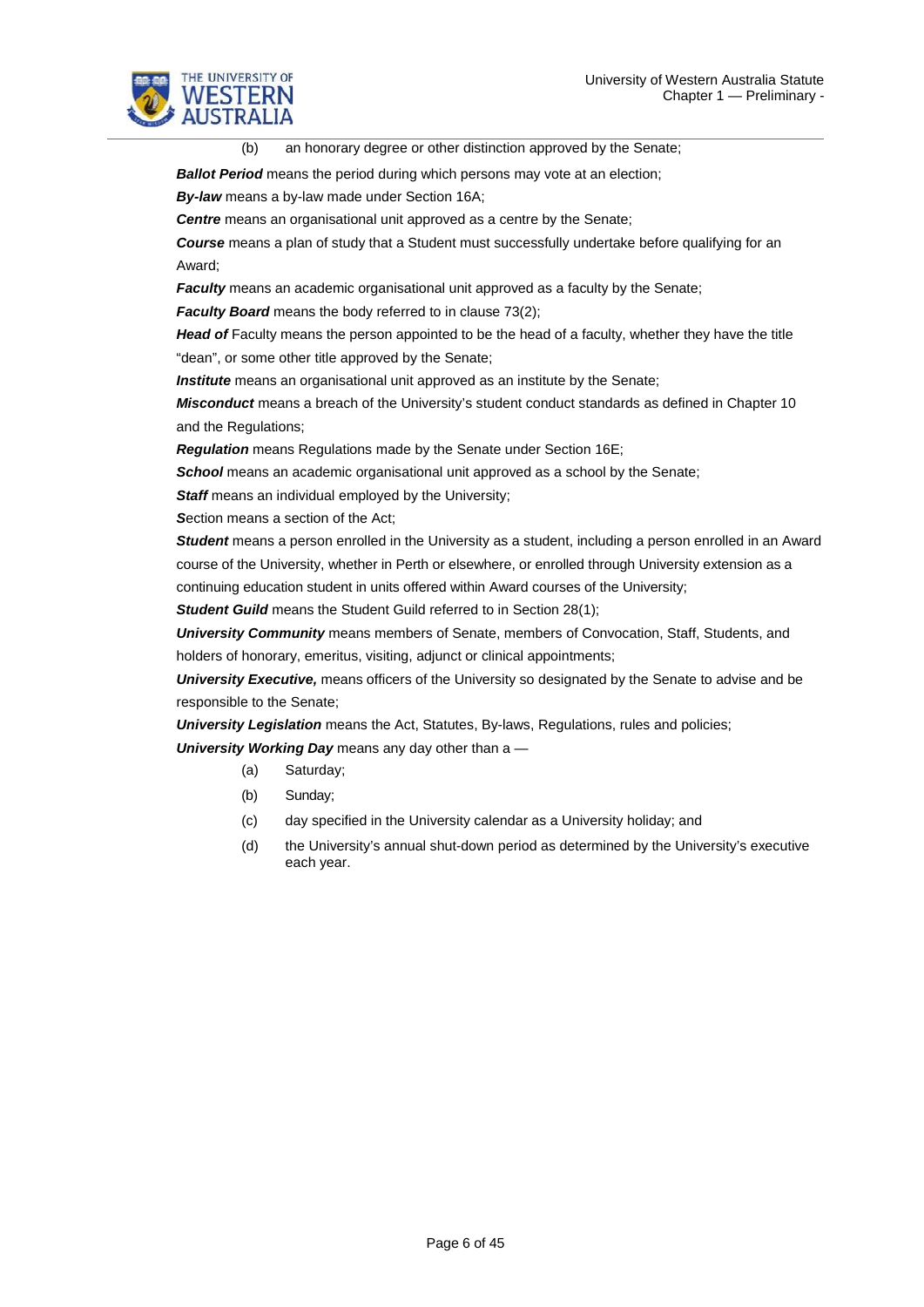



## **Chapter 2 — Senate**

| Note: |     | The University of Western Australia Act 1911 includes provisions regarding the following<br>matters relevant to this Chapter: |
|-------|-----|-------------------------------------------------------------------------------------------------------------------------------|
|       | (a) | Senate as the governing authority of the University and the powers of the Senate                                              |
|       | (b) | Senate membership, terms of members, resignation and vacancies of office                                                      |
|       | (c) | Chair and quorum for meetings of Senate                                                                                       |
|       | (d) | Senate Nominations Committee                                                                                                  |
|       | (e) | Delegation by Senate                                                                                                          |
|       | (f) | Duties of Senate members and disclosure of interests                                                                          |
|       | (g) | Remuneration and allowances for Senate members                                                                                |
|       | (h) | Relief of Senate members from liability                                                                                       |

#### $7<sub>1</sub>$ **Election of Senate members**

- (1) The election of the Chancellor and Pro-Chancellor pursuant to Sections 12 and 12A respectively, is to be conducted in accordance with the Senate Regulations.
- (2) The election of Staff of the University to the Senate pursuant to Sections  $8(1)(b)$  and  $8(1)(c)$  is to be conducted in accordance with the Senate Regulations.
- (3) The election of Students to the Senate pursuant to Section  $8(1)(g)$  is to be conducted in accordance with the Student Guild Regulations.
- (4) The election of members of Convocation to the Senate pursuant to Section  $8(1)(h)$  is to be conducted in accordance with clauses 43, 44 and 45.
- (5) A Staff member or Student who commits a fraudulent act in respect of elections to the Senate governed by the Act, this Statute or the Regulations may be subject to disciplinary action by the University in accordance with -
	- (a) the University Legislation; and
	- (b) if the person is a member of Staff, the agreement under which they are employed.

#### 8. **Senate meetings**

- (1) The Senate must meet at least six times each year, in accordance with the Regulations.
- (2) Senate meetings must be called and conducted in accordance with the Regulations and the Standing Orders of the Senate.

#### 9. **Senate review of performance**

- (1) On a regular basis, at least once each two years, the Senate should review and assess its own performance and that of its committees.
- (2) The Chancellor is responsible for organising the assessment process, and may draw on external resources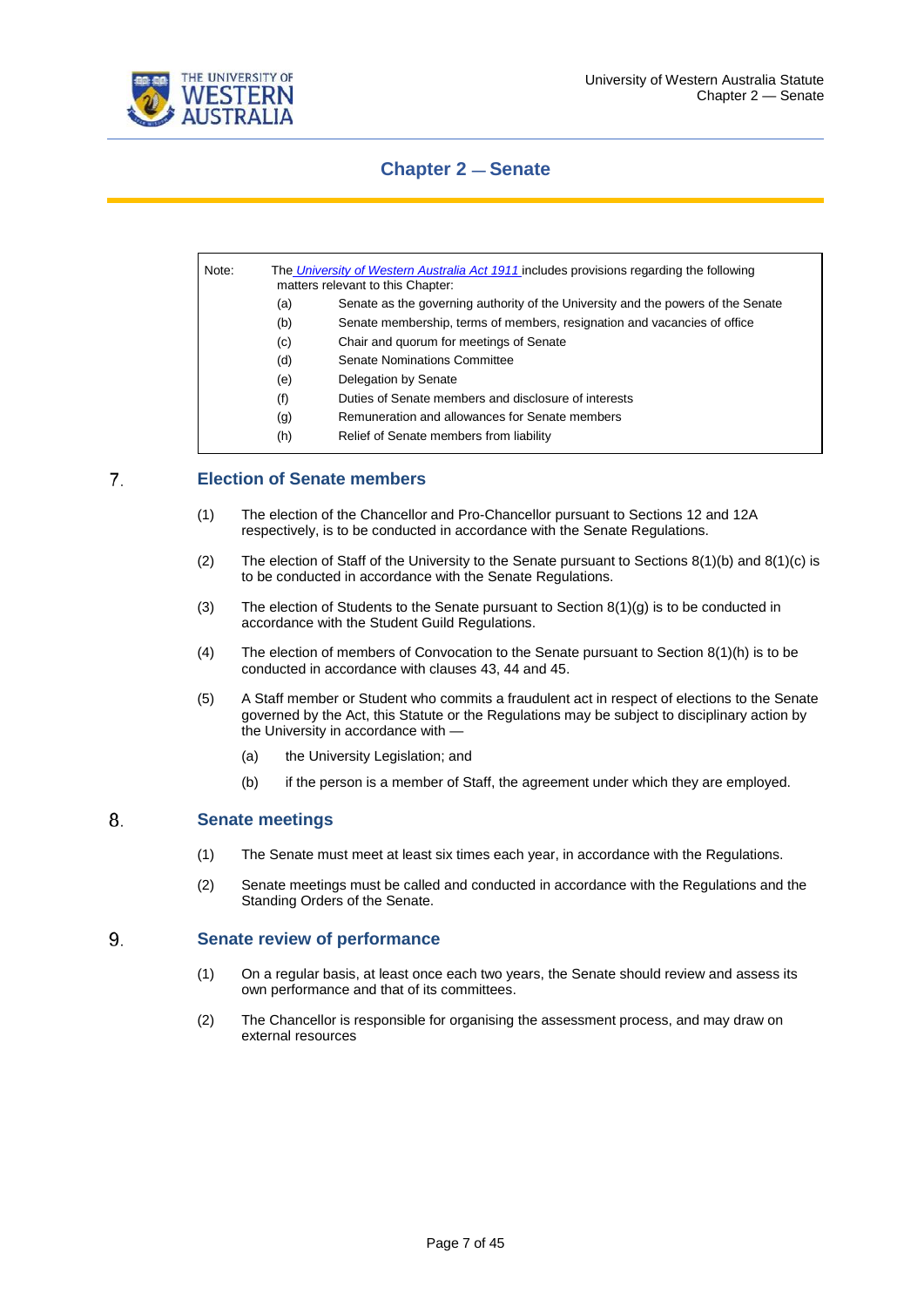

## **Chapter 3 — Chancellor, Pro-Chancellor and Vice-Chancellor**

| Note: | The University of Western Australia Act 1911 includes provisions regarding the<br>following matters relevant to this Chapter: |                                                                                          |  |  |
|-------|-------------------------------------------------------------------------------------------------------------------------------|------------------------------------------------------------------------------------------|--|--|
|       | (a)                                                                                                                           | Election of the Chancellor and Pro-Chancellor, and eligibility for re-appointment        |  |  |
|       | (b)                                                                                                                           | People disqualified from being Chancellor or Pro-Chancellor                              |  |  |
|       | (d)                                                                                                                           | Maximum initial term and consecutive term of office of Chancellor and Pro-<br>Chancellor |  |  |
|       | (e)                                                                                                                           | Chairing of Senate meetings                                                              |  |  |
|       | (f)                                                                                                                           | Vice-Chancellor's powers, duties and authority to delegate                               |  |  |
|       | (g)                                                                                                                           | Use of title by the Vice-Chancellor                                                      |  |  |

#### $10.$ **Chancellor and Pro-Chancellor**

- (1) The Chancellor is an ex-officio standing member of all University faculties and committees, but the Chancellor does not exercise any executive function in the management or administration of the University.
- (2) In the absence of the Pro-Chancellor, the Senate may nominate a member of the Senate to act as Pro-Chancellor.

#### $11.$ **Appointment of the Vice-Chancellor**

- (1) The Senate must appoint a Vice-Chancellor, who is also the President and chief executive officer of the University, for such term and on such conditions as determined by the Senate.
- (2) The Senate may set performance measures for the Vice-Chancellor and may monitor the performance of the Vice-Chancellor against those measures.
- (3) The Vice-Chancellor may be re-appointed.

#### $12.$ **Functions of the Vice-Chancellor**

- (1) Subject to the Acts, Statutes and Regulations and to any resolutions of the Senate, the Vice-Chancellor is responsible for —
	- (a) promoting the interests and furthering the development of the University;
	- (b) the overall academic, administrative, financial and other business of the University; and
	- (c) exercising a general supervision over the Staff and Students of the University.
- (2) The Vice-Chancellor is an ex-officio member of
	- (a) all Senate committees and boards except the Audit and Risk Committee and the Senate Nominations Committee;
	- (b) the Academic Board and its committees and boards; and
	- (b) all Faculties, the Faculty Board of each Faculty and the associated standing committees of the Faculty Board of each Faculty.

#### $13.$ **Acting Vice-Chancellor**

(1) In the Vice-Chancellor's absence, the Vice-Chancellor must appoint (or if circumstances prevent the Vice-Chancellor making such an appointment, the Senate must appoint) another member of the University Executive as acting Vice-Chancellor.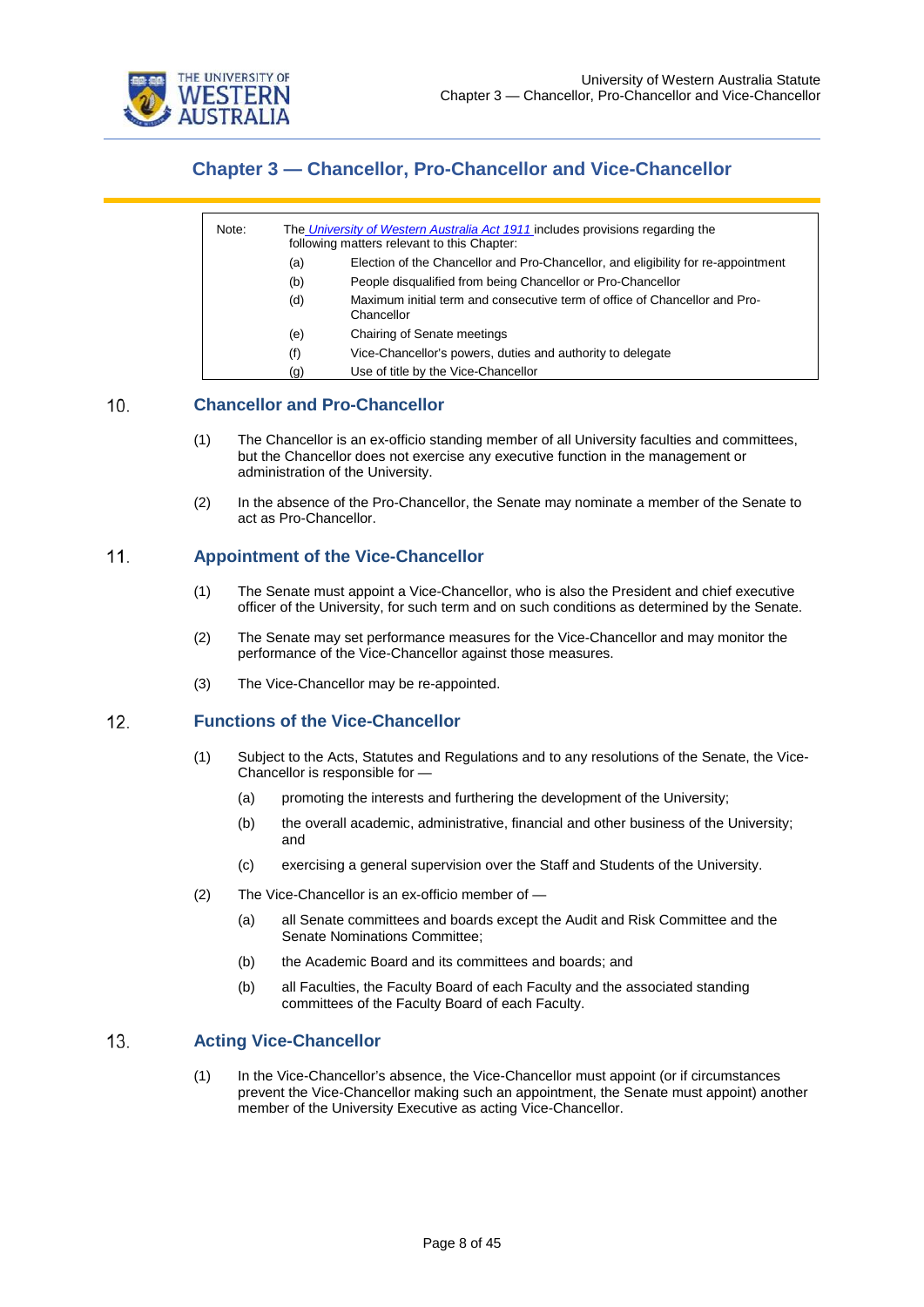

### **Chapter 4 — Convocation**

#### $14.$ **Terms used**

In this Chapter, unless the contrary intention appears —

*Autumn Ordinary Meeting* means an ordinary General Meeting held under clause 21(1)(a);

*Calendar Year* means a year ending on 31 December;

*Chair*, at a General Meeting, means the person who, under Section 24, is to preside as the Chair of the meeting;

*Contact Details*, of an Individual, means —

- (a) their postal address; and
- (b) their Electronic Address; and
- (c) their telephone number; and
- (d) any other information about them of a kind determined by the Council;

*Convocation Officer* means the Convocation Officer appointed under clause 18;

**Council** means the Council of Convocation established by clause 28;

*Council Meeting* means a meeting held under clause 33;

*Councillor* means the Warden, Deputy Warden, an Ordinary Councillor or, if clause 28(2)(d) applies, the immediate past Warden;

**Deputy Warden** means the Deputy Warden of Convocation referred to in clause 28(2)(b);

*Electronic Address* means an email address, fax number, mobile telephone number or other means for receiving digital or Electronic Communication;

*Electronic Communication* means digital or Electronic Communication in a format determined by Council;

*General Meeting* means an ordinary General Meeting of Convocation or a special General Meeting of Convocation;

*Member* means an Individual who is on the Members' Roll;

*Members' Roll* means the roll of Members of Convocation kept under Section 17(2);

**Ordinary Councillor** means a Councillor referred to in clause 28(2)(c);

**Periodic Election** has the meaning given by clause 47(2);

*Roll Keeper* means the individual —

- (a) who, under Section 17(2), is required by the Senate to keep the roll; or
- (b) to whom the Senate under Section 16G, has delegated its duty, under Section 17(2), to keep the Members' Roll;

**Spring Ordinary Meeting** means an ordinary General Meeting held under clause 21(1)(b);

*Warden* means the Warden of Convocation elected under Section 18.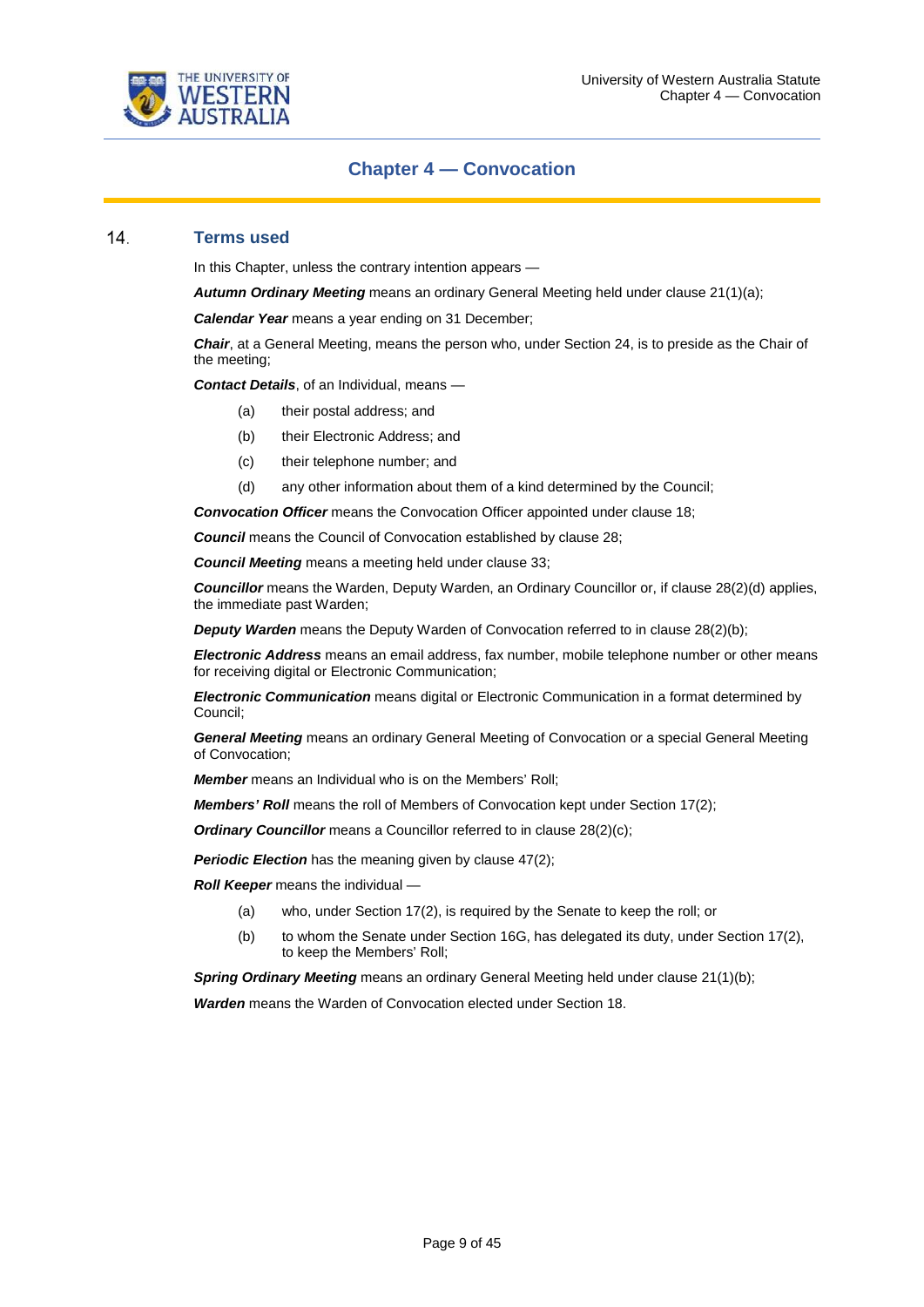



#### $\overline{15}$ **Members' Roll**

- (1) The Members' Roll must contain as much of the following information about each Member as possible —
	- (a) full name;
	- (b) date of birth;
	- (c) gender;
	- (d) whether deceased and, if so, date or Calendar Year of death;
	- (e) how, and in which Calendar Year, the person became a Member;
	- (f) any Award of the University;
	- (g) any degree, diploma, certificate, honorary degree, prize or other distinction granted by any other tertiary institution;
	- (h) any honour, award or other distinction granted or conferred by a Government or other public body, whether in Australia or elsewhere; and
	- (i) Contact Details.
- (2) Clause 15(1) does not limit the information that may be kept on the Members' Roll about Member(s).
- (3) Clause 15(1) and 15(2) have effect subject to the Senate's legal obligations (including in relation to the privacy of personal information of the people listed in Section 17(1).
- (4) A Member may request the Roll Keeper to record on the Member's Roll that the Member does not want to be contacted —
	- (a) by Convocation; or
	- (b) by the University; or
	- (c) by Convocation or the University.
- (5) If, on not less than two occasions, mail addressed to a Member at a postal address recorded on the Members' Roll has been unclaimed, the Convocation Officer may remove that address from the Members' Roll.
- (6) If, on not less than two occasions, Electronic Communications addressed to a Member at an Electronic Address recorded on the Members' Roll appear to have failed, the Convocation Officer may remove that address from the Members' Roll.
- (7) Before removing an address under clause 15(5) or 15(6) the Convocation Officer is to take reasonable steps to ascertain the correct address of the Member.

#### 16. **Access to the Members' Roll**

- (1) The Council is entitled to have access to the Members' Roll for the purpose of performing Convocation's functions.
- (2) If under clause 16(1) the Council wants access to the information on the Members' Roll or to any part of it, the Council must ask the Roll Keeper and specify the information the Council wants and the electronic format in which the information is wanted.
- (3) On receiving a request made under clause 16(2), the Roll Keeper must, if practicable and as soon as practicable, give the Council the information requested in the electronic format requested.
- (4) Clause 16(1), 16(2) and 16(3) have effect subject to the Senate's legal obligations (including in relation to the privacy of personal information of the people listed in Section 17(1).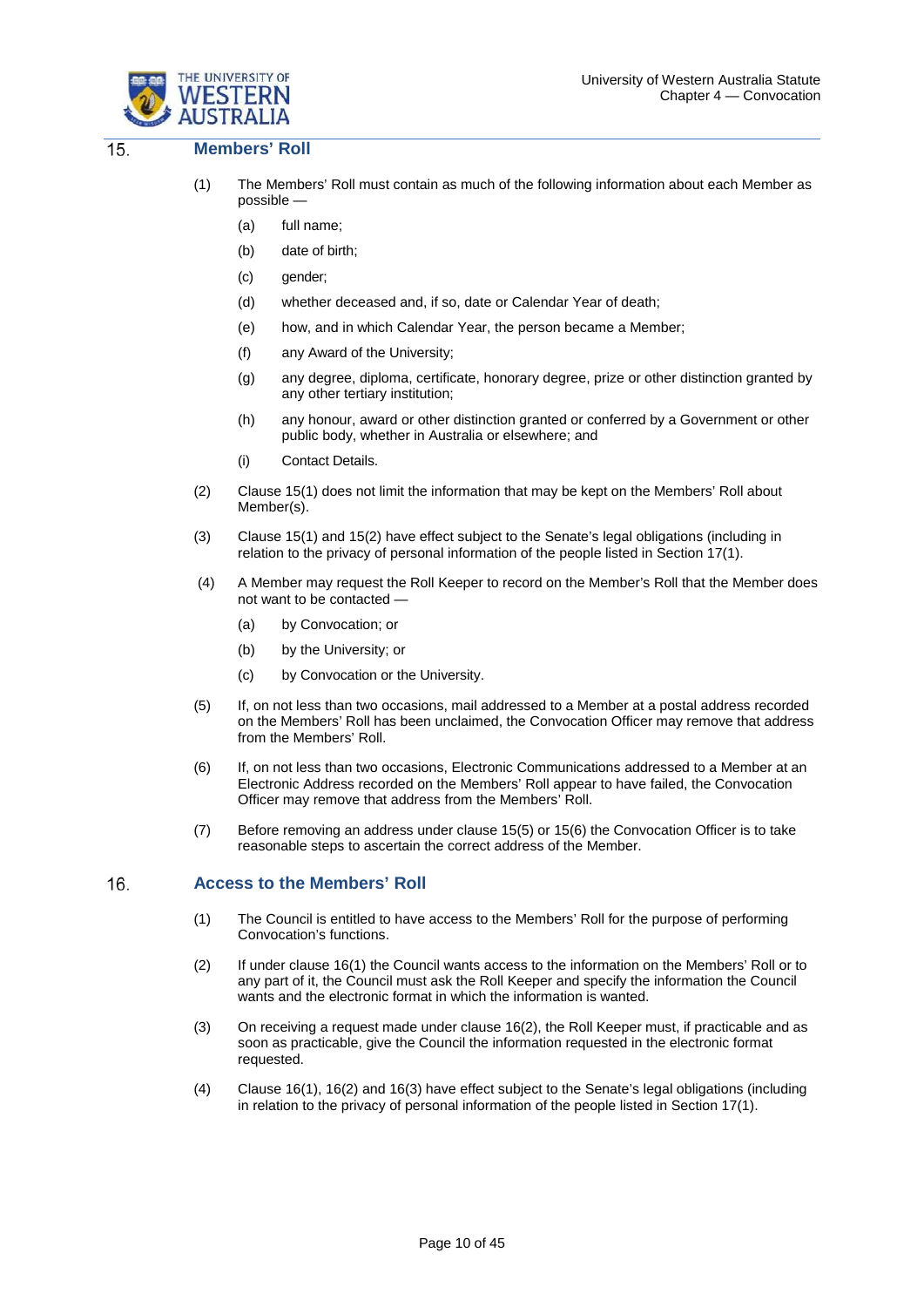

#### $\overline{17}$ . **Contacting Members**

- (1) To give a Member notice of any matter the Council must, if a postal address or Electronic Address is recorded for the Member in the Members' Roll, give the Member a written notice.
- (2) A written notice may be separate from, or included in, other material sent to the Member.
- (3) A written notice is taken to have been given to a Member if it was sent to a postal address or Electronic Address recorded for the Member in the Members' Roll.
- (4) This clause does not prevent the Council from publishing a written notice on the Convocation website, but doing so does not amount to giving Members written notice of a matter.

#### 18. **Convocation Officer**

- (1) The Vice-Chancellor, after consultation with the Warden, must appoint a Member of the staff of the University to the position of Convocation Officer.
- (2) The Convocation Officer has the functions conferred on the Convocation Officer by this Statute.
- (3) The Vice-Chancellor and the Warden may agree on other functions that are to be performed by the Convocation Officer.

#### **Functions of Convocation** 19.

- (1) Convocation has these functions
	- (a) to support and promote professional and social interaction and links between its Member(s) and between its Members and the rest of the University Community;
	- (b) to facilitate communication between its Members and the rest of the University Community and, in particular, the communication -
		- (i) of the interests and opinions of its Members about matters affecting the University to the rest of the University Community; and
		- (ii) by the rest of the University Community to Convocation of matters affecting the University and matters of relevance to Convocation's other functions.
	- (c) to encourage its Members to contribute to and support the intellectual, cultural and financial prosperity of the University;
	- (d) to provide scholarships and other financial support to students;
	- (e) to enable the governance of the University by the Senate by:
		- (i) the election of the Warden under Section 18;
		- (ii) the election of Members of the Senate under Section  $8(1)(h)$ ; and
		- (iii) considering draft proposed Statute under Section 31(2);
	- (f) to give formal recognition to Members who make significant contributions to the University Community;
	- (g) to raise money for the purposes of performing functions mentioned in clause 19(a) to 19(d).

#### 20. **Considering draft Statutes**

 $(1)$  In this clause —

*Response Period* means the period mentioned in Section 31(2).

- (2) When, under Section 31(2), the Senate refers a draft proposed Statute to Convocation, the Warden, as soon as practicable, must decide either -
	- (a) that the functions of Convocation under Section 31(2) and 31(3) in relation to the draft will be performed by the Council; or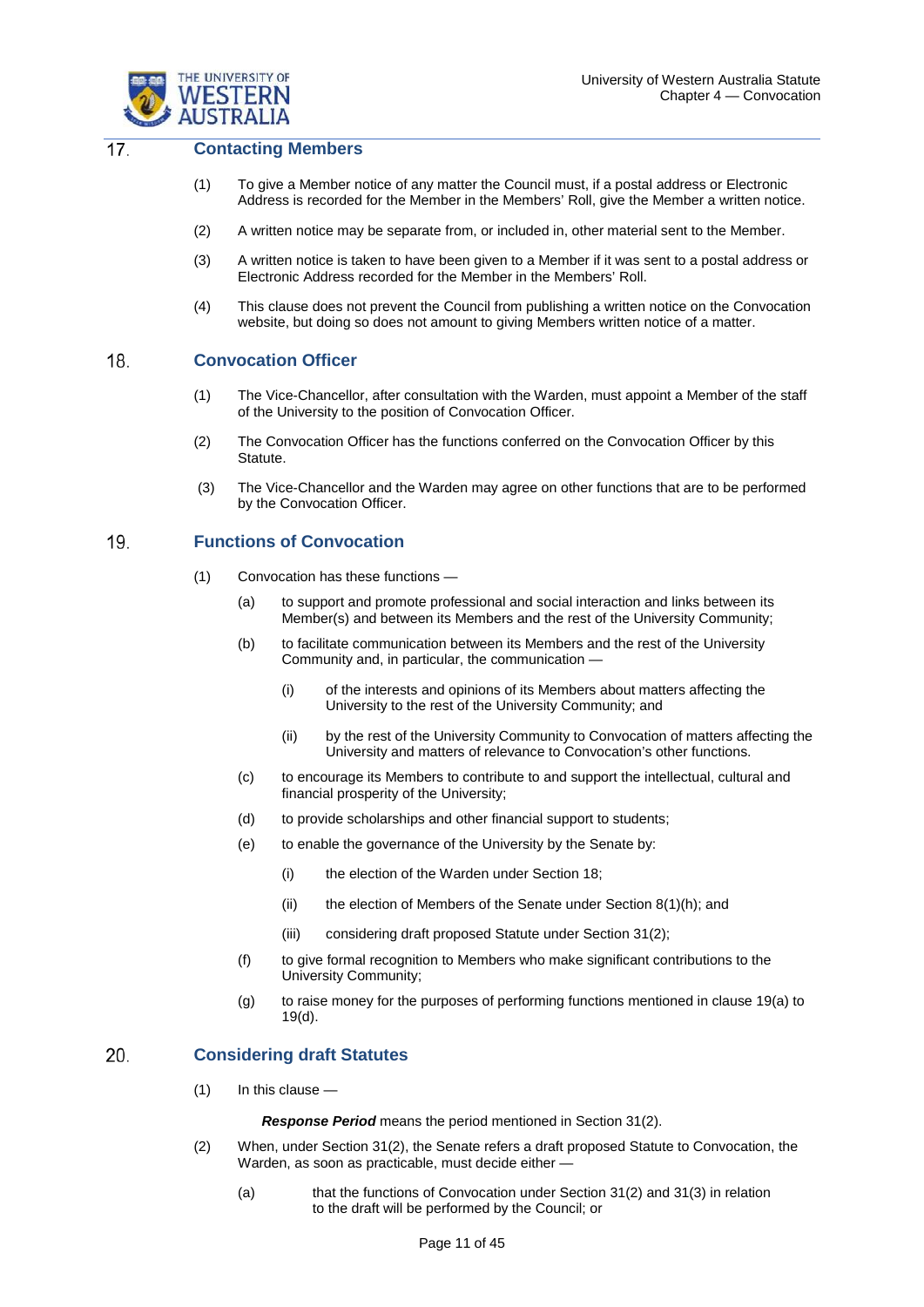

(b) to refer the draft to a General Meeting for the performance of those functions.

- (3) If the Warden decides to refer the draft to a General Meeting and considers that the matter cannot be dealt with at an ordinary General Meeting earlier than four days before the end of the Response Period, or that it is not convenient for the matter to be dealt with at an ordinary General Meeting—
	- (a) the Warden must call a special General Meeting under clause 22; and
	- (b) that meeting must be held not less than five days before the end of the Response Period; and
	- (c) despite clause 23(1) the minimum period of notice of that meeting that the Council may give to Members is 19 days.
- (4) The Council must, to the extent necessary and practicable, seek the views of Members with respect to each draft proposed Statute referred to Convocation.
- (5) If a draft proposed Statute is referred to a General Meeting under clause 20(2)(b), the Council, having taken into account views obtained under clause 20(4), must submit a recommendation to the General Meeting —
	- (a) that the proposed Statute be accepted as submitted; or
	- (b) that the proposed Statute be amended or additional provisions be included, in which case the Council must present its amendments or additions for consideration.
- (6) The agenda of the General Meeting to which a draft proposed Statute is referred must include either—
	- (a) the text of the draft; or
	- (b) despite clause 17(4), instructions as to where a Member can obtain access to it electronically or as to how a Member can request a copy of it.
- (7) If it is practicable, the Council's proposed recommendation under clause 20(5) must be included in the agenda of the General Meeting. If it is impracticable to include that proposed recommendation in the agenda, notice of the proposed recommendation must be given by any means accessible to Members that the Warden thinks fit as early as is practicable before the meeting.
- (8) At a General Meeting that is considering a draft proposed Statute
	- (a) a motion to amend the draft or add provisions to it cannot be considered unless notice of the motion was given to the Warden or Deputy Warden at least six days before the date of the meeting; and
	- (b) a motion to amend the draft or add provisions to it requires the support of at least two thirds of the votes cast at the meeting to pass; and
	- (c) the Chair may declare as irrelevant the whole or part of a motion to amend the draft or add provisions to it; and
	- (d) a motion to overrule a declaration made under clause  $20(8)(c)$  requires the support of at least two thirds of the votes cast at the meeting to pass.
- (9) If, under Section 31(3)(a), Convocation returns a draft proposed Statute to the Senate with draft amendments or additional provisions, it may also give the Senate written reasons for the draft amendments or additional provisions.

#### $21.$ **Ordinary General Meetings**

- (1) Convocation must hold
	- (a) an ordinary General Meeting on the third Friday in March in each Calendar Year (known as the *Autumn Ordinary Meeting*); and
	- (b) an ordinary General Meeting on the third Friday in September in each Calendar Year (known as the *Spring Ordinary Meeting*).
- (2) If the Warden considers that a day fixed for an ordinary General Meeting under clause 21(1) is unsuitable, the meeting is to be held on a day determined by the Warden.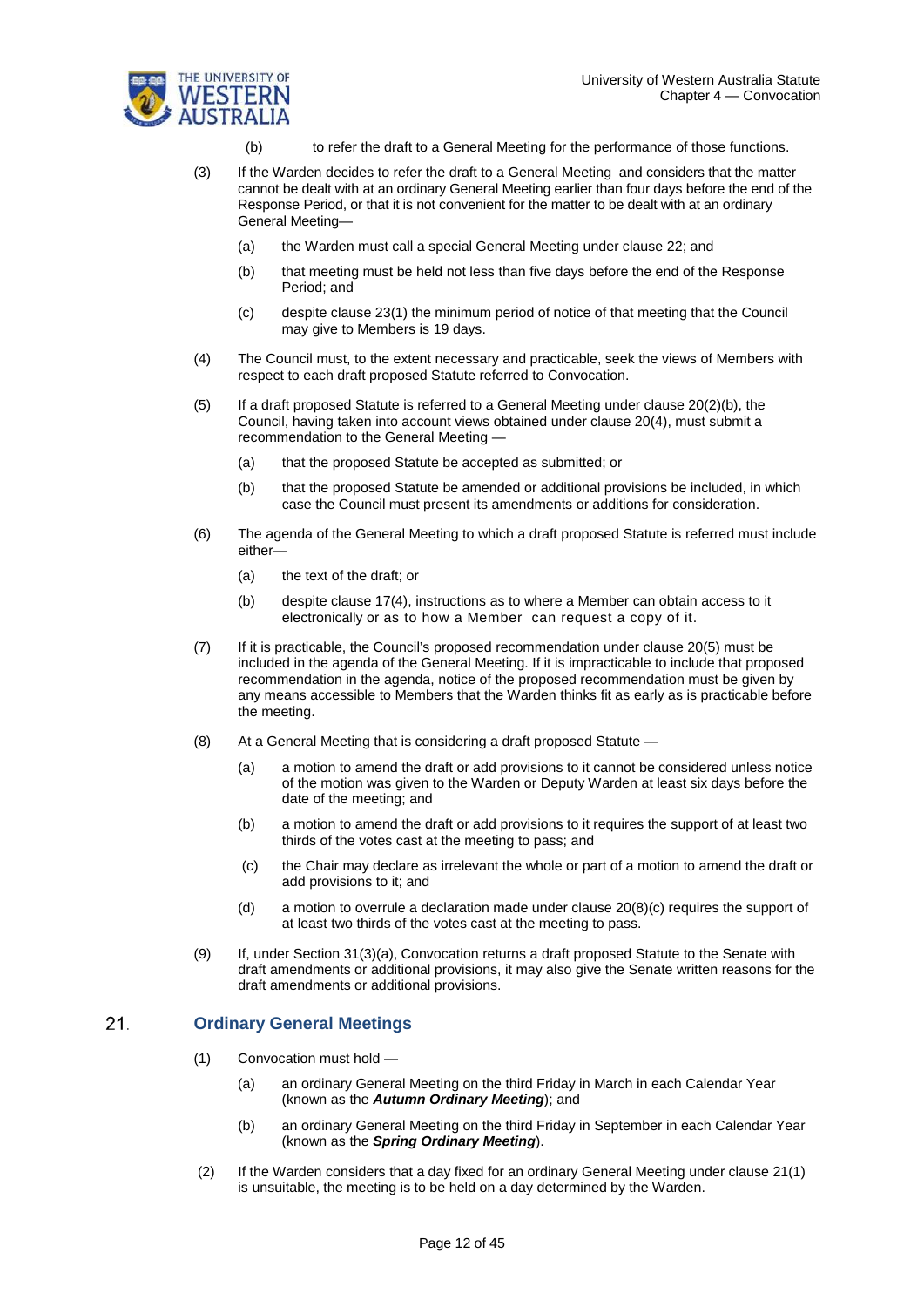

- (3) The day determined under clause 21(2) for the Autumn Ordinary Meeting cannot be earlier than the second Friday in March.
- (4) The Warden must determine the time and place at which an ordinary General Meeting will be held.

#### 22. **Special General Meetings**

- (1) The Warden may call a special General Meeting of Convocation at any time.
- (2) The Warden or Deputy Warden must call a special General Meeting of Convocation if either receives a written request to do so that —
	- (a) is signed by at least 50 Members each of whom is identified by their name and address; and
	- (b) states the purpose of the meeting.
- (3) A special General Meeting requested under clause 22(2) must be held within 28 University Working Days after the date on which the request is received.

#### 23. **General Meetings: notice and quorum**

- (1) The Council must give Members written notice of a General Meeting at least 20 University Working Days before the date of the meeting and in accordance with clause 17.
- (2) Notice of a General Meeting may also be given by any additional means accessible to Members as determined by the Warden.
- (3) Notice of a General Meeting must state
	- (a) whether the meeting is an ordinary General Meeting or a special General Meeting; and
	- (b) the time and place of the meeting; and
	- (c) the agenda for the meeting.
- (4) In the case of an ordinary General Meeting, if the quorum required by Section 25 is not present within 30 minutes after the time when the meeting was to start -
	- (a) the meeting is to stand adjourned for 10 University Working Days before being reconvened at the same hour and place, and notice of that adjournment must be given by the Convocation Officer by:
		- (i) advertisement within five University Working Days in one daily or weekly newspaper published in Perth; and
		- (ii) any additional means accessible to Members as determined by the Warden; and
	- (b) if at the adjourned meeting the quorum required by Section 25 is not present within 30 minutes after the time when the meeting was to start, the procedure in clause 23(4)(a) is to be repeated until a quorum is obtained for the meeting.
- (5) In the case of a special General Meeting, if the quorum required by Section 25 is not present within 30 minutes after the time when the meeting was to start, the meeting is taken to be abandoned.

#### 24. **Procedure at General Meetings**

- (1) At a General Meeting, every Member present has one vote.
- (2) Subject to clause 20(9)(b) and 20(9)(d) and clause 41(3), decisions at a General Meeting must be made by a majority of Members' votes cast at the meeting.
- (3) If the votes cast at a General Meeting are equal, the Chair has a casting vote.
- (4) The Chair must ensure that a General Meeting is minuted by the Convocation Officer, if present, or by another person chosen by the Chair.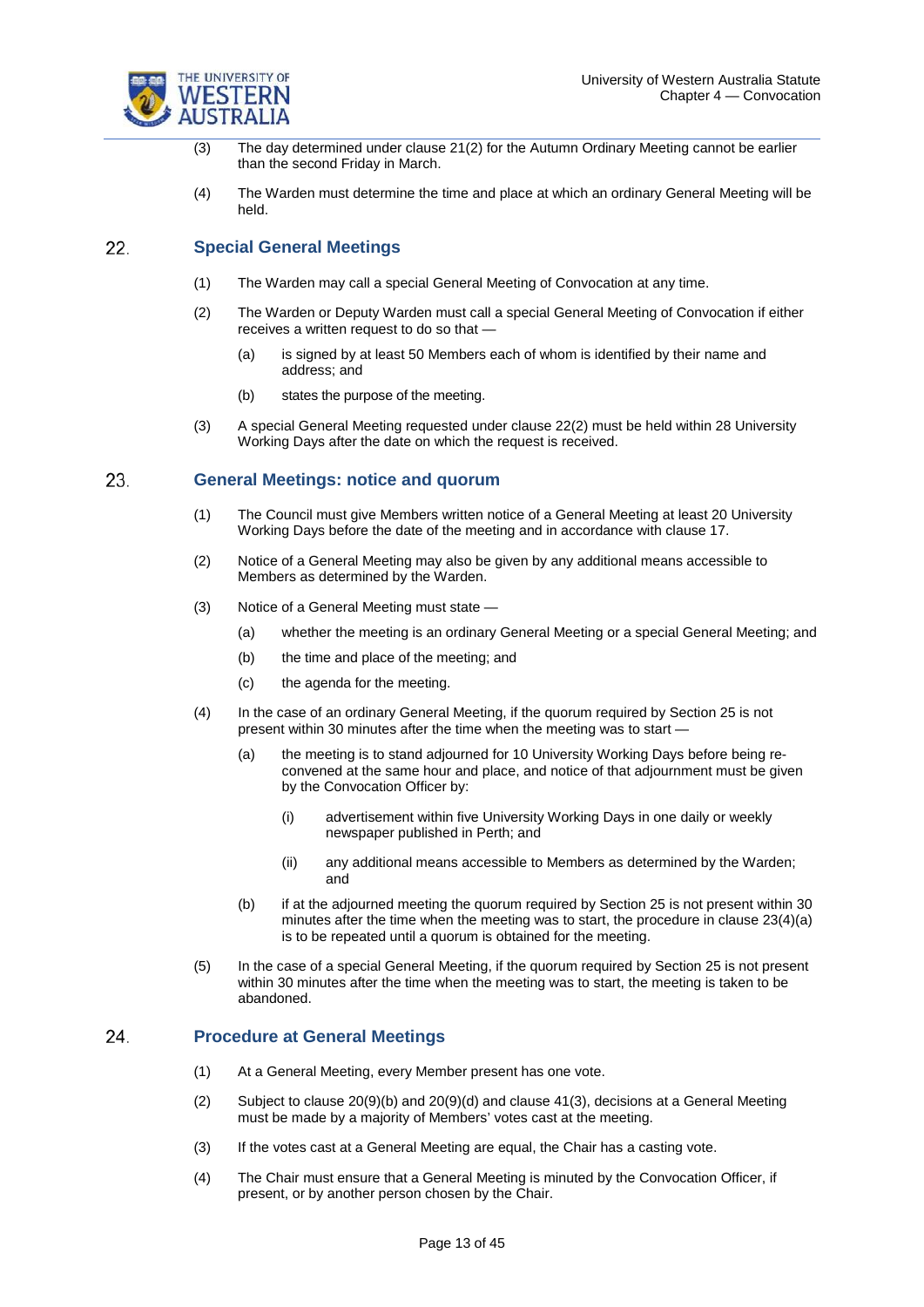

- (5) Subject to the Act and this clause, General Meetings are to be conducted in accordance with written procedural guidelines formulated by the Council and made available to Members.
- (6) Without limiting clause 24(5), the procedural guidelines may provide for holding, attending and participating in General Meetings using Electronic Communication.
- (7) Any procedural question arising at a General Meeting is to be decided by the Chair.

#### 25. **Warden's functions**

- (1) The Warden has the functions conferred on the Warden by the Act or this Chapter
- (2) Additional functions may be conferred on the Warden by Convocation or the Council.

#### 26. **Warden unable to act**

Subject to Section 24(2), if the Warden is unable to perform the functions of the Warden for any reason, or the office of Warden is vacant, the Deputy Warden may perform the functions of the Warden.

#### 27. **Election of Warden and term of office**

- (1) The election of the Warden under Section 18 is to be held and conducted in accordance with clause 45.
- (2) The term of office of the Warden when elected under Section 18 ends on the day of the next Autumn Ordinary Meeting after the election takes effect.
- (3) There is a *casual vacancy* in the office of the Warden if the Warden
	- (a) resigns under Section 18(3); or
	- (b) becomes a person who would be ineligible under clause 44(7) to be elected as the Warden; or
	- (c) dies.
- (4) If the Warden resigns, the Chancellor must advise the Council as soon as practicable.
- (5) Subject to clause 47(3), within 60 University Working Days after a casual vacancy occurs in the office of the Warden, it is to be filled by the election of a Member by Convocation in accordance with clause 45 until the day of the next Autumn Ordinary Meeting after the election takes effect.

#### 28. **Council established**

*Council of Convocation*

- (1) There is a committee of Convocation called the Council of Convocation.
- (2) The Council consists of the following Councillors
	- (a) the Warden;
	- (b) a Councillor to be known as, and to hold the office of, Deputy Warden of Convocation;
	- (c) 18 Ordinary Councillors;
	- (d) subject to clause 28(3), the immediate past Warden.
- (3) Clause  $28(2)(d)$  does not apply if  $-$ 
	- (a) the immediate past Warden is currently a Councillor referred to in clause  $28(2)(a)$ , (b), or (c); or
	- (b) the immediate past Warden chooses not to be a Councillor and gives the Warden written notice of that choice; or
	- (c) one year has elapsed since the immediate past Warden ceased to be the Warden.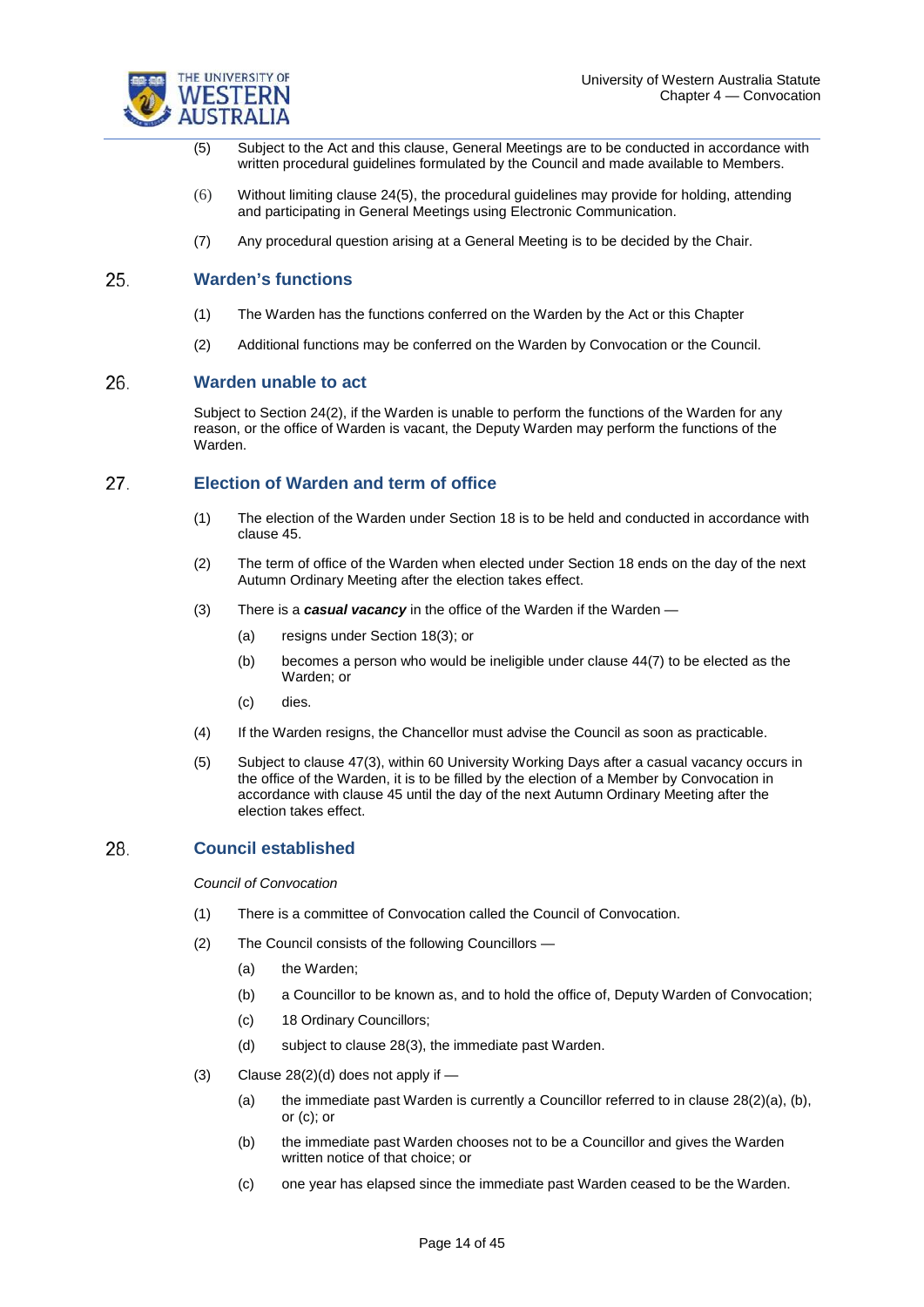

*Transitional provisions*

(4) In clause 28(5), (7) and (8)—

*Commencement Day* means the day on which this Statute comes into effect.

- (5) Notwithstanding clause 28(2)(c)
	- (a) on and from the Commencement Day until the day of the next Autumn Ordinary Meeting after the Commencement Day, the number of Ordinary Councillors is 21; and
	- (b) on and from the day after the next Autumn Ordinary Meeting after the Commencement Day until the day of the second Autumn Ordinary Meeting after the Commencement Day, the number of Ordinary Councillors is 20; and
	- (c) on and from the day after the second Autumn Ordinary Meeting after the Commencement Day until the day of the third Autumn Ordinary Meeting after the Commencement Day, the number of Ordinary Councillors is 19.
- (6) Notwithstanding clauses 47 to 54, any election by Convocation held before the Periodic Elections next preceding the Autumn Ordinary Meeting in 2021 is to be held in accordance with the repealed Statute 9 or Statute 12, whichever is applicable.
- (7) A Member elected to fill a casual vacancy on the Council in accordance with the repealed Statute 9 clause 75 (whether before the Commencement Day, or on or after the Commencement Day under clause 28(6)) is taken to have been elected as an Ordinary Councillor under clause 31(2).
- (8) Notwithstanding clause 28(6), if any vacancy on the Council that could have been filled under the repealed Statute 9 clause 75 was not filled in accordance with that clause at the ordinary General Meeting last preceding the Commencement Day, that vacancy may be filled by the appointment of a Member by the Council at the Council Meeting next following the Commencement Day.
- (9) A Member appointed under clause 28(8) is taken to have been elected as an Ordinary Councillor under clause 29(1)(b).

#### 29. **Election and terms of office of Deputy Warden and Ordinary Councillors**

- (1) Vacancies occurring by the expiry of the terms of office of the Deputy Warden and Ordinary Councillors are to be filled by the election of Members —
	- (a) by Convocation in accordance with clauses 47 to 53; or
	- (b) if item 15, 18 or 19 of the Table in clause  $48(11)$  or clause  $51(8)(a)$  applies by the Council in accordance with clause 54 at the Council Meeting next following the Autumn Ordinary Meeting.
- (2) Clause 29(1) does not apply to the expiry of the term of office of an Ordinary Councillor who was elected under clause 29(1)(b).
- (3) The term of office of the Deputy Warden when elected under clause 29(1)(a) or (1)(b) ends on the day of the next Autumn Ordinary Meeting after the election takes effect.
- (4) The term of office of an Ordinary Councillor when elected under clause 29(1)(a) ends on the day of the third Autumn Ordinary Meeting after the election takes effect.
- (5) The term of office of an Ordinary Councillor when elected under clause 29(1)(b) ends on the day of the next Autumn Ordinary Meeting after the election takes effect.

#### 30. **Deputy Warden or Ordinary Councillor: resignation**

- (1) The Deputy Warden or an Ordinary Councillor may resign from office by giving written notice to the Warden.
- (2) A notice of resignation given under clause 30(1) takes effect on the date on which it is received, unless it specifies a later date.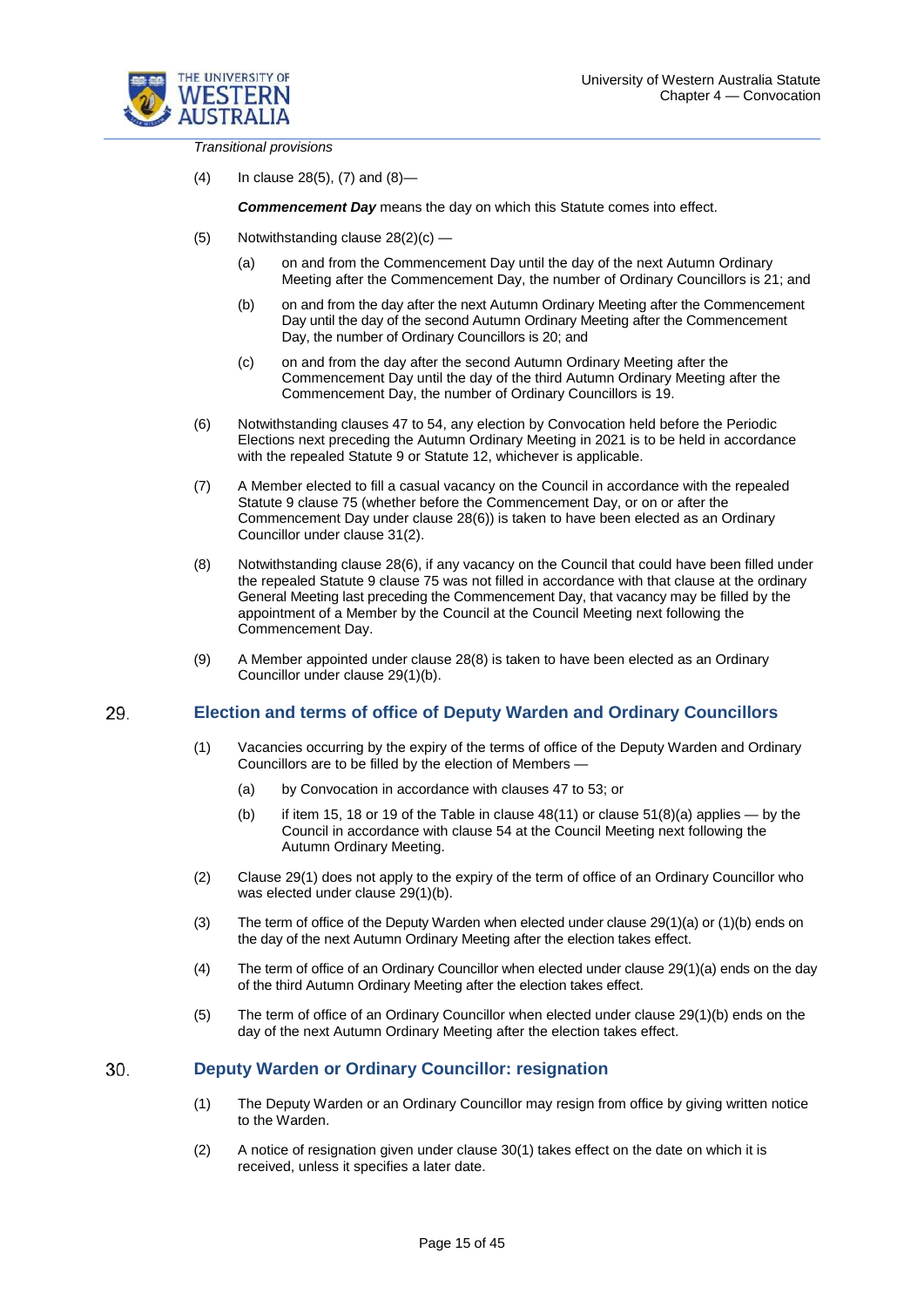

 $\overline{31}$ 

### **Deputy Warden or Ordinary Councillor: casual vacancies**

- (1) There is a *casual vacancy* in the office of a Councillor who is the Deputy Warden or an Ordinary Councillor if the Councillor —
	- (a) is absent, without the Council's leave, from three consecutive meetings of the Council of which the Councillor has received notice; or
	- (b) resigns under clause 30; or
	- (c) becomes a person who would be ineligible under clause 44(5) to be elected as the Deputy Warden or an Ordinary Councillor; or
	- (d) dies; or
	- (e) in the case of an Ordinary Councillor elected under clause 29(1)(b), comes to the end of their term of office under clause 29(5).
	- (f) in the case of an Ordinary Councillor elected under clause 31(2), comes to the end of their term of office under clause 31(4)(b).
- (2) If a casual vacancy occurs in an office under Clause 31(1)(a), (b), (c), or (d), it is to be filled by the election of a Member by the Council in accordance with Clause 54 at the Council Meeting next following the expiry of 10 University Working Days from the occurrence of the vacancy.
- (3) The term of office of the Deputy Warden when elected under clause 31(2) ends on the day of the next Autumn Ordinary Meeting after the election takes effect .
- (4) The term of office of an Ordinary Councillor when elected under clause 31(2) ends on whichever of the earlier of —
	- (a) the day on which the term of the office that became vacant (the *original term*) would have ended; or
	- (b) if that is not the day of the next Autumn Ordinary Meeting after the election takes effect — the day of that meeting.
- $(5)$  A casual vacancy to occur in an office under clause  $31(1)(e)$ , is to be filled by the election of a Member by Convocation in accordance with clauses 47 to 53.
- (6) The term of office of an Ordinary Councillor when elected under clause 31(5) ends on the day of the second Autumn Ordinary Meeting after the election takes effect.
- (7) A casual vacancy to occur in an office under clause 31(1)(f), is to be filled by the election of a Member by Convocation in accordance with clauses 47 to 53.
- (8) The term of office of an Ordinary Councillor when elected under clause 31(7) ends on the day on which the original term would have ended.

#### 32. **Functions of Council**

In addition to the functions it has under this Chapter, the Council is to manage the affairs of Convocation.

#### 33. **Meetings of Council**

(1) In this clause —

*Chair* means the person chairing a meeting; and

*Holding and notice of meetings* 

- (2) The Council must meet at least six times in each Calendar Year.
- (3) The Warden may convene a Council Meeting at any reasonable time.
- (4) The Warden or Deputy Warden must convene a Council Meeting if asked to do so by at least six Councillors, in writing.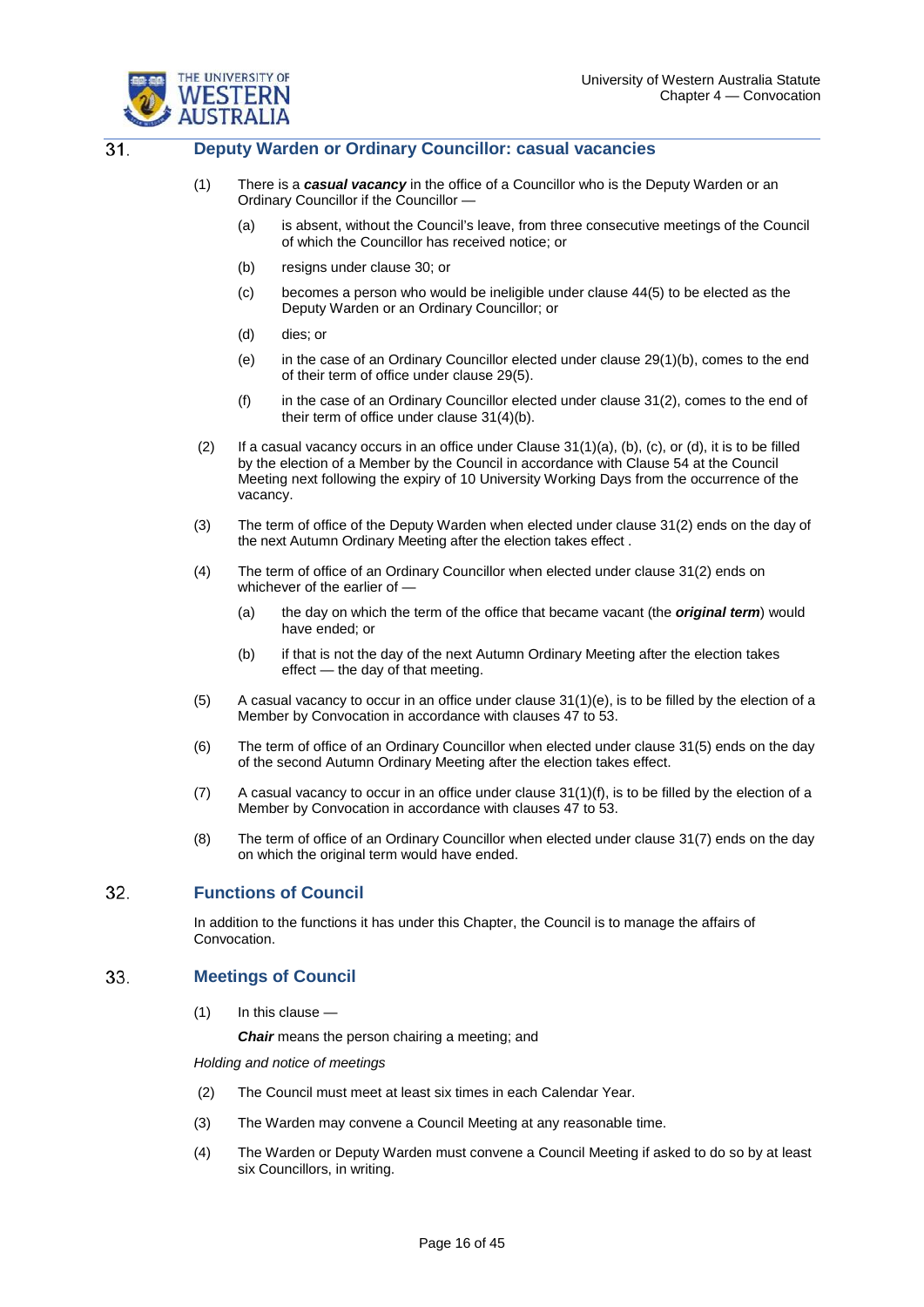

- (5) The convenor of a Council Meeting must give each other Councillor notice of it at least five University Working Days before the date of the meeting.
- (6) Notice of a Council Meeting may be given orally or in writing and by any means of communication available.

*Procedure for conduct of meetings*

- (7) A quorum for a Council Meeting is seven Councillors.
- (8) The Warden is to Chair a Council Meeting, but
	- (a) if the Warden, for any reason, is unable to chair any part of the meeting or is not at the meeting, the Deputy Warden is to be the Chair; and
	- (b) if the Deputy Warden, for any reason, is unable to chair any part of the meeting or is not at the meeting, a Councillor appointed by the meeting is to be the Chair.
- (9) Each Councillor at a Council Meeting has one vote.
- (10) At a Council Meeting, voting must be by a show of hands or, if a Councillor asks for a secret ballot, by secret ballot.
- (11) A resolution passed by a majority of the Councillors present at a Council Meeting is the resolution of the Council and, if there is a tie of votes, the Chair has a second vote.
- (12) The Chair must ensure that a Council Meeting is minuted by the Convocation Officer, if present, or by another person chosen by the Chair.

(13) Subject to this clause, Council Meetings are to be conducted in accordance with written procedural guidelines formulated by the Council.

- (14) Without limiting clause 33(13), the procedural guidelines may provide for holding, attending and participating in Council Meetings using Electronic Communication.
- (15) Any procedural question arising at a Council Meeting is to be decided by the Chair.

#### 34. **Subcommittees**

- (1) The Council may establish, amend or disestablish a subcommittee of the Council.
- (2) A subcommittee is composed of
	- (a) the Warden and Deputy Warden who are, by reason of their offices, Members of every subcommittee; and
	- (b) one or more other Councillors appointed by the Council; and
	- (c) one or more other people (whether Members or not) appointed by the Council, being people who, in the opinion of the Council, have qualifications or expertise that will enable them to advise and assist the Council.
- (3) A subcommittee must act in accordance with any directions given to it by the Council.

#### 35. **Delegation**

- (1) The Council may delegate its power to decide any matter for Convocation (other than this power to delegate) to —
	- (a) a Councillor; or
	- (b) a subcommittee of the Council; or
	- (c) a Member.
- (2) A delegation by the Council has no effect unless
	- (a) it is made at a meeting of the Council; and
	- (b) written notice of it is given to the person, or all of the people, to whom the power is to be delegated.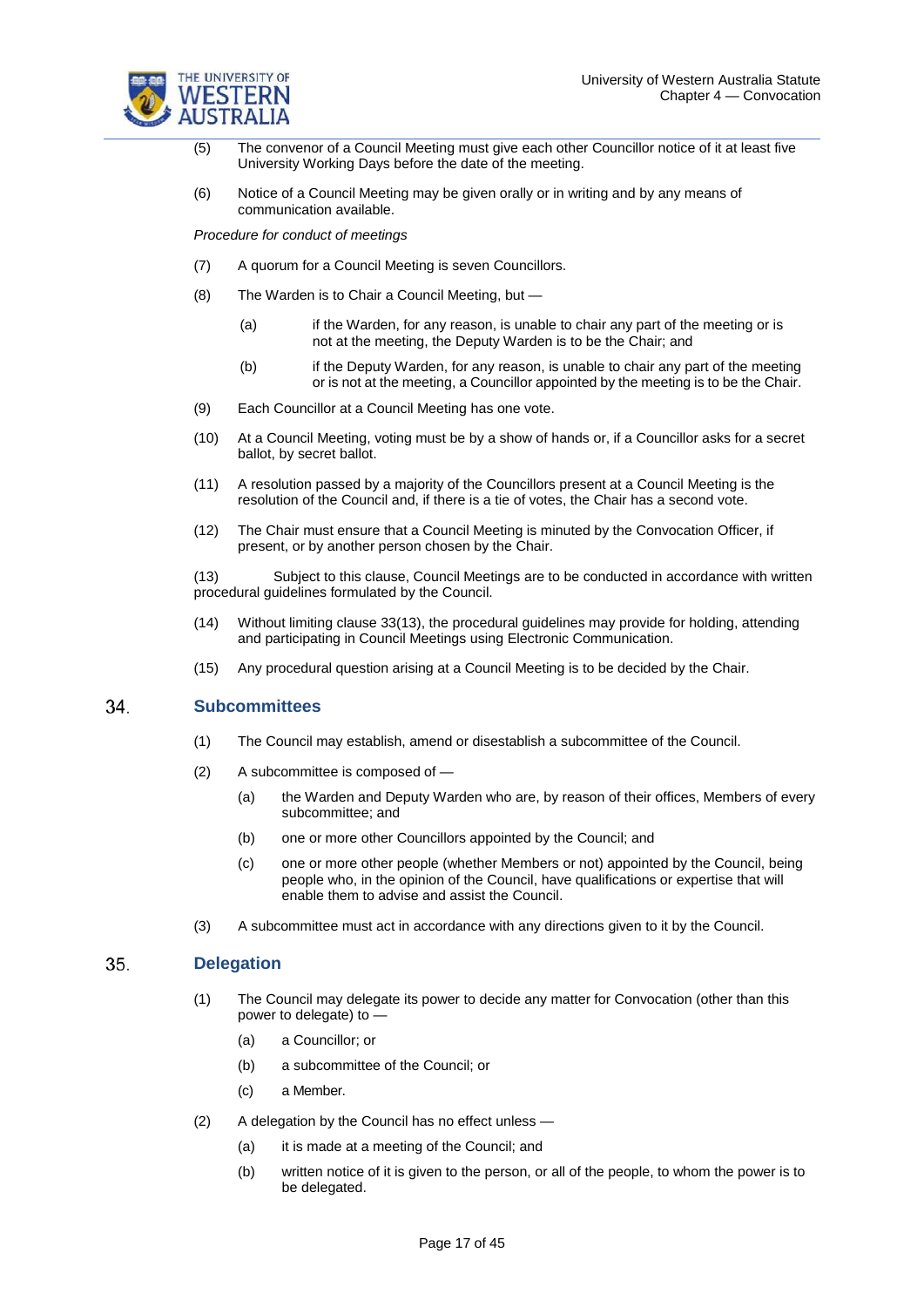

- (3) A delegation by the Council
	- (a) may relate to a specific matter or be in general terms; and
	- (b) may be subject to any condition that the Council decides and includes in the delegation.
- (4) The Council may decide a matter even if it has delegated the power to decide it.
- (5) A delegate's decision is taken to be the Council's decision.
- (6) The Council, by giving the delegate or delegates written notice, may amend or cancel a delegation at any time.

#### 36. **Financial year and audited statements**

- (1) The financial year of Convocation ends at the end of each Calendar Year.
- (2) After the end of each University financial year, the Warden must present the following to the next Spring Ordinary Meeting or an earlier General Meeting -
	- (a) an audited copy of the statement of Convocation's accounts for the financial year; and
	- (b) an audited copy of the statement of Convocation's income and expenditure for the financial year.

#### 37. **Convocation's funds**

- (1) The following funds are to continue to be kept and accounted for by the University as part of its financial affairs —
	- (a) the Convocation General Purposes Fund; and
	- (b) the Convocation Reserve Fund.
- (2) As part of the University's financial affairs, the University is to create and account for such other funds needed for Convocation's purposes, as the Council requests and as the Senate agrees.

#### 38. **Amounts to be credited to Convocation's funds**

- (1) All money received by Convocation must be credited to a fund referred to in clause 37, as decided by the Council.
- (2) The interest earned on the funds referred to in clause 37 must be credited to the funds referred to in clause 37(1) in such proportions as the Council decides, but at least half must be credited to the Convocation Reserve Fund.

#### 39. **Expenditure from Convocation's funds**

- (1) Subject to clause 38(2) and clause 39(2), money in the funds referred to in clause 37 may be applied for such purposes connected to Convocation's functions as the Council decides.
- (2) Subject to clause 38(2), money cannot be paid out of the Convocation Reserve Fund unless —
	- (a) a notice of the proposed payment has been included in the agenda of a General Meeting; and
	- (b) the meeting, by a majority of at least two thirds of votes cast at the meeting, approves the proposed payment.

#### 40. **Members not to be paid**

None of Convocation's funds or other assets is to be paid or distributed, directly or indirectly, to Members except in good faith and for the purpose of performing Convocation's functions.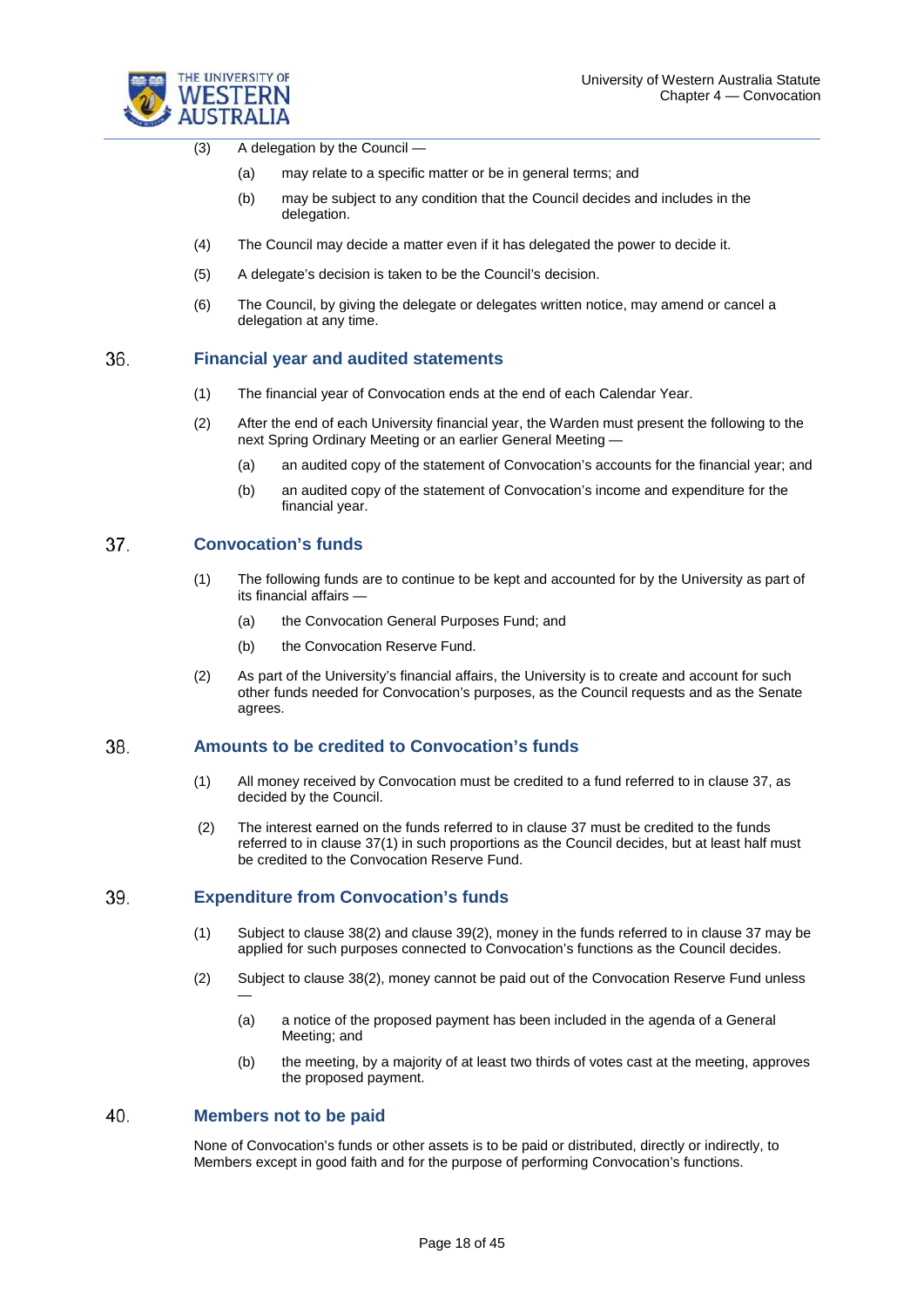

#### $41$ **University assistance to Convocation**

- (1) To enable Convocation to perform its functions, the University may provide such facilities and services to Convocation as the Chancellor and the Warden agree from time to time.
- (2) Without limiting clause 41(1), the University is to provide financial assistance to Convocation as may be necessary to enable it to perform the functions mentioned in clause 19(1)(e).

#### 42 **Annual report of activities**

- (1) As soon as practicable after the end of each Calendar Year, the Council must prepare a report on the activities carried out by Convocation in that year in the performance of its functions*.*
- (2) The Council must publish the report on the Convocation website and provide a copy of it to the Senate*.*

#### 43. **Elections conducted by Convocation**

- (1) Clauses 43 to 53 apply to elections conducted by Convocation.
- $(2)$  In clauses 43 to 53 –

*Close of Nominations* means noon on the day determined under clause 48(10);

*Elector* means a Member whose name is on the Electors' Roll at the Close of Nominations;

*Electors' Roll* has the meaning given in clause 44(6);

**Returning Officer** means the Returning Officer appointed under or by clause 44(1);

*Voting Process* means a Voting Process approved under clause 45(1).

#### 44. **Returning officer and electors' roll**

### *Returning Officer*

- (1) The Council may appoint a person as the Returning Officer for the purposes of clauses 44 to 53.
- (2) A Returning Officer appointed under clause 44(1) remains the Returning Officer until the appointment is cancelled by the Council.
- (3) Convocation may remunerate a Returning Officer appointed under clause 44(1).
- (4) If there is no Returning Officer appointed under clause 44(1), the Convocation Officer is the Returning Officer.
- (5) The Returning Officer has the functions conferred by clauses 44 to 53.

### *Electors' Roll*

- (6) The Returning Officer is to maintain a list (the *Electors' Roll*) that records
	- (a) all Members for whom Convocation has a postal address, an Electronic Address, or both; and
	- (b) that address or those addresses.
- (7) Notwithstanding clause 44(6), a Member's name must not be on the Electors' Roll if a request made by the Member under clause 15(4) has been recorded on the Members' Roll and has not been withdrawn.

*Returning officers powers as to elections*

(8) Subject to clauses 44 to 53, the Returning Officer may determine conclusively all questions of detail concerning an election.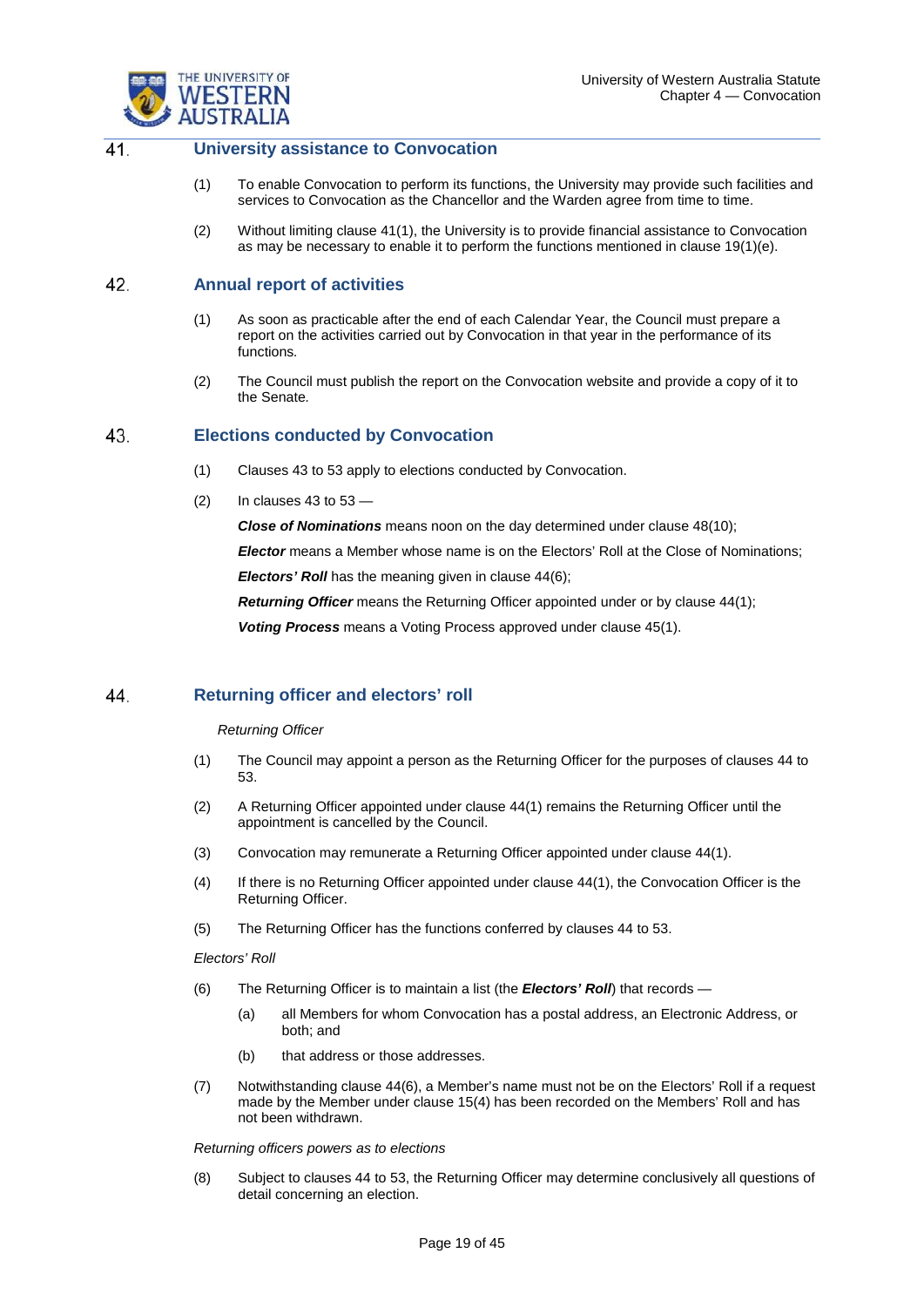

(9) If a candidate in an election dies or withdraws before or after the Close of Nominations, the Returning Officer may make decisions or arrangements, whether consistent with this Division or not, in order to resolve issues concerning the election and enable it to proceed.

#### 45. **Alternative voting processes**

- (1) The Council must approve an electronic Voting Process and a postal Voting Process for elections and publish the approval:
	- (a) on the Convocation website; and
	- (b) in any other manner the Council considers necessary in order to bring it to the attention of Members.
- (2) An approval under clause 45(1) applies to any election mentioned in clause 47(1) held after the approval is published.
- (3) An electronic Voting Process is a process under which a Member for whom an Electronic Address is recorded on the Electors' Roll —
	- (a) can be sent, by Electronic Communication, a voting paper, a declaration and the additional information required for voting; and
	- (b) can complete the voting paper and declaration electronically, and can return them by Electronic Communication to the Returning Officer in a manner that preserves the integrity of the process as a secret ballot;
- (4) A postal Voting Process is a process under which a Member whose postal address is recorded on the Electors' Roll —
	- (a) can be sent, by post, a printed voting paper and declaration, a return envelope and the additional information required for voting; and
	- (b) can complete the voting paper and declaration, and can return them by post, in the return envelope, to the Returning Officer in a manner that preserves the integrity of the process as a secret ballot.
- (5) This is the form of the declaration referred to in clause  $45(3)(a)$  and clause  $45(4)(a)$ :

I declare that I am a Member of Convocation of The University of Western Australia and that I have not previously voted at this election. **Signature** Full name (block letters)

- University number (if known)
- (6) The additional information required by clause  $45(3)(a)$  and clause  $45(4)(a)$  is  $-$ 
	- (a) a biography of any candidate who has submitted one under clause 48(6); and
	- (b) how, and in which Calendar Year, a candidate became a Member; and
	- (c) whether a candidate is a current office-bearer seeking re-election; and
	- (d) the names of the two people who have signed a candidate's nomination form; and
	- (e) directions as to how and when the completed voting paper and declaration must be returned to the Returning Officer.

#### 46. **Eligibility for election**

- (1) The eligibility of a person to be elected, or continue, as a member of the Senate under section 8(1)(h) is to be determined in accordance with Section 9(4) and (6) and the principles set out in Section 11.
- (2) Any Member is eligible to be elected as the Warden, the Deputy Warden or an Ordinary Councillor unless —
	- (a) the Member is a bankrupt or a person whose affairs are under insolvency laws for the purposes of the *Interpretation Act 1984* Section 13D; or
	- (b) the Member is disqualified from managing corporations under the *Corporations Act 2001* (Commonwealth) Part 2D.6; or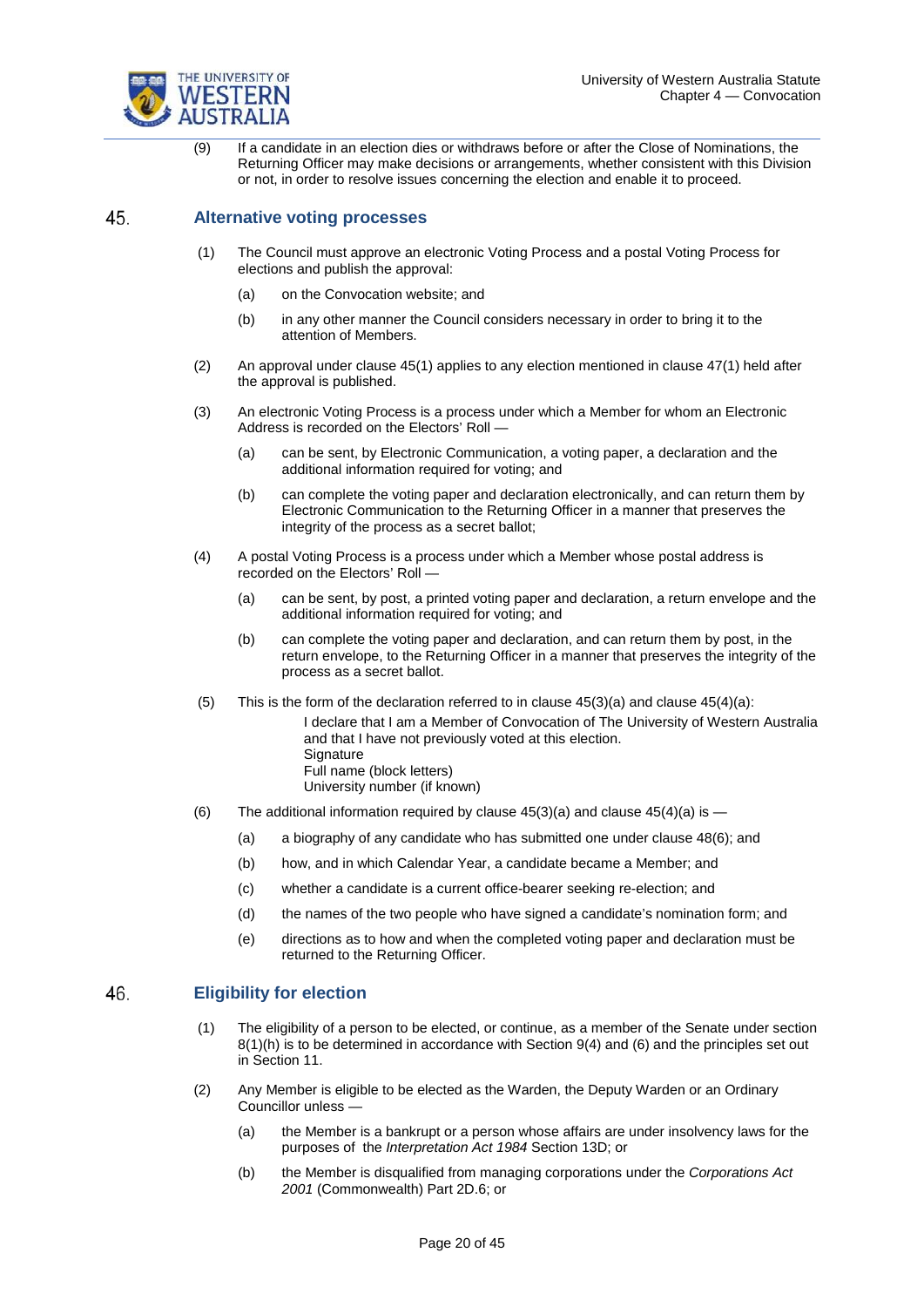

- (c) the Member has been convicted of an offence and sentenced to a term of imprisonment and has not completed the term of imprisonment or been pardoned; or
- (d) an administration order is in force under the *Guardianship and Administration Act 1990*  Part 6 in respect of the Member.

#### 47. **Elections that Convocation itself must conduct**

- (1) Clauses 47 to 53 apply to these elections by Convocation
	- (a) an election of a Member to the Senate under Section  $8(1)(h)$  to fill a vacancy occurring by effluxion of time;
	- (b) an election under Section 22 to fill a casual vacancy in the office of a Member elected to the Senate under Section 8(1)(h) for the unexpired portion of the term of the office that is vacant;
	- (c) an election of the Warden under Section 18;
	- (d) an election of the Warden under clause 27(5);
	- (e) an election of the Deputy Warden under clause 29(1)(a);
	- (f) an election of Ordinary Councillors under clause 29(1)(a);
	- (g) an election of an Ordinary Councillor under clause 31(5) or (7).
- (2) Each of the elections mentioned in clause  $47(1)(a)$ , (c), (e), or (f), other than a fresh election required by item 3 or 9 of the Table in clause 48(11), is referred to as a *Periodic Election*.
- (3) The Council may decide not to hold an election to fill a casual vacancy in an office that has occurred under Section 20, clause 27(5) or clause 31(1)(e) or (f) if the Council is of the opinion that there is insufficient time to hold the election or that the length of time that a person would serve in the office if elected does not justify the cost or inconvenience, or both, of holding an election.

#### 48. **Nomination for election and procedure after nomination**

### *Call for nominations*

- (1) A notice calling for nominations for an election must be
	- (a) given to each Elector by hand, by post (to the postal address recorded on the Electors' Roll for each Member) or by Electronic Communication (to the electronic address recorded on the Electors' Roll for each Member); and
	- (b) advertised on Convocation's website; and
	- (c) inserted in one daily or weekly newspaper published in Perth.
- (2) The notice must
	- (a) contain particulars of the office or offices to be filled at the election, and
	- (b) inform Electors of the time and day when nominations for the election close; and
	- (c) inform Electors that nomination forms for the election are available on the Convocation website and on application to the [Returning Officer.](http://www.uwa.edu.au/people/juanita.perez)
- (3) In the case of a Periodic Election, clause 48(1) must be complied with at least 45 University Working Days before the next third Friday in March.

*How nominations are made*

- (4) A Member who wishes to be a candidate in an election may deliver to the Returning Officer a nomination form for the election obtained from the Convocation website or the [Returning](http://www.uwa.edu.au/people/juanita.perez)  [Officer.](http://www.uwa.edu.au/people/juanita.perez)
- (5) In order for a nomination to be valid
	- (a) the nomination form must be signed by the candidate and by two other Members as proposer and seconder; and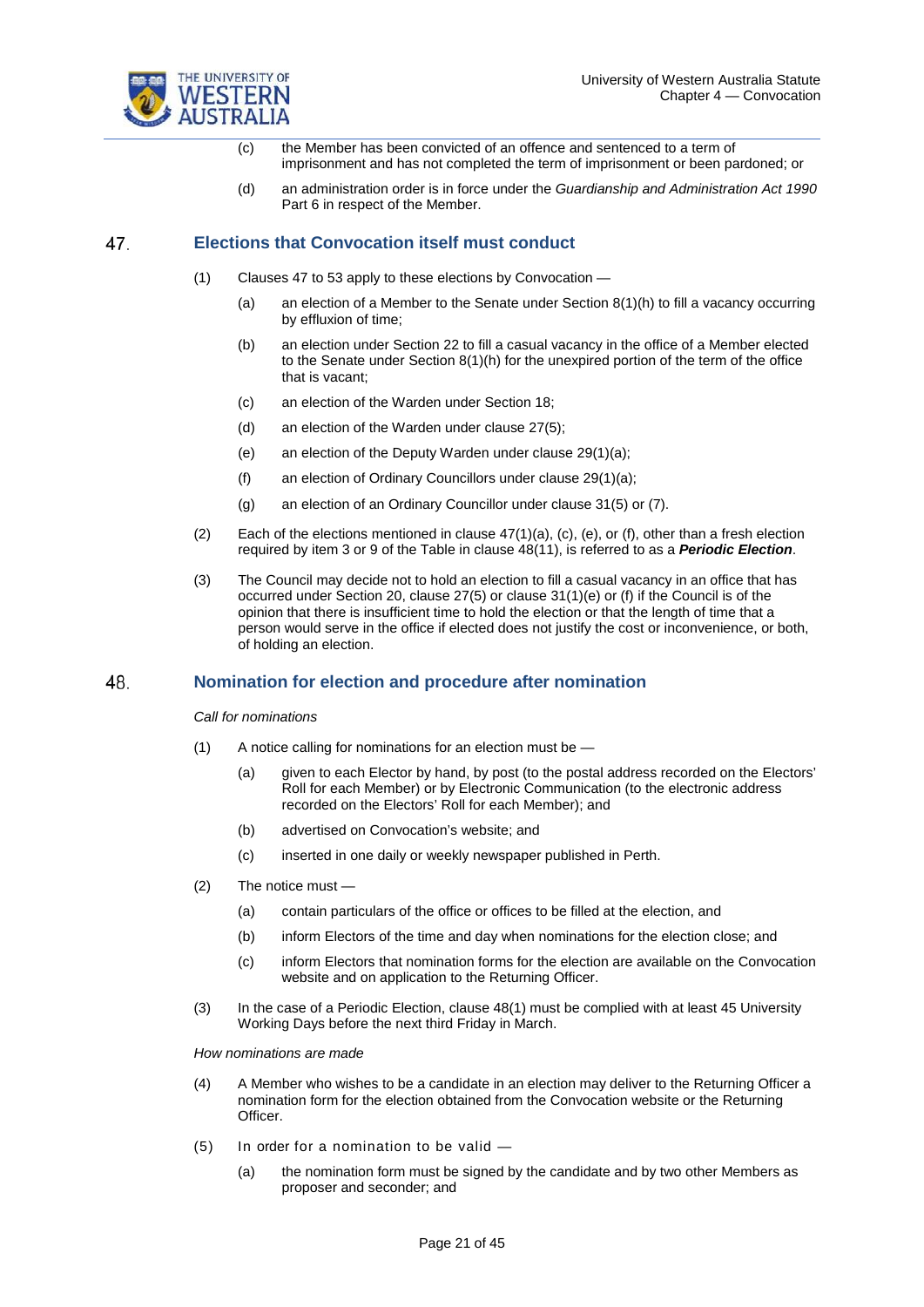

- (b) the candidate must be a Member who is eligible for election under clause 46(1) or clause 46(2), whichever is applicable; and
- (c) the nomination form must reach the Returning Officer no later than the Close of Nominations; and
- (d) the nomination form must specify how, and in which Calendar Year, the candidate became a Member.

### *Information about candidates*

- (6) A Member nominated as a candidate in an election may submit to the Returning Officer, before the Close of Nominations, a biography in the form required by the Returning Officer.
- (7) Before a biography is provided to Electors under clause 49 in connection with an election, that biography must be submitted to the Vice-Chancellor and any matter in it that the Vice-Chancellor considers to be offensive, defamatory or untrue is to be deleted.
- (8) Except in the case of an election of the Warden, the powers in clause 48(7) must be exercised in consultation with the Warden.
- (9) If possible, the candidate concerned must be consulted before any matter is deleted from a biography under clause 48(7).

### *Close of Nominations*

- (10) Nominations for an election close at noon on the day determined by the Warden.
- (11)In the case of a Periodic Election, the day on which nominations close must be at least 30 University Working Days before the next third Friday in March.

### *Procedure after Close of Nominations*

(12) The following table (the *Table*) sets out what is to happen after the Close of Nominations, depending on the number of candidates (if any) from whom nominations that are valid under clause 48(5) have been received by the Returning Officer under clause 48(4).

|                | Table                        |                |                         |                                                                                                                                                                           |  |  |
|----------------|------------------------------|----------------|-------------------------|---------------------------------------------------------------------------------------------------------------------------------------------------------------------------|--|--|
|                | <b>Item Kind of election</b> |                | Number of<br>candidates | <b>Action</b>                                                                                                                                                             |  |  |
| 1              | Senate                       | cl. $47(1)(a)$ | 2 or more               | Poll required                                                                                                                                                             |  |  |
| $\overline{c}$ | Senate                       | cl. $47(1)(a)$ | 1                       | Candidate taken to have been elected                                                                                                                                      |  |  |
| 3              | Senate                       | cl. $47(1)(a)$ | None                    | Fresh cl. 47(1)(a) election to be held                                                                                                                                    |  |  |
| 4              | Senate                       | cl. $47(1)(b)$ | 2 or more               | Poll required                                                                                                                                                             |  |  |
| 5              | Senate                       | cl. $47(1)(b)$ | 1                       | Candidate taken to have been elected                                                                                                                                      |  |  |
| 6              | Senate                       | cl. $47(1)(b)$ | None                    | Fresh cl. 47(1)(b) election to be held                                                                                                                                    |  |  |
| $\overline{7}$ | Warden                       | cl. $47(1)(c)$ | 2 or more               | Poll required                                                                                                                                                             |  |  |
| 8              | Warden                       | cl. $47(1)(c)$ | 1                       | Candidate taken to have been elected                                                                                                                                      |  |  |
| 9              | Warden                       | cl. $47(1)(c)$ | <b>None</b>             | Fresh cl. 47(1)(c) election to be held                                                                                                                                    |  |  |
| 10             | Warden                       | cl. $47(1)(d)$ | 2 or more               | Poll required                                                                                                                                                             |  |  |
| 11             | Warden                       | cl. $47(1)(d)$ | 1                       | Candidate taken to have been elected                                                                                                                                      |  |  |
| 12             | Warden                       | cl. $47(1)(d)$ | None                    | Fresh cl. 47(1)(d) election to be held                                                                                                                                    |  |  |
| 13             | Deputy Warden                | cl. $47(1)(e)$ | 2 or more               | Poll required                                                                                                                                                             |  |  |
| 14             | Deputy Warden                | cl. $47(1)(e)$ | 1                       | Candidate taken to have been elected                                                                                                                                      |  |  |
| 15             | Deputy Warden                | cl. $47(1)(e)$ | None                    | After the next Autumn Ordinary Meeting<br>Council to elect a Member as Deputy<br>Warden                                                                                   |  |  |
| 16             | <b>Ordinary Councillor</b>   | cl. $47(1)(f)$ | 7 or more               | Poll required                                                                                                                                                             |  |  |
| 17             | <b>Ordinary Councillor</b>   | cl. $47(1)(f)$ | 6                       | Candidates taken to have been elected                                                                                                                                     |  |  |
| 18             | <b>Ordinary Councillor</b>   | cl. $47(1)(f)$ | 1 to $5$                | Candidates taken to have been elected.<br>After the Autumn Ordinary Meeting<br>Council to elect a further one to five<br>Members, as required, as Ordinary<br>Councillors |  |  |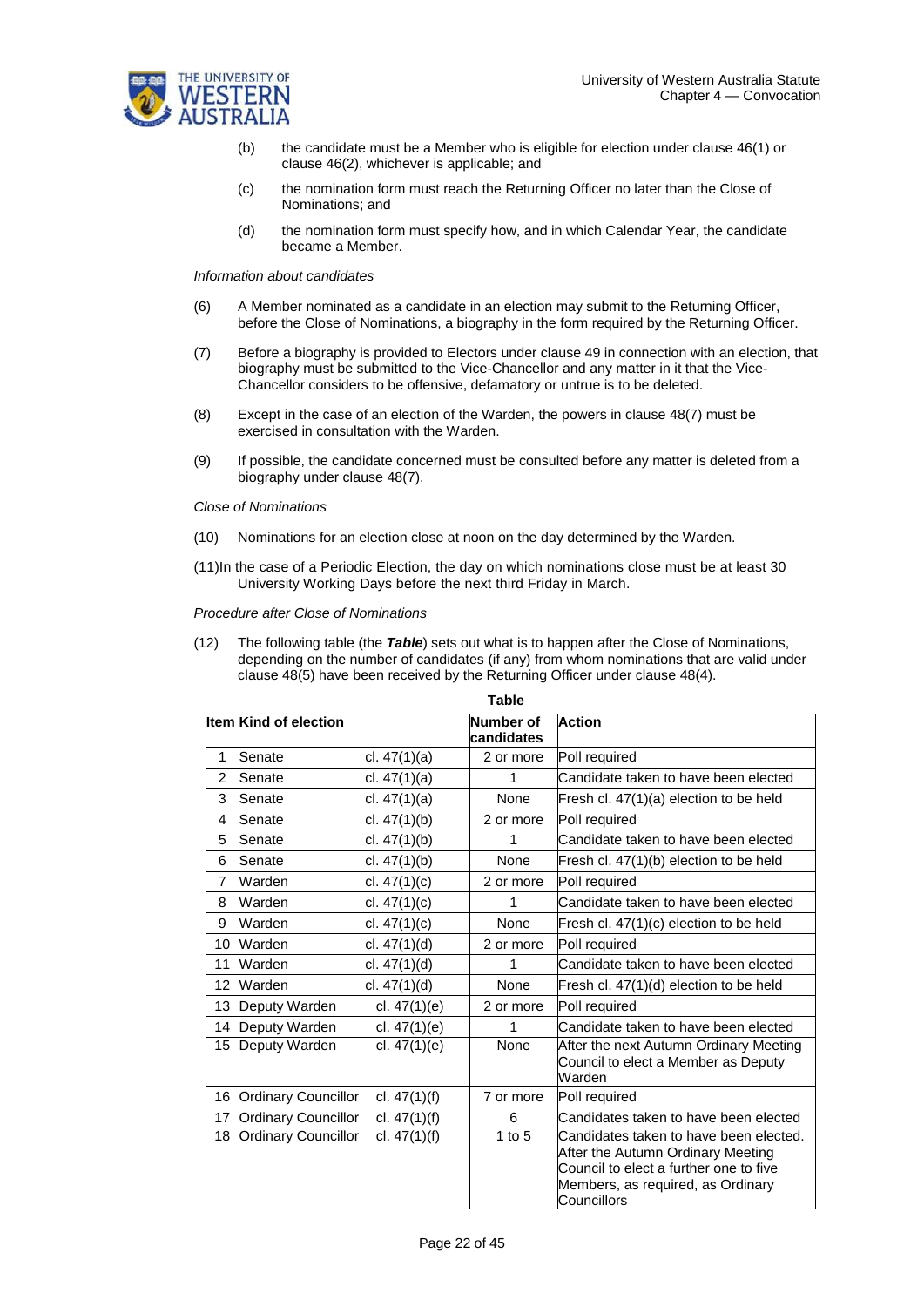

| 19 Ordinary Councillor cl. 47(1)(f) |                | None      | After the Autumn Ordinary Meeting<br>Council to elect six Members as Ordinary<br><b>Councillors</b> |
|-------------------------------------|----------------|-----------|-----------------------------------------------------------------------------------------------------|
| 20 Ordinary Councillor              | cl. 47(1)(g)   | 2 or more | Poll required                                                                                       |
| 21 Ordinary Councillor              | cl. $47(1)(q)$ |           | Candidate taken to have been elected                                                                |
| 22 Ordinary Councillor              | cl. $47(1)(g)$ | None      | Fresh cl. $47(1)(g)$ election to be held                                                            |

- (13) A candidate is to be disregarded for the purposes of items 13 to 15 of the Table if the candidate is taken to have been elected as the Warden under item 8 or 11.
- (14) A candidate is to be disregarded for the purposes of items 16 to 19 of the Table if the candidate is taken to have been elected as the Warden under item 8 or 11 or as the Deputy Warden under item 14.

#### 49. **Polling day and voting**

(1) Clauses 49 to 53apply if a poll for an election is required under item 1, 4, 7, 10, 13, 16 or 20 of the Table in clause 48(11).

### *Polling day*

- (2) Subject to clause 49(3), the day on or before which votes in the poll must be received by the Returning Officer (*polling day*) is the day determined by the Warden.
- (3) Polling day for a Periodic Election is:
	- (a) the next second Tuesday in March; or
	- (b) another day determined under clause 49(2), being a day that is not less than seven University Working Days before the third Friday in March.

### *Form of voting papers*

- (4) As soon as practicable after the Close of Nominations the Returning Officer must determine the form of the voting paper for the poll.
- (5) The voting paper must list the names of all candidates in the order determined by the Returning Officer by drawing lots.
- (6) The voting paper must contain directions as to how it is to be completed.
- (7) If more than one vacancy is to be filled, the voting paper must indicate that how many vacancies are to be filled.

*Sending voting papers and associated material*

(8) In clause  $49(9)$  to  $(13)$  —

*Electoral Material* means the things mentioned in clause 45(3)(a) or clause 45(4)(a), whichever is applicable.

- (9) After the form of the voting paper is determined under clause 49(4), but not less than 20 University Working Days before the next third Friday in March, the Returning Officer must send Electoral Material to each Elector using either the electronic Voting Process or the postal Voting Process.
- (10) If an Elector only has an Electronic Address recorded on the Electors' Roll, the electronic Voting Process must be used to send Electoral Material to the Elector under clause 49(9).
- (11) If an Elector has an Electronic Address and a postal address recorded on the Electors' Roll, the electronic Voting Process must be used to send Electoral Material to the Elector under clause 49(9) unless the Elector:
	- (a) has instructed the Returning Officer, in writing, that the Elector does not wish to receive and return Electoral Material by Electronic Communication; and
	- (b) has not withdrawn that instruction.
- (12) If an Elector only has a postal address recorded on the Electors' Roll, the postal Voting Process must be used to send Electoral Material to the Elector under clause 49(9).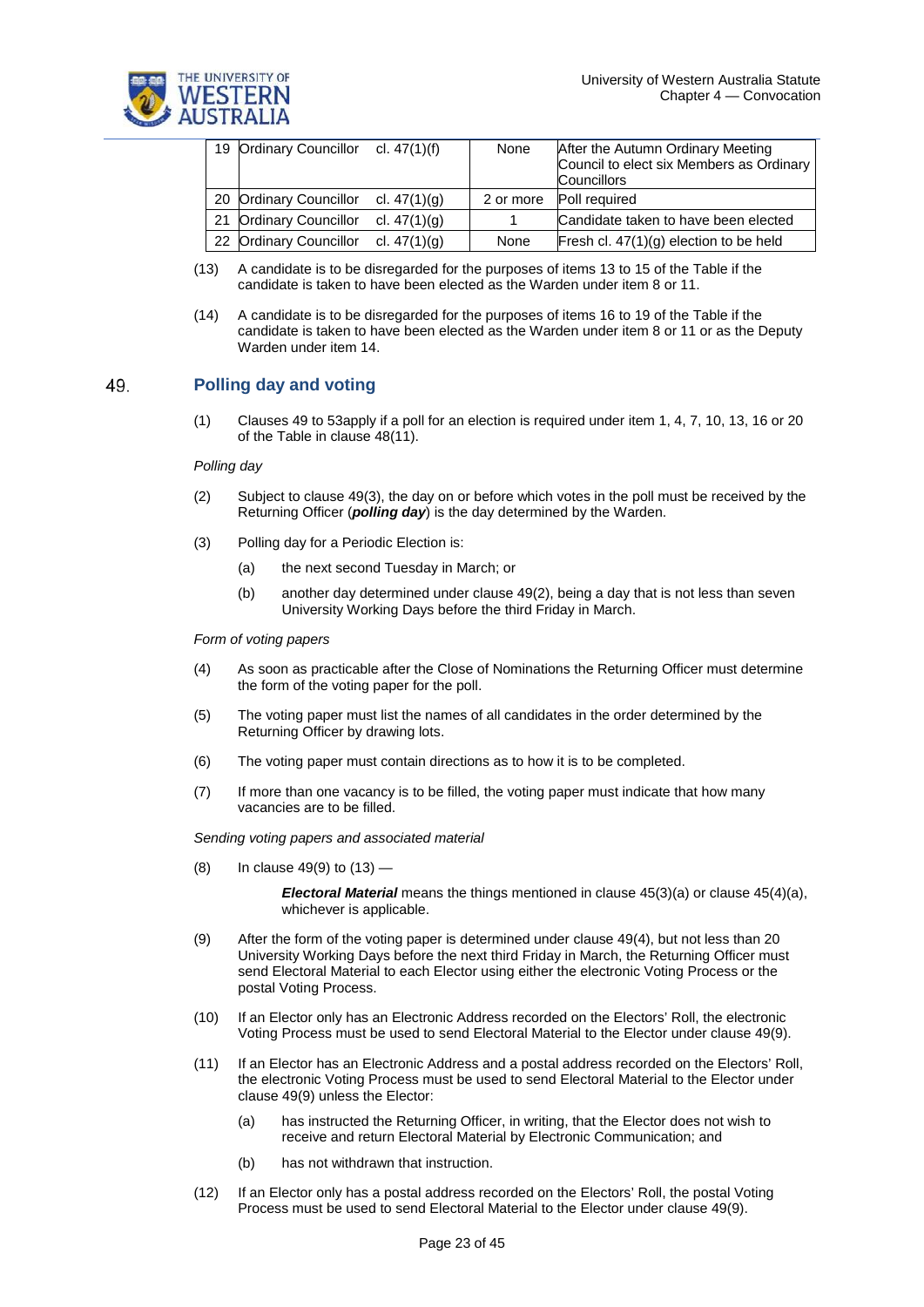

(13) If the Returning Officer is satisfied that any Electoral Material sent to an Elector by the postal Voting Process has been accidentally lost or destroyed, the Returning Officer must send any material needed to replace it.

*How to mark votes and when to return them*

- (14) To mark their vote on the voting paper in an election where there are only two candidates on the voting paper, an Elector must place the numeral "1" opposite the name of the candidate for whom the Elector votes.
- (15) To mark their vote on the voting paper in an election where there are more than two candidates on the voting paper an Elector must —
	- (a) place the numeral "1" opposite the name of a candidate to indicate that the Elector's first preference is for that candidate; and
	- (b) place consecutive numerals beginning with the numeral "2", opposite the names of the remaining candidates so as to indicate the order of the Elector's preference for all candidates.
- (16) The completed voting paper and declaration must be returned to the Returning Officer in accordance with the applicable Voting Process so that they are received by the Returning Officer no later than 5pm on polling day. For the purposes of clause 50(1), clause 50(3), clause 50(5)(a) and clause 51(2), that time is referred to as the *Close of the Poll*.
- (17) An Elector cannot vote more than once in an election.

#### 50. **Scrutiny and count of votes**

- (1) The scrutiny and count of votes in an election is to take place, or commence, as soon as practicable after the Close of the Poll at a time and place determined by the Warden.
- (2) Each candidate for election may nominate a scrutineer to be present at the scrutiny and count of votes.
- (3) The voting papers and declarations received before the Close of the Poll are to be examined by the Returning Officer to determine if they have been completed and returned in accordance with the applicable Voting Process.
- (4) All the proceedings are subject to the inspection of the scrutineers.
- (5) A voting paper is to be excluded from the count if
	- (a) it and the declaration that accompanied it, or either of them, were not completed and returned before the Close of the Poll in accordance with the applicable Voting Process; or
	- (b) it has not been marked in accordance with clause 49(14) or clause 49(15), whichever is applicable; or
	- (c) it bears the signature of any person or any other mark which identifies the Elector.
- (6) If, on a voting paper to which clause 49(14) applies, any numeral is marked opposite the name of the other candidate, that numeral is taken not to have been marked.
- (7) If, on a voting paper to which clause 49(15) applies, numerals in a consecutive sequence beginning with "1" are marked opposite the names of all but one candidate, the next numeral in the sequence is taken to have been marked opposite the candidate's name.
- (8) The scrutiny and count of votes may, from time to time, be adjourned as the Returning Officer conducting considers necessary, until duly completed.
- (9) The scrutiny and count for Periodic Elections must be completed in the following order
	- (a) election of a Member to the Senate (if any);
	- (b) election of the Warden;
	- (c) election of the Deputy Warden;
	- (d) election of Ordinary Councillors.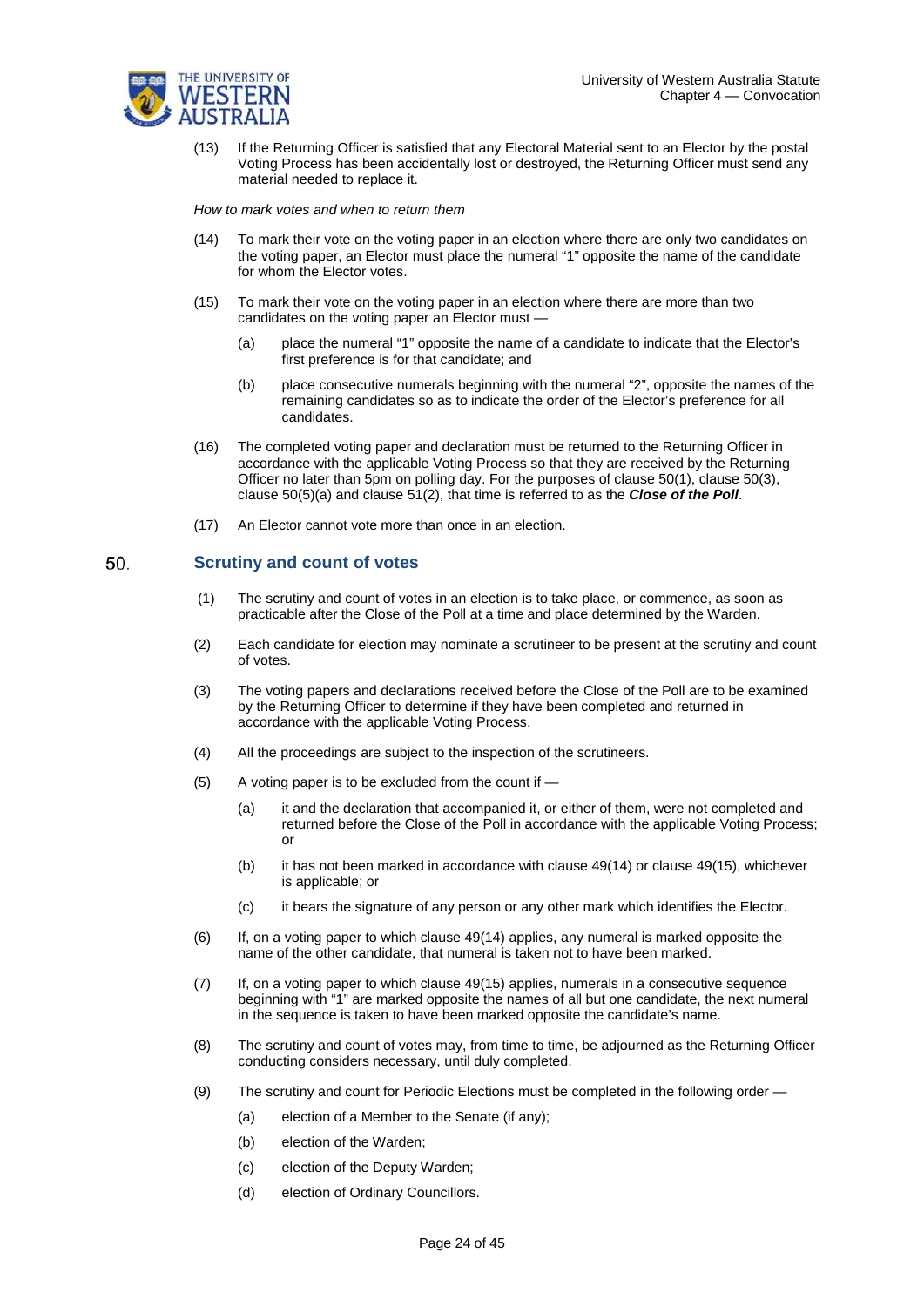

(10) Immediately after the completion of the scrutiny and count of votes, the voting papers must be placed in a sealed container by the Returning Officer and held for a period of 40 University Working Days. At the end of that 40 University Working Day period, the Returning Officer must destroy the voting papers, unless otherwise directed by the Vice-Chancellor.

#### $51.$ **Ascertaining result of election**

- (1) This clause sets out method of counting the votes to be used by the Returning Officer to ascertain the result of an election.
- $(2)$  In this clause -

*Absolute Majority* means a number of votes that is more than 50% of the number of voting papers that were received before the Close of the Poll and have not been excluded from the count under clause 50(5);

*Excluded, in relation to a candidate,* means excluded from the count;

*Remaining Candidate* means a candidate who has not been elected and has not been previously Excluded.

- $(3)$  If only one candidate is to be elected
	- (a) if, when all first preference votes for candidates have been counted, a candidate has an Absolute Majority, that candidate is elected;
	- (b) if there are more than two candidates, and if no candidate has an Absolute Majority, the candidate with the fewest number of first preference votes is Excluded and the votes of the Excluded Candidate are distributed to the Remaining Candidates in accordance with the Excluded Candidate's second preference;
	- (c) if, when the votes are counted again after that exclusion, a candidate has an Absolute Majority, that candidate is elected;
	- (d) if no candidate then has an Absolute Majority, the next remaining candidate with the fewest number of votes is excluded and the votes of that newly Excluded Candidate (including votes received from a previously Excluded Candidate) are distributed to the remaining candidates in accordance with the newly Excluded candidate's next available preference;
	- (e) the procedure in clause  $51(3)(d)$  is to be repeated until a candidate obtains an Absolute Majority and is elected.
- (4) If more than one candidate is to be elected
	- (a) the procedure in clause 51(3) must be used to elect a candidate as the first elected candidate and their first preference votes are distributed to the Remaining Candidates in accordance with the first elected candidate's second preference;
	- (b) if, when the votes are counted again after that distribution, a candidate has an Absolute Majority, that candidate is elected as the second elected candidate;
	- (c) if no candidate then has an Absolute Majority, the candidate with the fewest number of votes is Excluded and the votes of the Excluded Candidate (including votes received from the first elected candidate) must be distributed to the Remaining Candidates in accordance with the Excluded candidate's next available preference;
	- (d) if, when the votes are counted again after that exclusion, a candidate has an Absolute Majority, then that candidate is elected as the second elected candidate.
	- (e) if no candidate then has an Absolute Majority, the next remaining candidate with the fewest number of votes is Excluded and those votes (including votes received from the first elected candidate or a previously Excluded candidate) must be distributed to the Remaining Candidates in accordance with the newly Excluded candidate's next available preference;
	- (f) the procedure in clause  $51(4)(e)$  is to be repeated until a candidate obtains an Absolute Majority and is elected as the second elected candidate;
	- (g) if there are three or more candidates to be elected, the first preference votes of each elected candidate must be distributed to the Remaining Candidates in accordance with the elected candidate's next available preference and the procedure in clause 51(4)(d)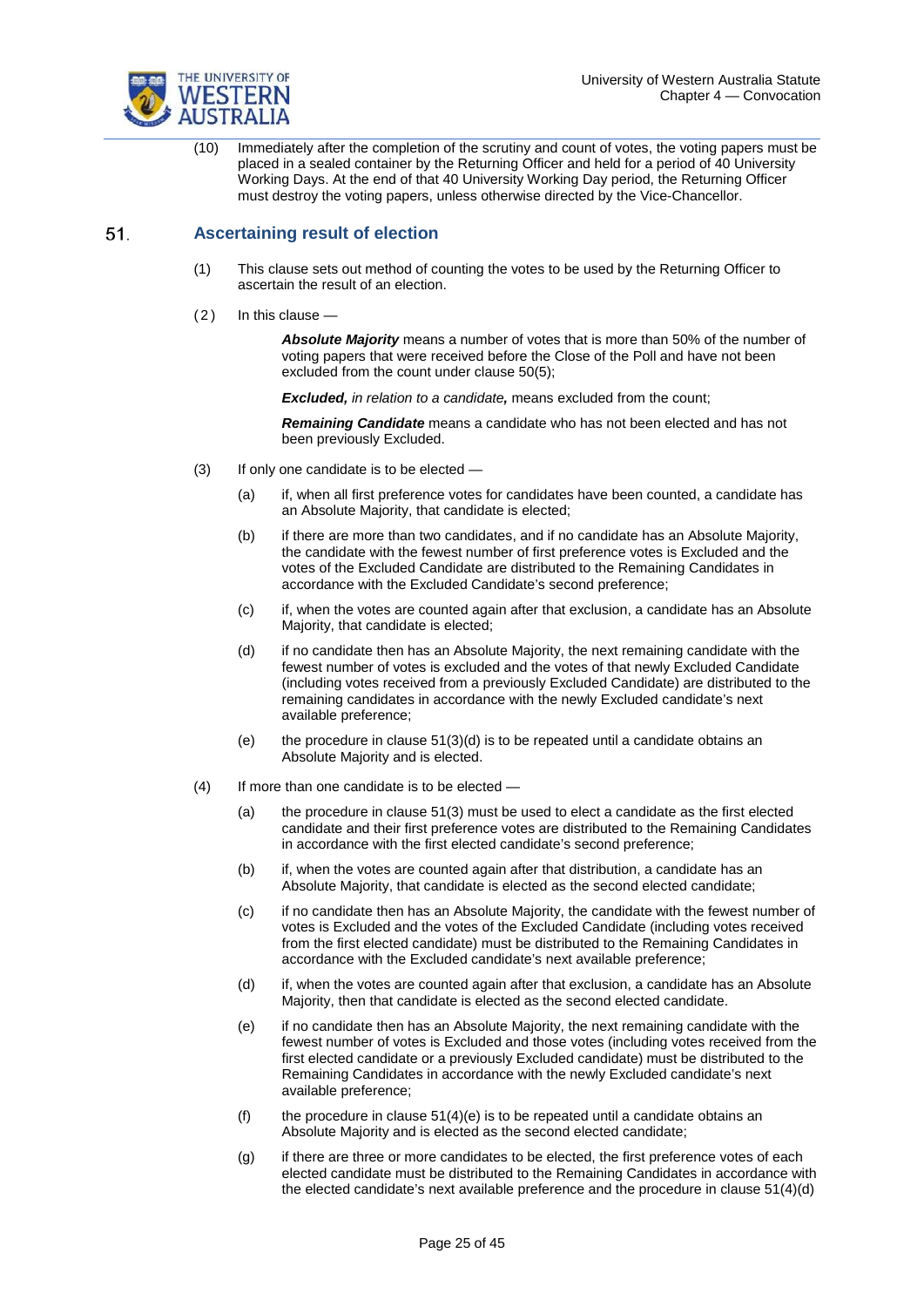

to clause 51(4)(f) is to be repeated until the required number of candidates has been elected.

- (5) If at any stage of the count, candidates have the same number of votes and it is necessary for the purposes of this clause to determine which of them has the greatest, or fewest, number of votes, the matter is determined by the Returning Officer by the drawing of lots.
- (6) In the case of an election where there are only two candidates on the voting paper, a reference in clause 51(3) to first preference votes for a candidate, is taken to be a reference to votes for the candidate.
- (7) A person ceases to be a candidate in an election of the Deputy Warden under clause 29(1) if the person is elected in accordance with clause 50(9) as the Warden and, in that case —
	- (a) if there were only two candidates —the other candidate is elected; and
	- (b) if there were more than two candidates —in applying this clause, any preference indicated on a voting paper for the person who is no longer a candidate must be disregarded and the voting paper must be treated as if the numeral indicating any subsequent preference had been altered accordingly.
- (8) A person ceases to be a candidate in an election of Ordinary Councillors under clause 29(1) if the person is elected in accordance with clause 50(9) as the Warden or the Deputy Warden and, in that case —
	- (a) if there are five remaining candidates (because other candidates have been elected as the Warden and as the Deputy Warden) —the remaining candidates are elected and the Council must elect a Member as an Ordinary Councillor.
	- (b) if there are six Remaining Candidates —the Remaining Candidates are elected; and
	- (c) if there are more than six Remaining Candidates in applying this clause, any preference indicated on a voting paper for a person who is no longer a candidate must be disregarded and the voting paper must be treated as if the numeral indicating any subsequent preference had been altered accordingly.

*Automated counting*

—

(9) In clause  $51(10)$  and clause  $51(11)$  —

*Automated* means involving the use of a computer.

- (10) For the purposes of clause 50(1) the Returning Officer may, if the Returning Officer thinks fit
	- (a) cause the preferences indicated on voting papers to be recorded in an Automated form; and
	- (b) on the basis of the information so recorded, use Automated means to carry out the procedures set out in this clause.
- (11) For proceedings under clause  $51(10)$  the requirements of clause  $50(4)$  are met if  $-$ 
	- (a) the recording of preferences in an Automated form is subject to the inspection of the scrutineers; and
	- (b) the scrutineers have access to the information so recorded and to such information as to the results obtained by using Automated means to carry out the various procedures set out in this clause as is reasonably necessary to allow the scrutineers to determine (whether the results of the election have been ascertained in accordance with the requirements of this clause.

#### 52. **Declaration of election**

- (1) Subject to clause 52(2), the Returning Officer or the Warden must declare the result of an election as soon as practicable after it is ascertained, whether under the Table in clause 48(11) or under clause 51.
- .(2) At the Autumn Ordinary Meeting, the Returning Officer or the Warden must declare the results of the preceding Periodic Elections in the following order —
	- (a) election of a Member of the Senate (if any);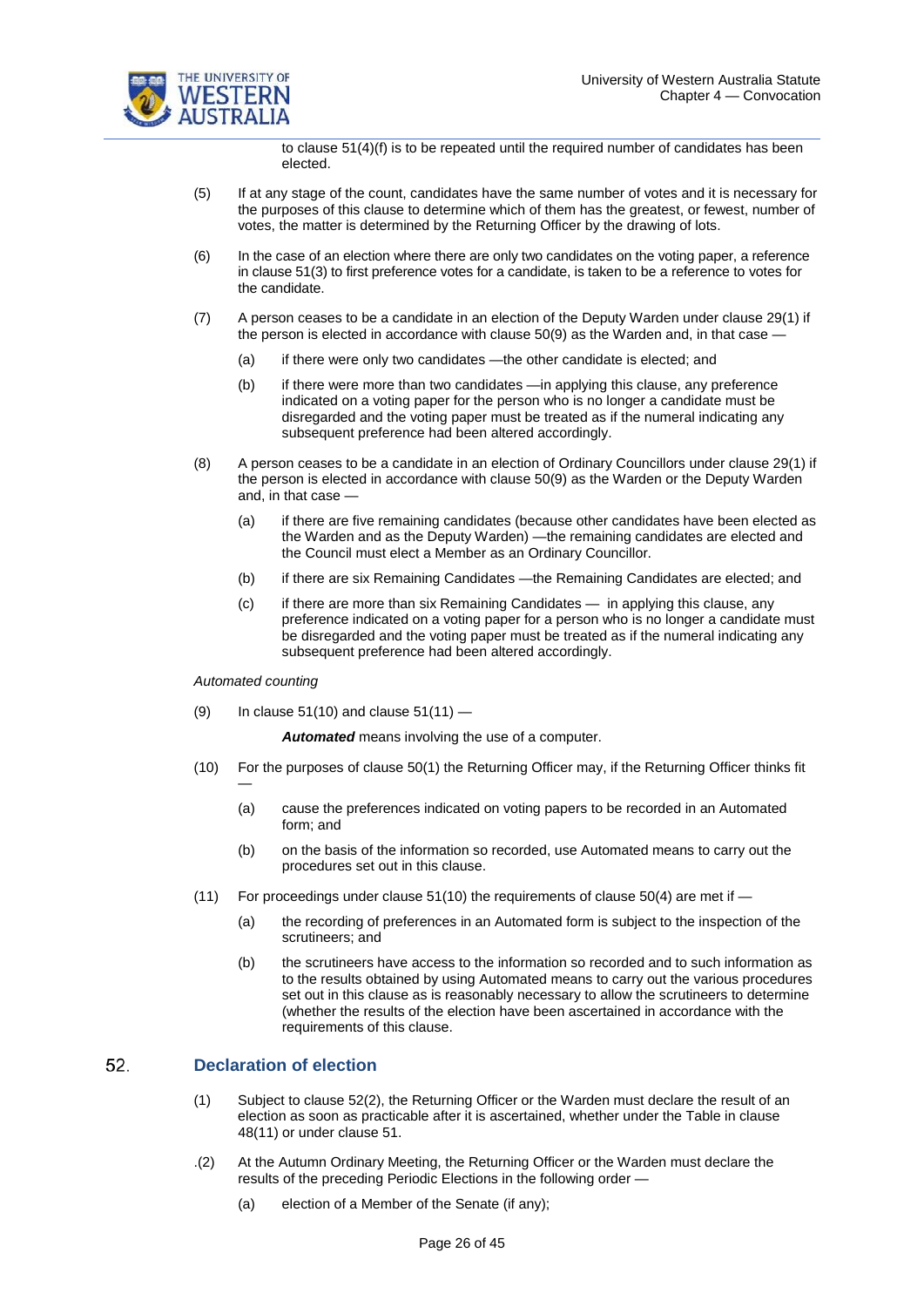

- (b) election of the Warden;
- (c) election of the Deputy Warden;
- (d) election of Ordinary Councillors,
- (3) An election takes effect on the day after its result is declared.
- (4) Immediately after the completion of the scrutiny and count of votes, the voting papers must be placed in a sealed container by the Returning Officer and must be held for a period of 40 University Working Days. At the end of that period the Returning Officer must destroy the voting papers unless otherwise directed by the Vice-Chancellor.

#### 53. **Simultaneous elections**

*Senate elections may be held at the same time*

- (1) An election under clause 47(1)(b) and another election under clause 47(1)(b), or an election under clause 7(1)(a), can be held in conjunction with each other as a single election.
- (2) The candidate elected first is elected for the longer term.

*Elections for Ordinary Councillors may be held at the same time*

- (3) The following elections can be held in conjunction with each other as a single election
	- (a) an election under clause  $47(1)(q)$  and another election or elections under clause 47(1)(g); and
	- (b) an election or elections under clause  $47(1)(g)$  and an election under clause  $47(1)(f)$ .
- (4) If an election is held in accordance with clause 53(3), clauses 47 to 52 applies to that election with such modifications as are necessary or as are determined by the Returning Officer.
- (5) If the terms of the offices to be filled differ in length, they are to be filled, in descending order of length, in the order in which candidates are elected.
- (6) If the number of candidates is the same as the number of offices to be filled, the Returning Officer must draw lots to determine the order of their election.

#### 54 **Elections of Deputy Warden and Councillors if conducted by the Council**

(1) In this clause —

*Returning Officer* means the Returning Officer appointed under clause 54(4).

- (2) This clause applies to the following elections by the Council
	- (a) an election of the Deputy Warden under clause 29(1)(b) or clause 31(2);
	- (b) an election of an Ordinary Councillor under clause 29(1)(b) or clause 31(2).

*How elections are held*

- (3) If an election is to be held at a Council Meeting, that must be stated in the notice of the meeting and the notice must be published:
	- (a) on the Convocation website; and
	- (b) in any other manner the Council considers necessary in order to bring it to the attention of Members.
- (4) The Council must appoint the Convocation Officer, or a Member, to be the Returning Officer for the purposes of the election, and the Returning Officer must attend the Council Meeting.
- (5) A Member who wishes to be a candidate in the election may deliver to the Returning Officer a nomination form for the election obtained from the Convocation website or the Returning Officer.
- (6) In order for a nomination to be valid —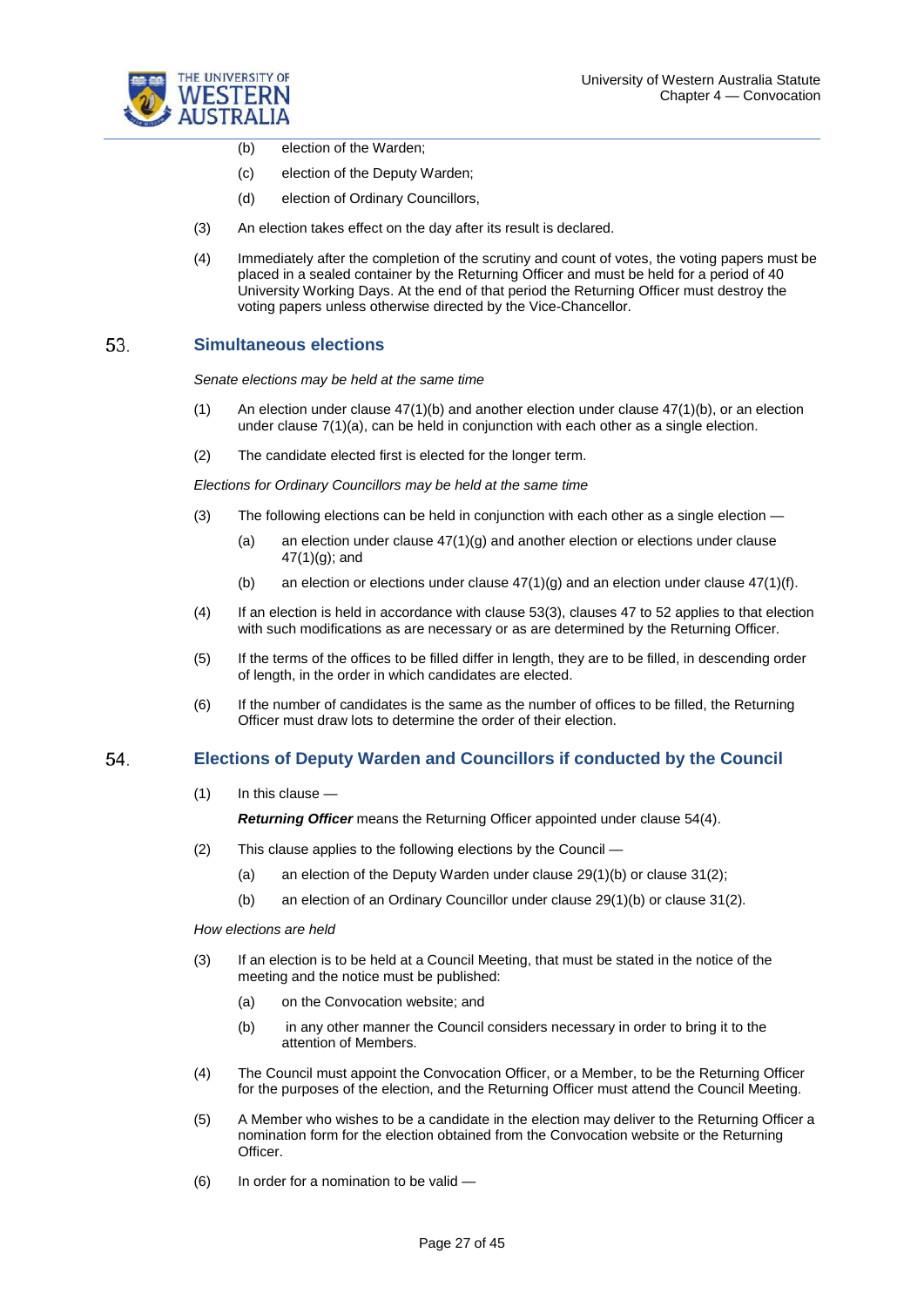



- (a) the nomination form must be signed by the candidate and by two other Members as proposer and seconder; and
- (b) the candidate must be a Member who is eligible for election under clause 46(2); and
- (c) the nomination form must reach the Returning Officer before or at the Council Meeting.
- (7) If only one candidate is validly nominated, that candidate is elected.
- (8) If two or more candidates are validly nominated, one of them must be elected by secret ballot as follows —
	- (a) the names of the candidates must be written, in order determined by lot by the Returning Officer, on voting papers and one voting paper must be handed to each Councillor present at the Council Meeting;
	- (b) a Councillor must complete the voting paper by making a mark opposite the name of one, and only one, candidate in a manner that enables the Returning Officer to be satisfied that the Councillor's vote is for that candidate and not for the other, or any other, candidate;
	- (c) after the voting papers have been collected a count must be conducted by the Returning Officer and the candidate who receives the most votes is elected; and
	- (d) if two or more candidates each receive the same number of votes, and if they are the only candidates, or if the number of votes that they have both received is higher than the number of votes received by any other candidate, the Chair must determine who is elected.
- (9) The Returning Officer must declare the result of the election at the Council Meeting.
- (10) The election takes effect on the day after its result is declared.

*Elections may be held at the same time*

- (11) If there are two or more vacancies in offices of Ordinary Councillors, the elections to fill them can be held in conjunction with each other as a single election.
- (12) If an election is held in accordance with clause 54(11), clause 54(7) and clause 54(8) apply to it with such modifications as are necessary or as are determined by the Returning Officer.
- (13) If the terms of the offices to be filled differ in length, they are to be filled, in descending order of length, in the order in which candidates are elected.
- (14) If the number of candidates is the same as the number of offices to be filled, the Returning Officer must draw lots to determine the order of their election
- (15) *Returning Officer can determine questions*

Subject to this clause, the Returning Officer may determine conclusively all questions of detail concerning elections to which this clause applies.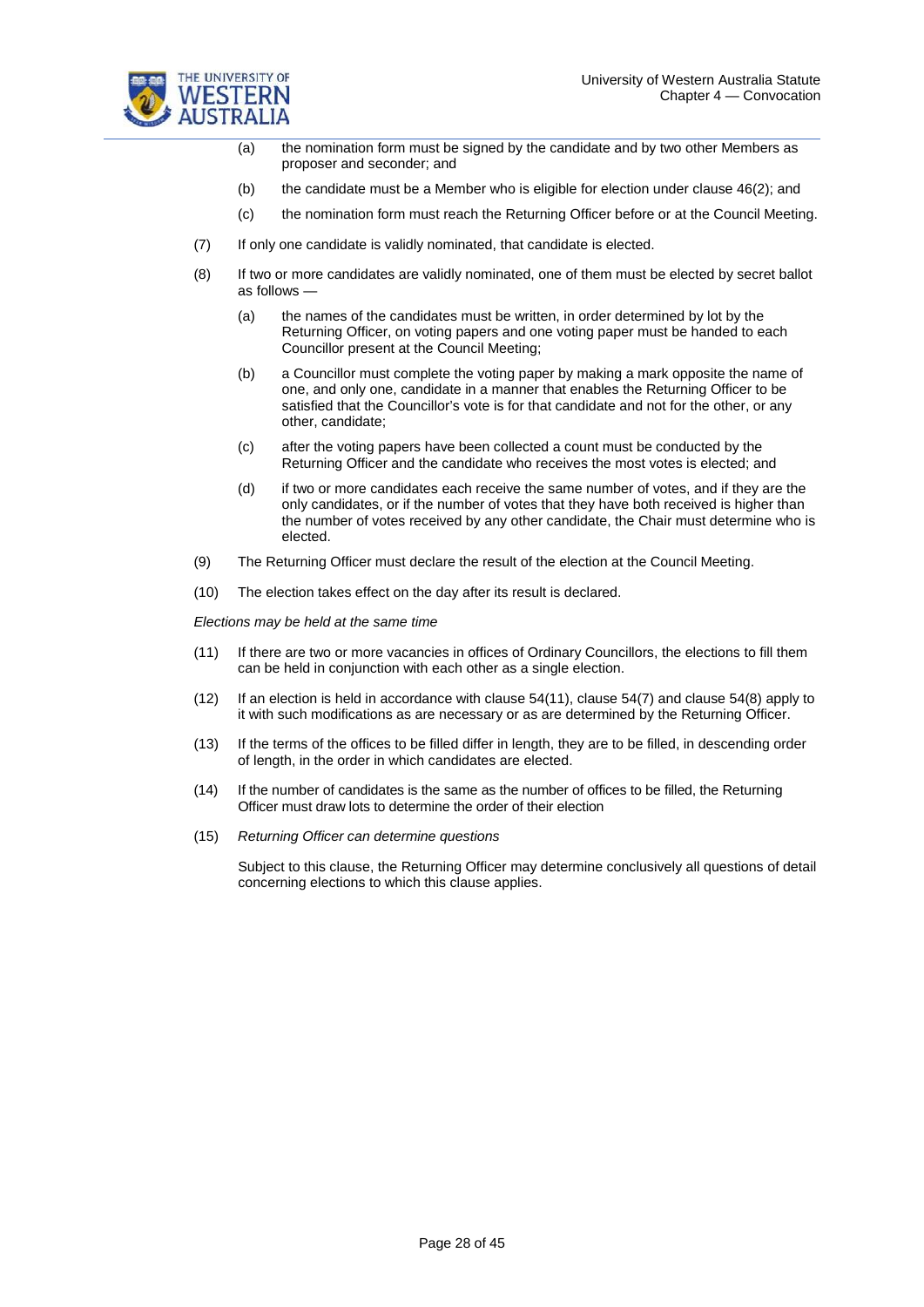

### **Chapter 5 — Student Guild**

| Note: | The University of Western Australia Act 1911 includes provisions regarding the<br>following matters relevant to this Chapter: |                                                                                                                                                                              |  |  |
|-------|-------------------------------------------------------------------------------------------------------------------------------|------------------------------------------------------------------------------------------------------------------------------------------------------------------------------|--|--|
|       | (a)                                                                                                                           | Establishment of the Student Guild as a body corporate and associated legal<br>matters:                                                                                      |  |  |
|       | (b)                                                                                                                           | Purpose of the Student Guild:                                                                                                                                                |  |  |
|       | (c)                                                                                                                           | Student Guild as the recognised means of communication between<br>students and the governing authority of the University                                                     |  |  |
|       | (d)                                                                                                                           | Membership of the Student Guild, including eligibility, entitlement to opt-out<br>and resign from Student Guild, and eligibility for elective office of the<br>Student Guild |  |  |
|       | (e)                                                                                                                           | Amenities and Services Fee, including the minimum proportion to be paid<br>to the Student Guild:                                                                             |  |  |
|       | (f)                                                                                                                           | Requirement for the annual financial statement of the Guild to be audited<br>and provided to the Senate                                                                      |  |  |
|       | (g)                                                                                                                           | Requirement for a Common Seal of the Student Guild.                                                                                                                          |  |  |

#### 55. **Terms used**

In this Chapter, unless the contrary intention appears —

*Amenities and Services Fee* means the fee provided for in clause 61;

**Guild Council** means the Council of the Student Guild referred to in clause 60;

*Student Society* means a University club, society or association which is registered by the Student Guild as a student society in accordance with the Regulations;

#### 56. **Objects and powers**

- (1) The Student Guild's objects are to
	- (a) foster all that tends to the advancement of students' learning and experience and the ennoblement of life;
	- (b) provide, conduct, facilitate or manage educational, cultural, sporting, welfare, recreational or commercial facilities or activities for the direct or indirect benefit of Students of the University;
	- (c) provide means of social interaction between Students at the University; and generally further the common interests of Students at the University.
- (2) The Student Guild is the recognised means of communication between the Students or any section of them and —
	- (a) the Senate; and
	- (b) other tertiary institutions.
- (3) The Student Guild has the powers for the purposes of carrying out its objects to
	- (a) spend and invest money;
	- (b) operate banking accounts;
	- (c) transact financial business as necessary;
	- (d) borrow, raise or secure the payment of money for any of the Student Guild's objects including by mortgaging or charging the Student Guild's property or any part of it;
	- (e) enter into contracts on behalf of the Student Guild or a Student Society, provided that the terms of any contracts have been approved by the Guild Council;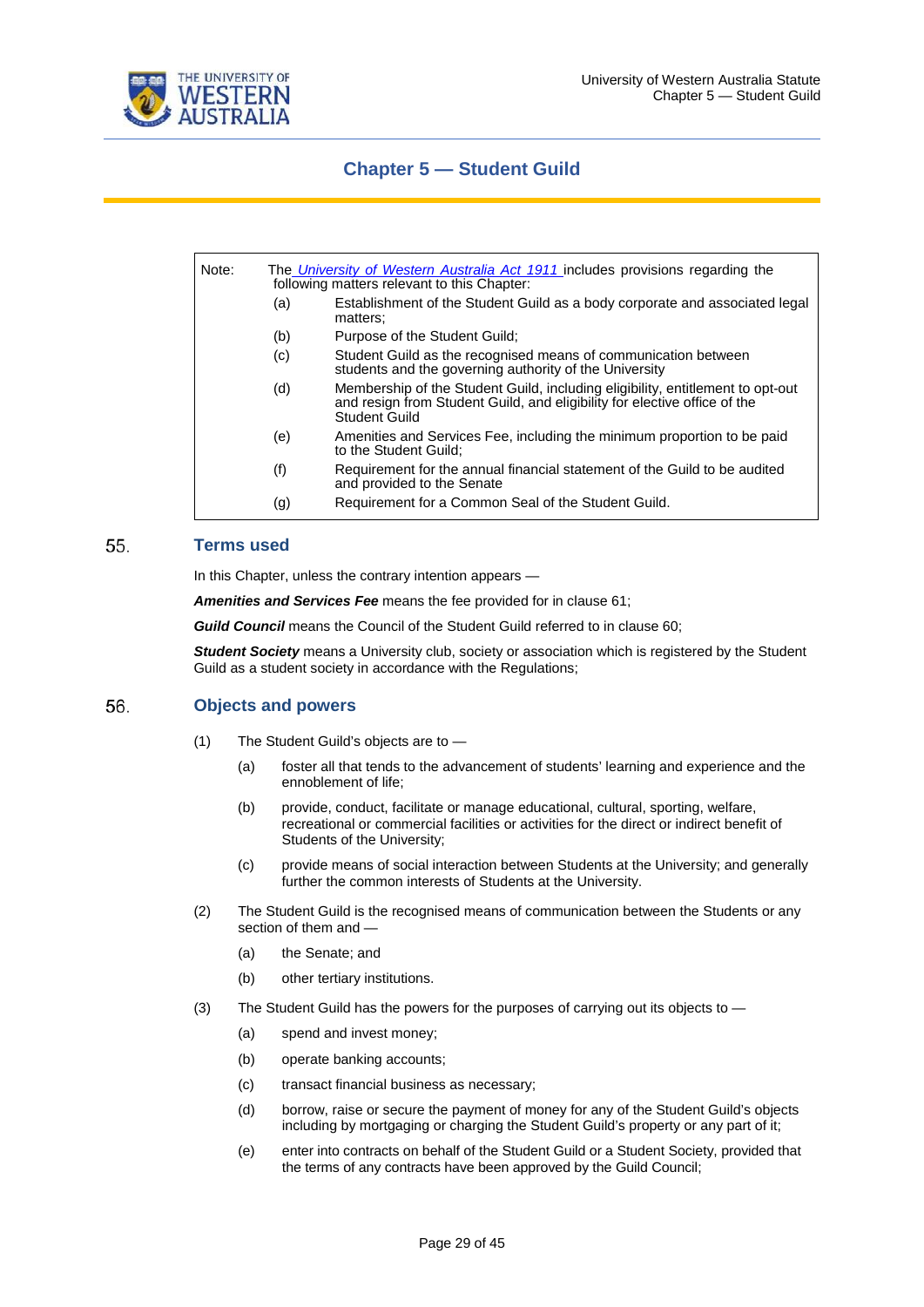

(f) lend money to ordinary members of the Student Guild;

- (g) buy, take on lease, take in exchange, hire or otherwise acquire, any real or personal property and to sell, let, mortgage or dispose of that property;
- (h) exercise a general supervision and control over all Student Societies;
- (i) register Student Societies with the Student Guild and affiliate them with subordinate bodies of the Student Guild;
- (j) assume the care, control and management of the property and financial affairs of a Student Society;
- (k) incorporate or cause to be incorporated a Student Society under the *Associations Incorporation Act 2015 (WA)* or under the *Corporations Act 2001* (Cth) or any similar legislation, and to hold shares in any company so incorporated, for the benefit of the members of that society and to limit the liability of the Student Guild;
- (l) engage and dismiss employees;
- (m) hold licences;
- (n) admit persons other than ordinary members of the Guild to associate membership, or honorary life membership;
- (o) in accordance with the Regulations, impose fines on members of the Student Guild, on members and officers of Student Societies and on Student Societies, for breaches of the provisions of this Chapter, or Regulations, By-laws or rules authorised to be made under this Chapter; and
- (p) generally, act in all other matters necessary to give effect to this Statute.

#### 57. **Not for profit**

- (1) The Student Guild is a
	- (a) not for profit body; and
	- (b) notwithstanding (a), will apply surplus revenue to further its objects.
- (2) The property and income of the Student Guild must be applied solely to further its objects and no part of that property or income may be paid or otherwise distributed, directly or indirectly, to any member, except in good faith in the promotion of those objects or purposes.
- (3) A payment may be made to a member out of the funds of the Student Guild only if it is
	- (a) the payment in good faith to the member as reasonable remuneration for any services provided to the Student Guild, or for goods supplied to the Student Guild, in the ordinary course of business;
	- (b) the payment of reasonable rent to the member for premises leased by the member to the Student Guild; or
	- (c) the reimbursement of reasonable expenses properly incurred by the member on behalf of the Student Guild.

#### 58. **Student Guild Regulations**

Subject to the Act and in accordance with the Regulations —

- (1) the Student Guild may propose that the Senate make, amend or repeal Regulations pertaining to the Student Guild for the purpose of carrying out this Chapter; and
- (2) the Senate may consult, co-ordinate, co-operate and consider recommendations from the Student Guild regarding the making, amendment or repeal of Regulations pertaining to the Student Guild made by the Senate under the Act for the purpose of carrying out this Chapter.

#### 59. **Membership**

(1) The membership of the Student Guild is governed by the provisions in the Act and the Regulations.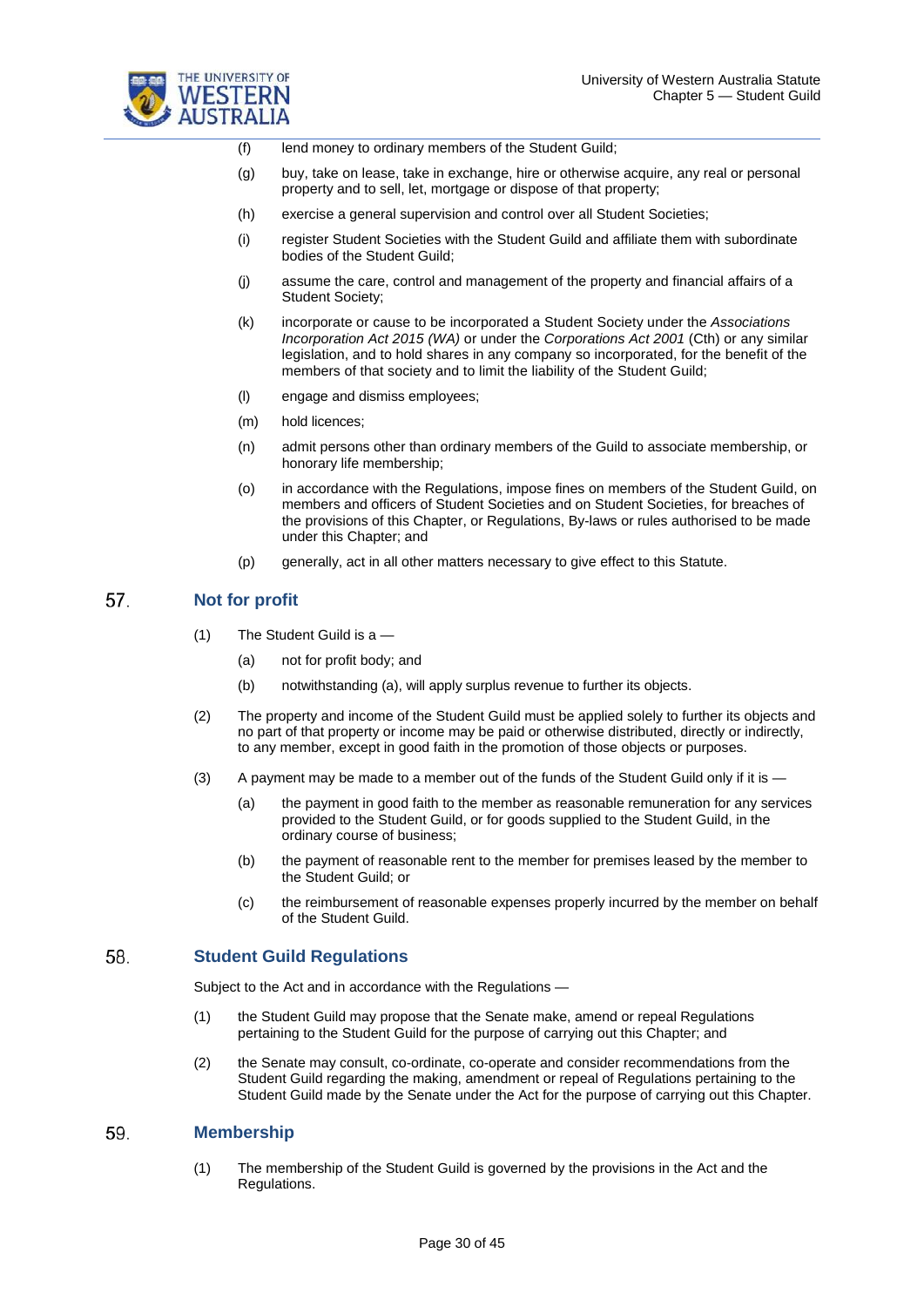

- (2) The University must notify Students at the time of their enrolment, that they may
	- (a) elect at the time of enrolment not to become a member of the Student Guild; and
	- (b) resign at any time as a member of the Student Guild.
- (3) A Student who elects not to be a member of the Student Guild is still entitled to vote in Student Guild elections but may not hold an elective office of the Student Guild.

#### 60. **Guild Council**

- (1) The Student Guild is governed by the Guild Council.
- (2) The composition of the Guild Council, and the manner of election of members to the Guild Council, is prescribed in the Regulations.
- (3) Subject to the Act, this Statute and the Regulations, the Guild Council has the entire control and management of the affairs and concerns of the Student Guild and may act in all matters concerning the Student Guild in the manner which, in its opinion, is best calculated to promote the interests of the Student Guild.
- (4) The Guild Council may make, alter or repeal rules regarding the Student Guild, in accordance with the Regulations.
- (5) The Guild Council must make provision for the control and management of any property owned or occupied by the Student Guild.

#### 61 **Amenities and Services Fee**

- (1) All Students are required to pay to the University an annual Amenities and Services Fee.
- (2) The Senate determines the amount of the Amenities and Services Fee each year and may consult with the Student Guild first before making that determination.
- (3) The Senate may determine that a different level of fee is payable by a specified class of Students depending on a Student's enrolment.

#### 62. **Payment of proportion of Amenities and Services Fee to Student Guild**

- (1) Each year the University must pay to the Student Guild the Amenities and Services Fees collected for that year, and may choose to deduct the University's reasonable costs in administering the fee.
- (2) The amount paid to the Student Guild under  $(1)$  -
	- (a) is determined by the Senate, which may first consult with the Student Guild regarding the determination; and
	- (b) in accordance with the Act, must not be less than 50% of the total amount of the Amenities and Services Fees collected.

#### 63. **Use of the Amenities and Services Fee**

- (1) The proportion of the Amenities and Services Fee paid by the University to the Student Guild under clause 62 may only be used for the benefit of Students for any or all of the following broad categories of amenities and services pursuant to the *Higher Education Support Act 2003* (Cth):
	- (a) student representation;
	- (b) student societies;
	- (c) social activities;
	- (d) cultural activities;
	- (e) sporting activities;
	- (f) welfare;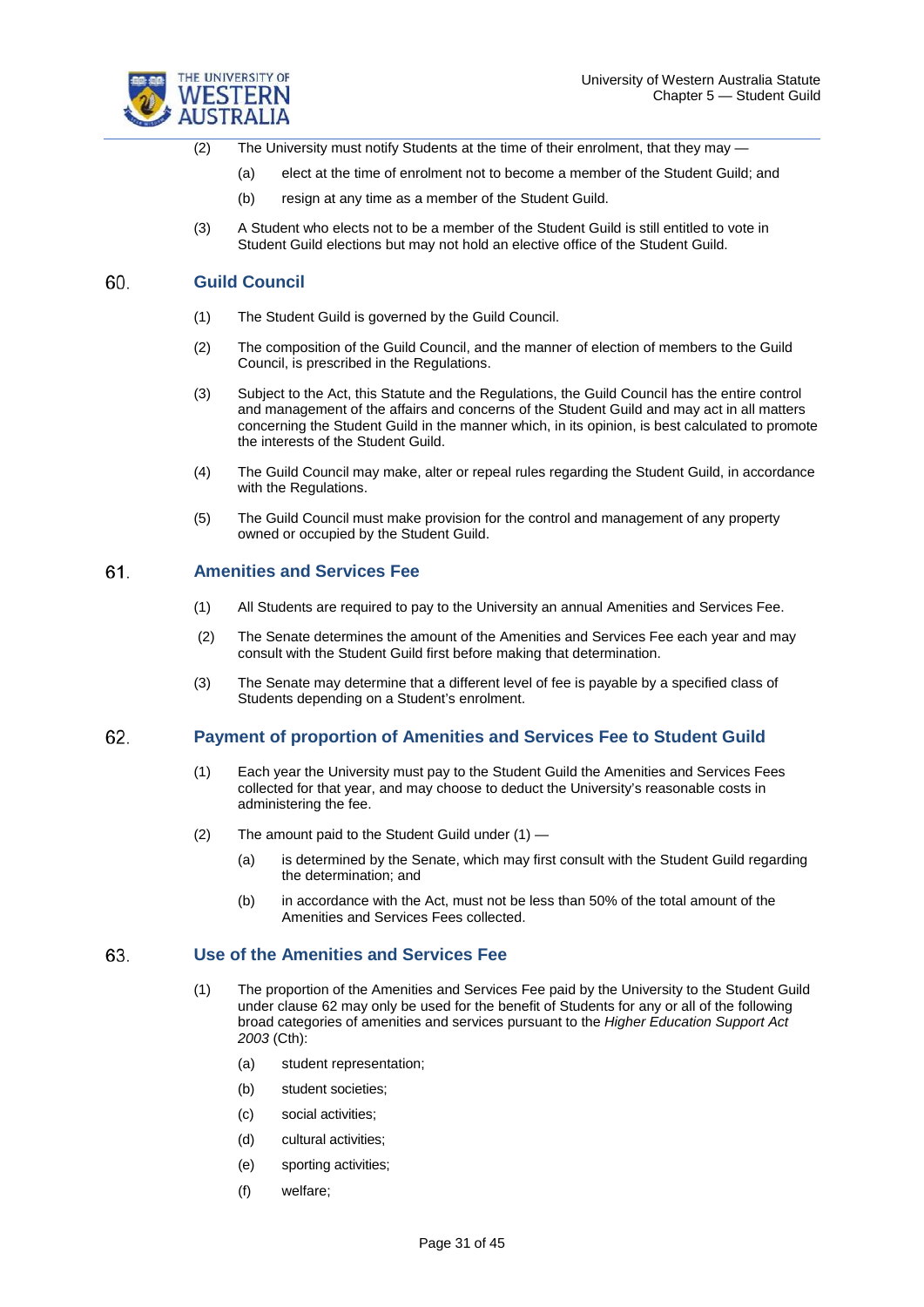

- (g) catering;
- (h) commercial activities;
- (i) capital funds and infrastructure;
- (j) investments and reserves;
- (k) other services and amenities consistent with the objects and powers of the Guild as defined in clause 56; and
- (l) the administrative costs of any or all of the activities and facilities listed in (a) to (k) (inclusive).
- (2) Any amendment of the broad categories of services and amenities listed in (1) must be approved by both the Guild Council and the Senate.
- (3) No part of that proportion of the Amenities and Services Fee paid by the University to the Student Guild under clause 62 may be used to support:
	- (a) a political party; or
	- (b) the election of a person as a member of:
		- (i) the legislature of the Commonwealth, a State or a Territory; or
		- (ii) a local government body.

#### 64. **Finance and reporting**

- (1) The Student Guild's annual financial statements must be audited by an independent external auditor approved by the Senate:
	- (a) who is a member of CPA Australia, CA ANZ or the Institute of Public Accountants; or
	- (b) a registered company auditor.
- (2) The Student Guild must submit to the Senate within one month of receipt and by no later than six months after the end of the Guild's financial year —
	- (a) a copy of the audited accounts and financial statements under (1) for the previous financial year; and
	- (b) a written report on how the proportion of the Amenities and Services Fees it received under clause 62 has been applied to provide amenities and services under the categories referred to in 63.

#### 65. **Common Seal of the Student Guild**

- (1) The Guild Council must maintain the safe custody of the Common Seal of the Student Guild.
- (2) The Common Seal of the Student Guild may only be used as authorised by a resolution of the Guild Council and in the presence of the President of the Student Guild.
- (3) Every instrument to which the seal is affixed must be signed by the
	- (a) President of the Student Guild; and
	- (b) General Secretary of the Student Guild, or another person appointed by the Guild Council.
- (4) The Guild Council must maintain a register of all documents to which the Common Seal of the Student Guild has been affixed, which must include the —
	- (a) nature of the document;
	- (b) date on which the common seal was affixed;
	- (c) authority for affixing the common seal; and
	- (d) name of the persons signing the instrument to which the seal is affixed.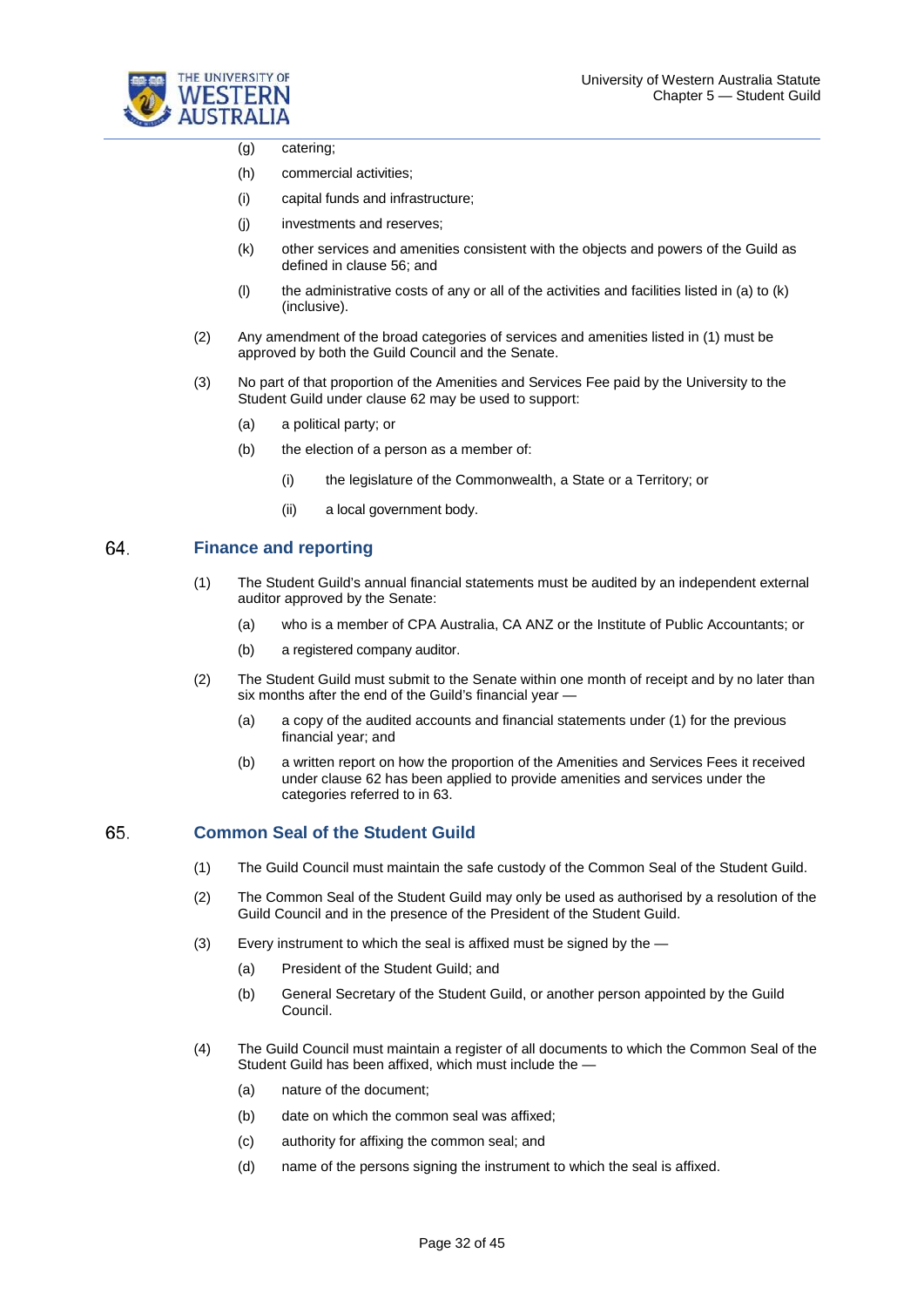

## **Chapter 6 — Academic Board**

#### 66. **Establishment of the Academic Board**

- (1) The University must have an Academic Board which is established under the authority of this Statute.
- (2) The Academic Board is a committee of the Senate.
- (3) The membership of the Academic Board is prescribed in the Regulations.
- (4) Academic Board meetings are called and conducted in accordance with the Regulations and any standing orders of Academic Board.

#### 67. **Responsibilities of the Academic Board**

The Academic Board is responsible to the Senate for —

- (1) assuring quality, integrity and the maintenance of standards in all academic activities including teaching, scholarship and research and compliance with relevant external regulatory requirements;
- (2) overseeing and monitoring the development of all academic activities of the University;
- (3) safeguarding the academic freedom of the University; and
- (4) communicating with the academic community through academic organisational units including but not limited to Faculties, Schools, boards of studies and research Centres.

#### 68. **Functions and powers of the Academic Board**

- (1) The Academic Board determines, reviews and approves rules, policy and standards in relation to —
	- (a) admission and enrolment;
	- (b) course requirements and structures, including requirements for the award of any qualification;
	- (c) progression requirements;
	- (d) examinations, assessment and pedagogy;
	- (e) scholarships, prizes and other academic awards; and
	- (f) research integrity and ethics for Students and academic Staff.
- (2) The Academic Board (or a committee or sub-committee of the Academic Board if delegated to a committee or sub-committee), must consider and, if appropriate, approve all new academic award courses and amendments to or rescission of existing courses. However any new Award or rescission of an Award will only take effect if approved by Senate.
- (3) The Academic Board provides advice to the Senate, the Vice-Chancellor and the University Executive on matters including, but not limited to —
	- (a) teaching, learning, research and educational programs;
	- (b) establishing and maintaining academic standards;
	- (c) academic priorities, including academic aspects of the University's strategic plans;
	- (d) academic aspects of University's policies and procedures, including but not limited to those relating to the appointment, promotion and conditions of employment of academic Staff;
	- (e) the conferral of title of Emeritus Professor, including receiving nominations and providing recommendations to the Senate;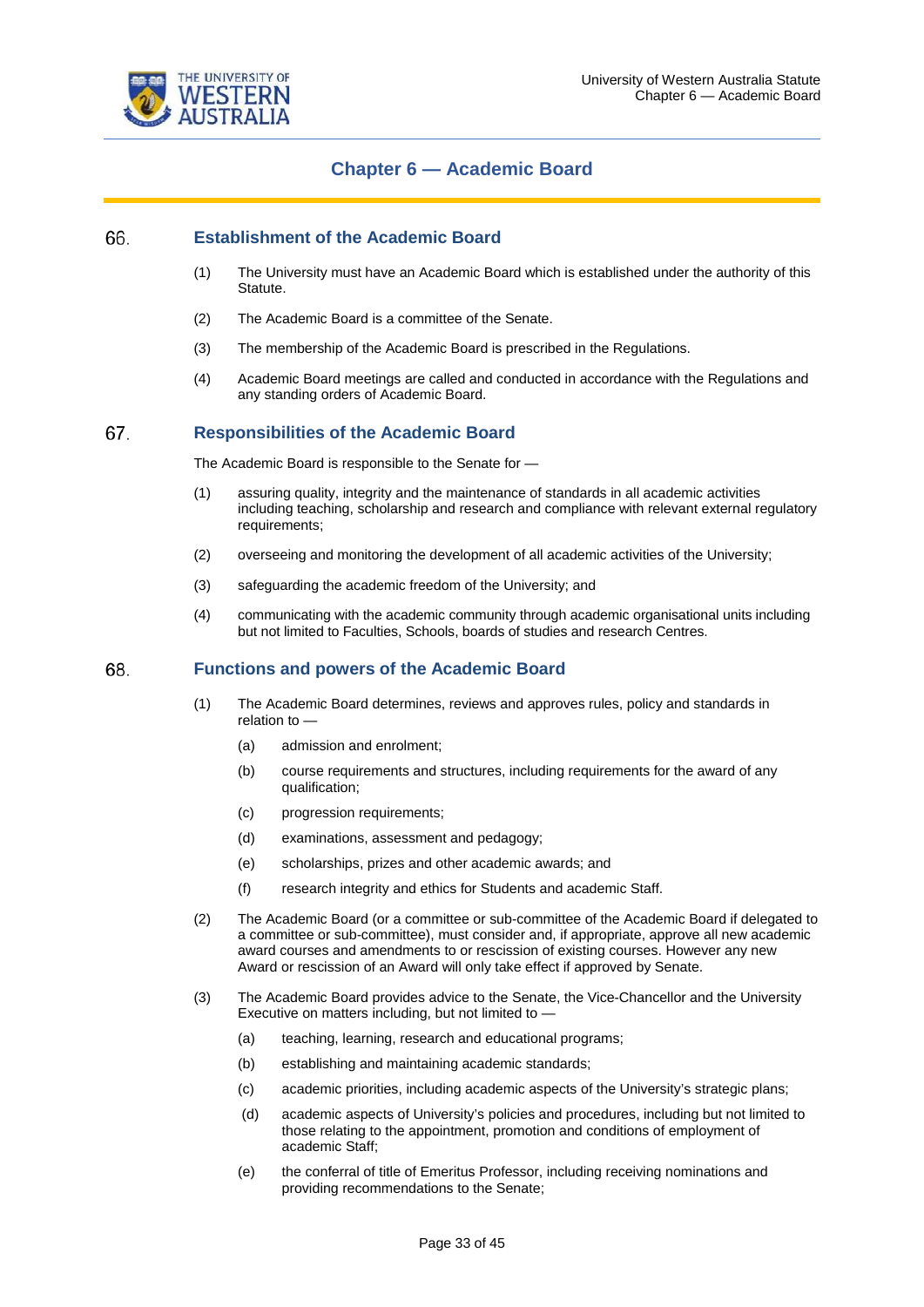

- (f) the creation, amalgamation or disestablishment of Faculties, Schools, disciplines, departments, Centres, Institutes and other academic organisational units and related transfers of funding; and
- (g) any matter it considers to be of importance including, but not limited to, matters which have the potential to impact on the teaching and research mission of the University.
- (4) Jointly with the University's executive, the Academic Board is responsible for formal reviews of the academic activities of the University and its academic organisational units.
- (5) The Academic Board will receive and consider correspondence from the Student Guild and will forward any such correspondence intended for communication to the Senate, with or without comment.
- (6) The Academic Board has any other functions and powers assigned to it by the Senate or conferred on it by Statute or Regulation.

#### 69. **Reporting**

- (1) The Academic Board may receive, and may require reports from Faculties, other organisational units, the Academic Board's committees and sub-committees in relation to academic matters.
- (2) The Academic Board must report to Senate
	- (a) after each meeting of the Academic Board, on its activities; and
	- (b) annually, on its activities and its assessment of its own performance.
- (3) The Academic Board will consider, and report on, all matters referred to it by the Senate or the Vice-Chancellor.

#### 70. **Academic Board committees**

- (1) The Academic Board has sole authority for establishing and disestablishing committees and sub-committees of the Academic Board, as required, and may refer any matter to a committee or sub-committee.
- (2) Each committee and sub-committee must have a constitution which is approved by Academic Board and which prescribes the chairperson, membership and functions of that committee or sub-committee. The Academic Board may review and update the constitution of its committees and sub-committees as it considers appropriate.
- (3) Where a member of Academic Board is elected in that capacity as a member of a committee of the Academic Board, then the member's term of office as a member of the committee is subject to their term of office as a member of the Academic Board.
- (4) Academic Board committee and sub-committee meetings will be called and conducted in accordance with any standing orders of the Academic Board, unless otherwise prescribed in the committee's or sub-committees constitution or other committee governance document approved by the Academic Board.
- (5) The chairperson of the Academic Board or their nominee is an ex-officio member of all Academic Board committees and sub-committees.
- (6) Each committee and sub-committee must report on its activities to the Academic Board.
- (7) The Academic Board or the chairperson of the Academic Board may establish working parties as they consider necessary to assist or advise the Academic Board or the chairperson in the performance of their functions.

#### $71$ **Delegation**

The Academic Board may delegate any of its powers and responsibilities or refer a matter to a committee or sub-committee of the Academic Board, to one or more Faculties, or its chairperson, deputy chairperson or associate chairperson.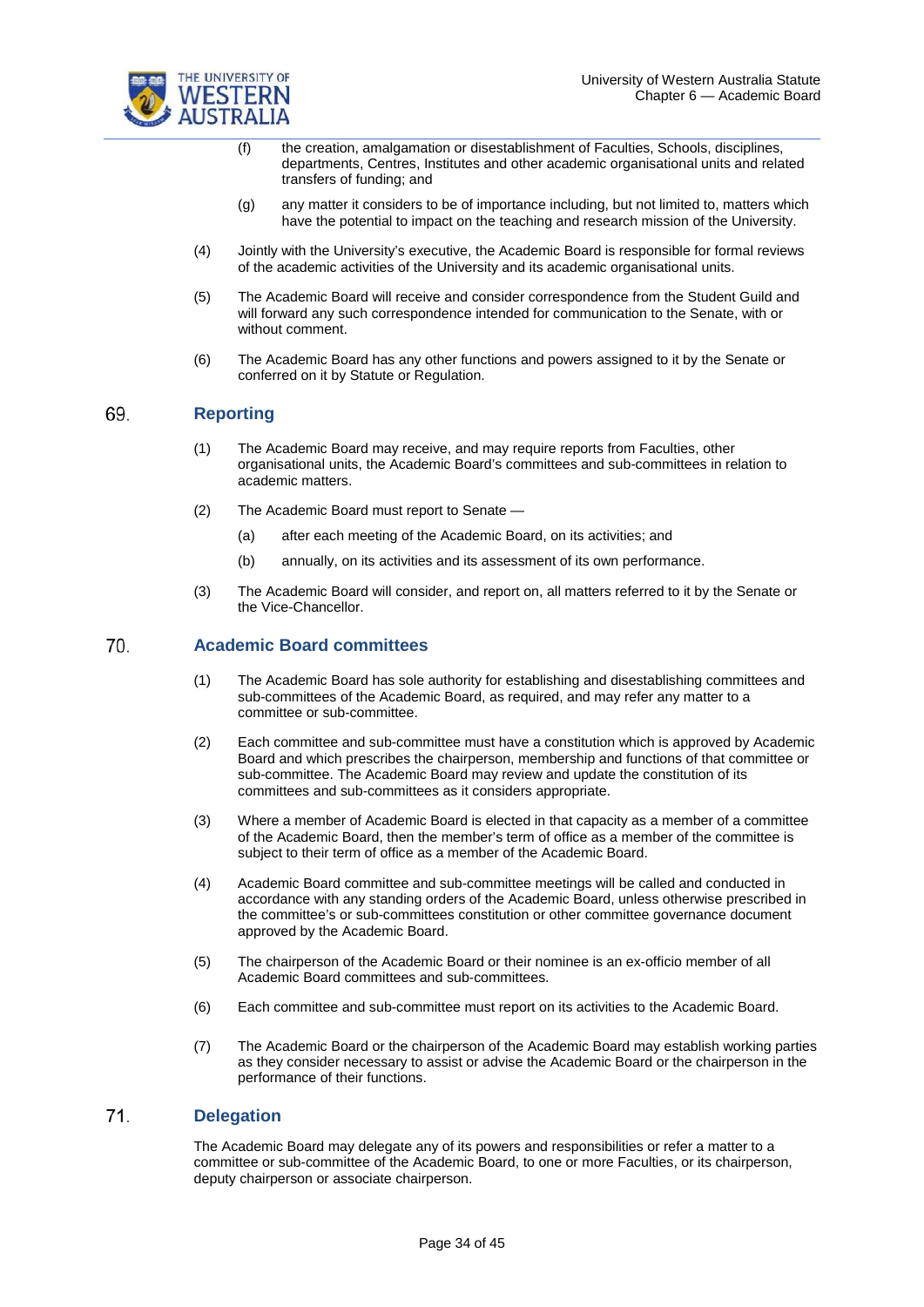

 $72.$ 

### **Academic Board Regulations**

Subject to the Act and in accordance with the Regulations —

- (1) the Academic Board may propose that the Senate make, amend or repeal Regulations pertaining to the Academic Board for the purpose of carrying out this Chapter; and
- (2) the Senate must consult the Academic Board regarding the making, amendment or repeal of Regulations pertaining to the Academic Board for the purpose of carrying out this Chapter.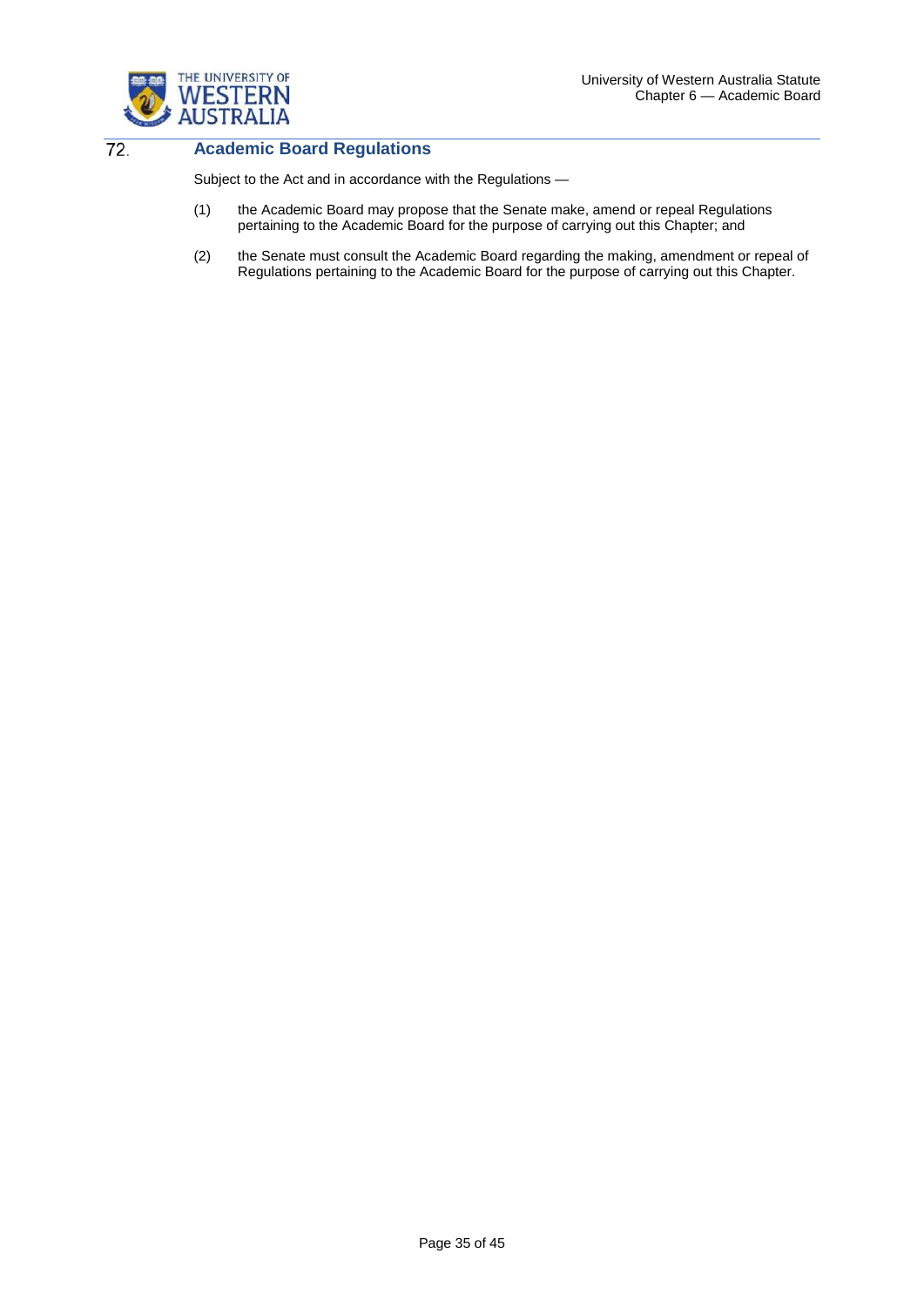

## **Chapter 7 — Faculties**

#### 73. **Faculty governance**

- (1) The Faculties are those approved as faculties by the Senate.
- (2) Each Faculty has a Faculty Board which exercises the powers and functions of the Faculty and is responsible for the conduct of Faculty business.
- (3) Each Faculty must have a governance document approved by the Academic Board, which sets out the constitution and membership of the Faculty and its committees and boards.
- (4) With the approval of the Academic Board, a Faculty may establish advisory boards which may include representation from professional bodies.
- (5) In accordance with the Act, the Senate must appoint a Head of Faculty for each Faculty for such term and on such conditions as determined by the Senate.
- (6) In the absence of the Head of Faculty, the Vice-Chancellor must appoint an acting Head of Faculty for a specified period to perform the duties of the Head of Faculty in their absence.

#### 74. **Functions**

- (1) Each Faculty offers Courses approved by Academic Board.
- (2) Subject to the University Legislation and resolutions of the Senate, the Faculty Board is responsible for the conduct of all Faculty business, including —
	- (a) determining the administration of the Faculty's Courses;
	- (b) providing advice to its Head of Faculty on all issues relating to the Faculty's resources;
	- (c) making recommendations to the Academic Board, through its Head of Faculty, on any matters related to research or the teaching of its Courses; and
	- (d) providing to other University committees or officers, through its Head of Faculty, advice on any matter referred to it for consideration.

#### 75. **Membership**

- (1) Each Faculty comprises
	- (a) the Head of Faculty;
	- (b) all Academic Staff in the Schools, Centres and Institutes within or funded by the Faculty;
	- (c) Academic Staff in other Schools, Centres and Institutes who teach in the Faculty's courses;
	- (d) the following ex-officio members
		- (i) the Chancellor;
		- (ii) the Pro-Chancellor;
		- (iii) the Vice-Chancellor;
		- (iv) the members of the University's executive;
		- (v) the Chair of the Academic Board; and
		- (vi) any other positions approved by the Academic Board; and
	- (e) any other categories of persons approved by the Academic Board.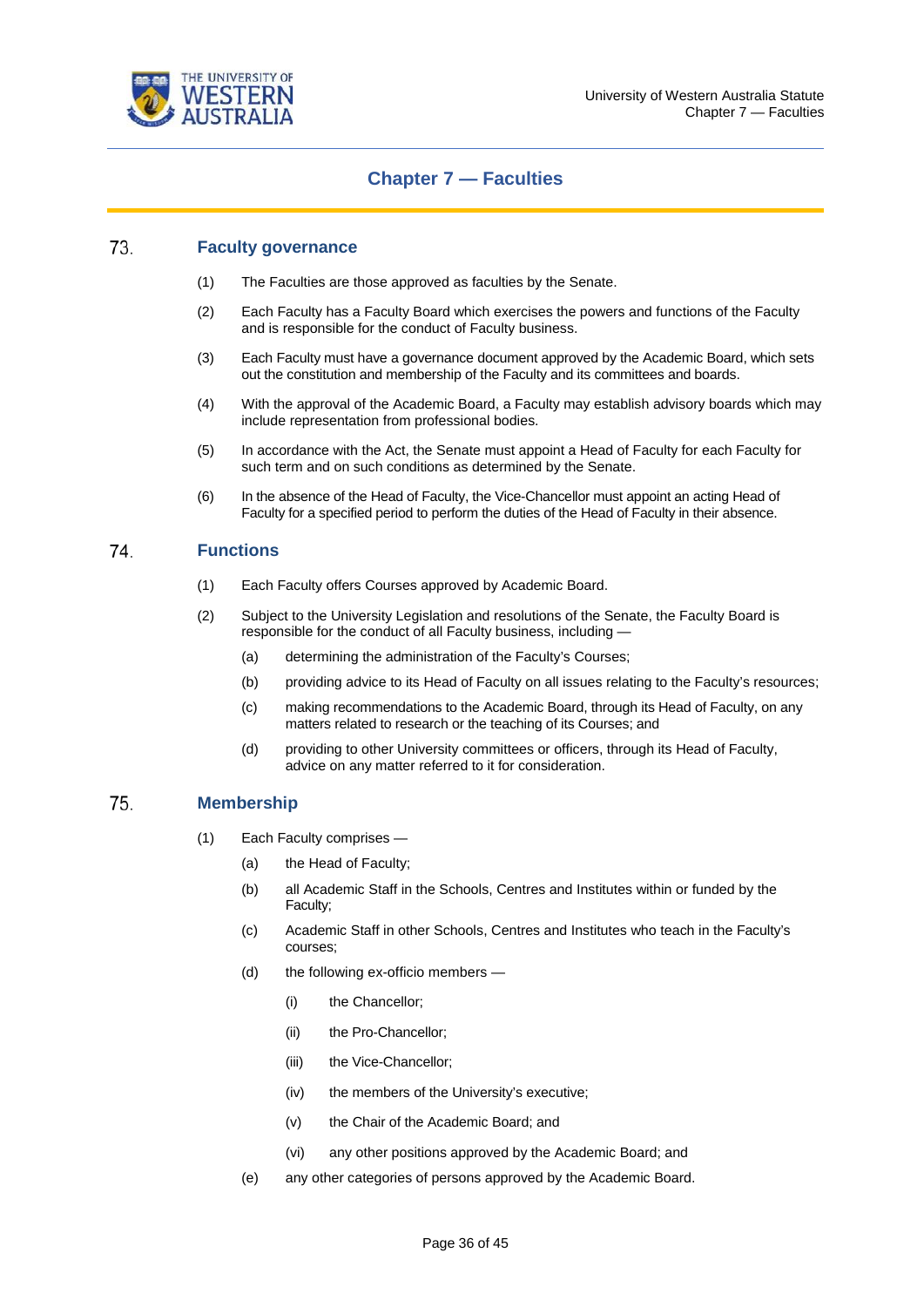

(2) The membership of each Faculty Board is to be prescribed in the Faculty's governance document approved by Academic Board under clause 73(3).

#### 76. **Faculty delegation**

- (1) A Faculty Board may, with the approval of the Academic Board, delegate any of its powers to its Head of Faculty, a Head of School or a Faculty committee.
- (2) A Head of Faculty may delegate any of the duties and responsibilities of the office to other officers or members of the Faculty for a specified period.

#### 77. **Faculty Board meetings**

Faculty Board meetings are called and conducted in accordance with the Faculty's governance documents approved by Academic Board under clause 73(3).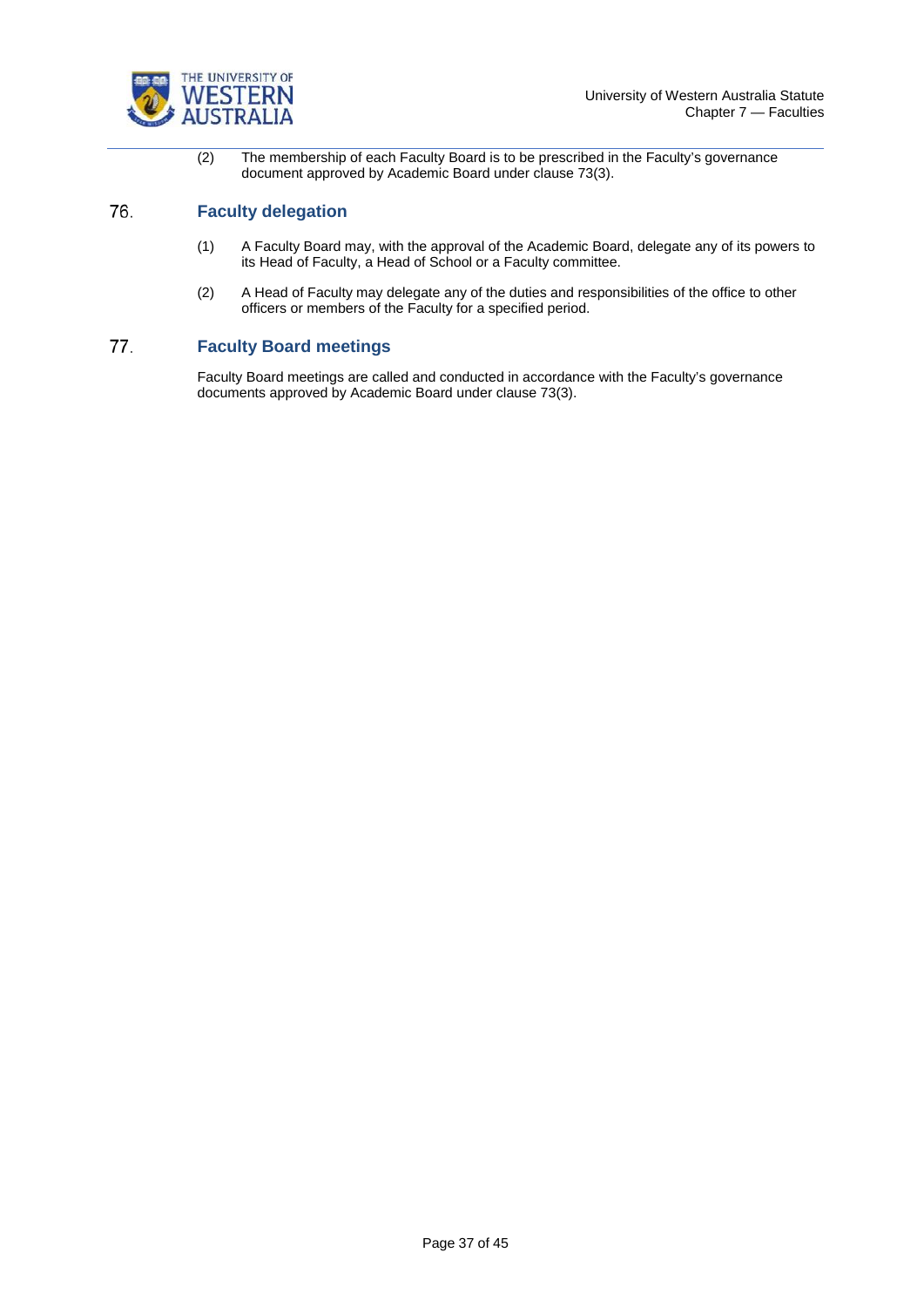

## **Chapter 8 — Admission, Enrolment, Scholarships & Prizes**

#### 78. **Admission and Enrolment**

- (1) The admission and enrolment of Students must be conducted in accordance with the University Legislation.
- (2) A person will not be enrolled in any program for any Award unless that person has complied with the enrolment requirements set out in the University's handbook, policies and procedures.
- (3) Upon enrolment, a Student is bound by the University Legislation.

#### 79. **Scholarships and prizes**

Scholarships and prizes are to be established in accordance with University policy and governed by conditions approved by the University in accordance with Chapter 6.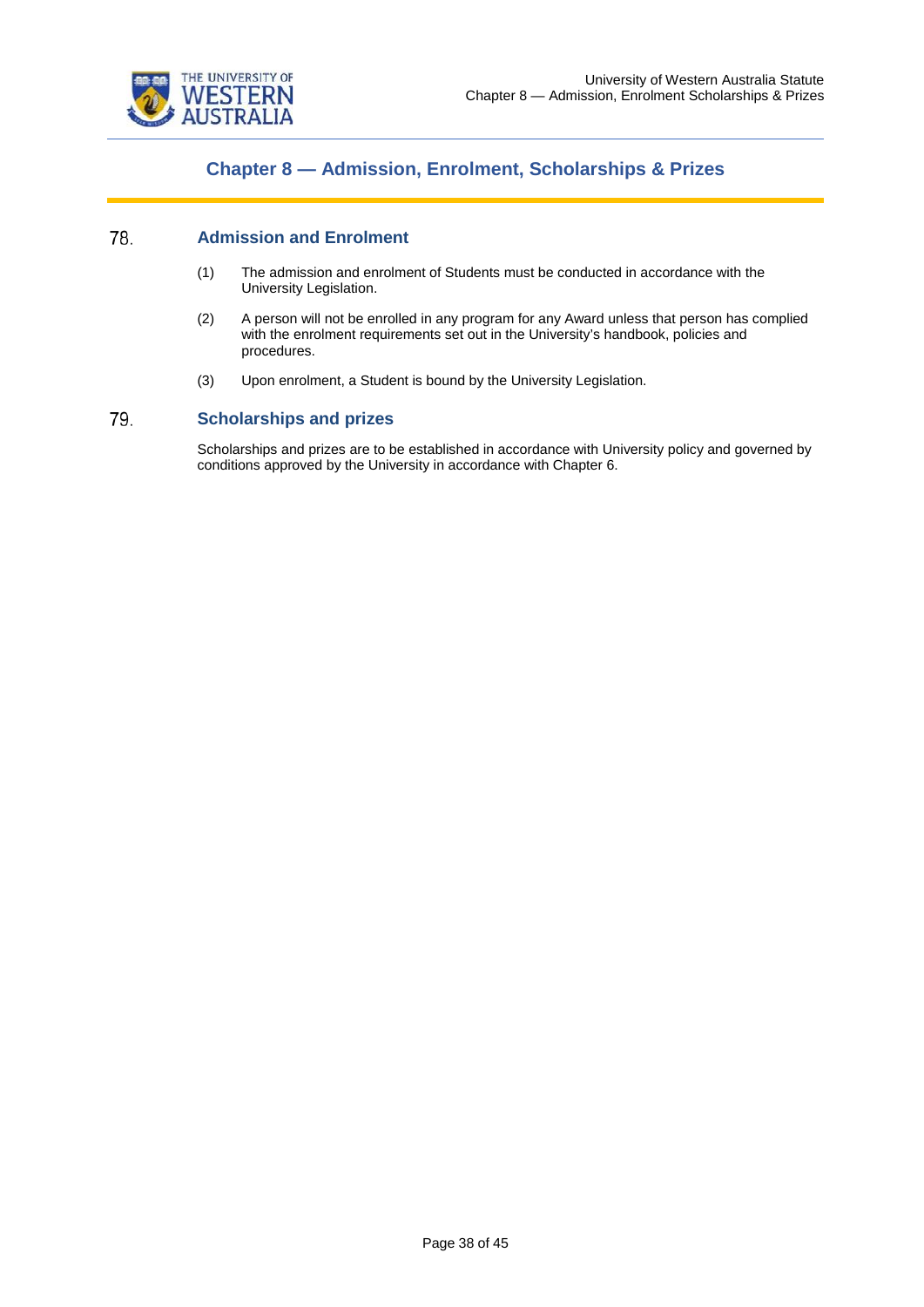

### **Chapter 9 — Awards, Honorary Degrees and Titles**

#### 80. **Conferral of Awards**

- (1) The Senate may confer an Award
	- (a) where a Student has completed the Award requirements set by Academic Board; or
	- (b) as an honorary degree in accordance with clause 81; or
	- (c) ad eundem gradum to a graduate of any other university, on the recommendation of the Academic Board.
- (2) To qualify for an Award of the University a student must
	- (a) complete the relevant course requirements as specified in the rules which apply to that Award; and
	- (b) comply with all rules which apply to that Award; and
	- (c) comply with all Statutes, By-laws, Regulations and Rules of the University.
- (3) With the exception of honorary degrees and degrees conferred posthumously, before an Award is conferred the candidate must sign the following declaration:

"*I hereby promise that I will maintain the rights and privileges of The University of Western Australia, and that I will endeavour at all times to uphold its dignity."*

- (4) Awards are conferred on behalf of the Senate by
	- (a) the Chancellor; and
	- (b) in the absence of the Chancellor, the Pro-Chancellor; and
	- (c) in the absence of both the Chancellor and Pro-Chancellor, the Vice-Chancellor.
- (5) An Award may be conferred posthumously.

#### 81. **Honorary degrees**

Note: The *[University of Western Australia Act 1911](https://www.legislation.wa.gov.au/legislation/statutes.nsf/law_a849.html)* includes provisions regarding the Senate's power to confer honorary degrees or other distinctions on persons approved by the Senate (Section 29).

- (1) The Senate may confer an honorary Award, including an honorary degree, on a person who the Senate considers has demonstrated distinguished service or achievements in accordance with University policy.
- (2) The **Honorary Degrees Committee** is a standing committee of the Senate which advises the Senate regarding the awarding of honorary degrees and honorary awards. The Senate may adopt or reject the recommendation of the Honorary Degrees Committee.
- (3) The membership of the Honorary Degrees Committee is prescribed in its constitution as approved by the Senate.
- (4) The criteria for the award of honorary degrees and awards is prescribed in University policy.

#### 82. **Register of graduates**

(1) The Senate must maintain a register of graduates containing the name and address of every person to whom an Award has been granted, and the particulars of the Award.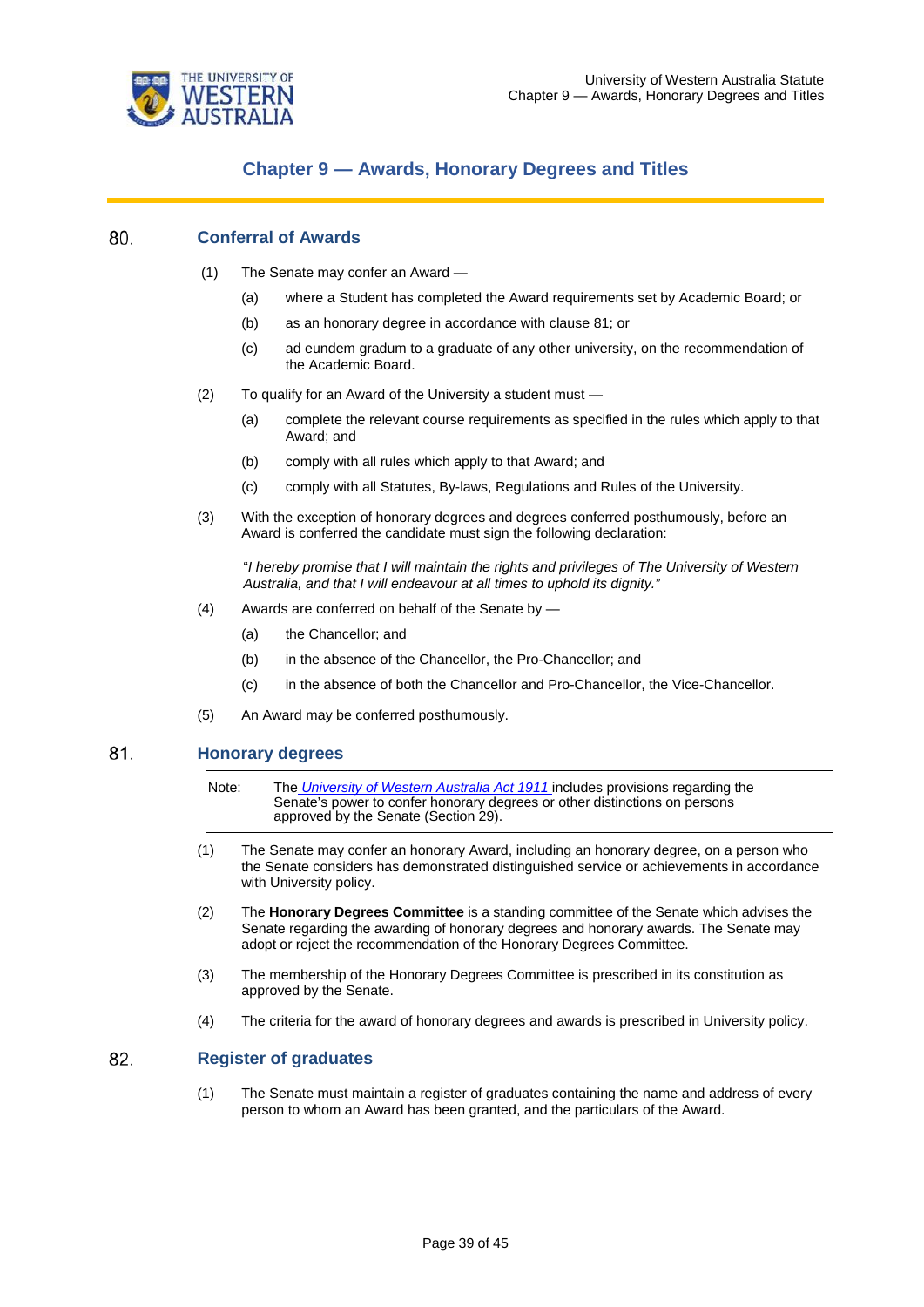

- (2) No person is considered to hold an Award of the University unless their name and the Award are recorded in the register of graduates.
- (3) The register of graduates must not be altered or amended unless
	- (a) the Award has been revoked in accordance with clause 83; or
	- (b) the Senate directs that an error or omission be corrected.

#### 83. **Revocation of Awards**

- (1) The Senate may revoke
	- (a) an honorary degree in accordance with University policy; or
	- (b) any other Award where it was awarded in error.
- (2) When an Award is revoked the name of the person must be removed from the register of graduates.
- (3) The Senate may revoke an Award under this Statute even if the Award was conferred before the commencement of this Statute.
- (4) The Senate may reinstate a revoked Award where it is satisfied that there is good cause to do so, in which case the person's name must be restored to the Register of Graduates.

#### 84. **Titles**

The Senate may, in accordance with the University's policies, confer a title on a person who is associated with the University.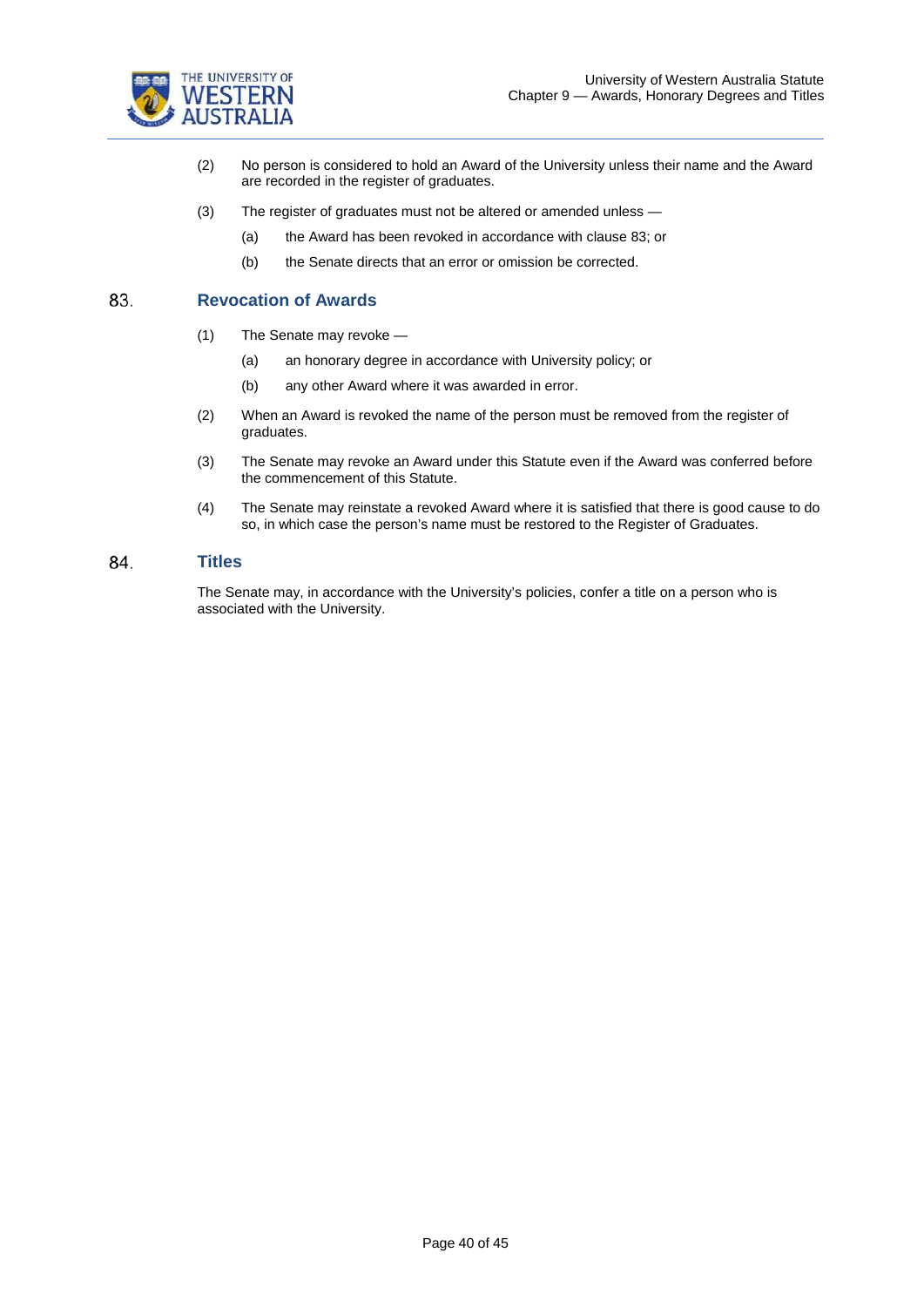



## **Chapter 10 — Student conduct and discipline**

#### 85. **Student conduct**

- (1) A Student commits misconduct if he or she beaches a University student conduct standard.
- (2) University student conduct standards are prescribed in the Regulations.

#### 86. **Penalties for misconduct**

A Student who is found to have committed misconduct may be liable to the penalties prescribed under the Regulations.

#### 87. **Board of Discipline**

There is a **Board of Discipline** constituted and conducted in accordance with the Regulations and the relevant policies and procedures.

#### 88. **Powers regarding misconduct**

The Board of Discipline and the officers specified in the Regulations have the power to determine matters of Student conduct and, where appropriate, impose penalties as specified in the Regulations.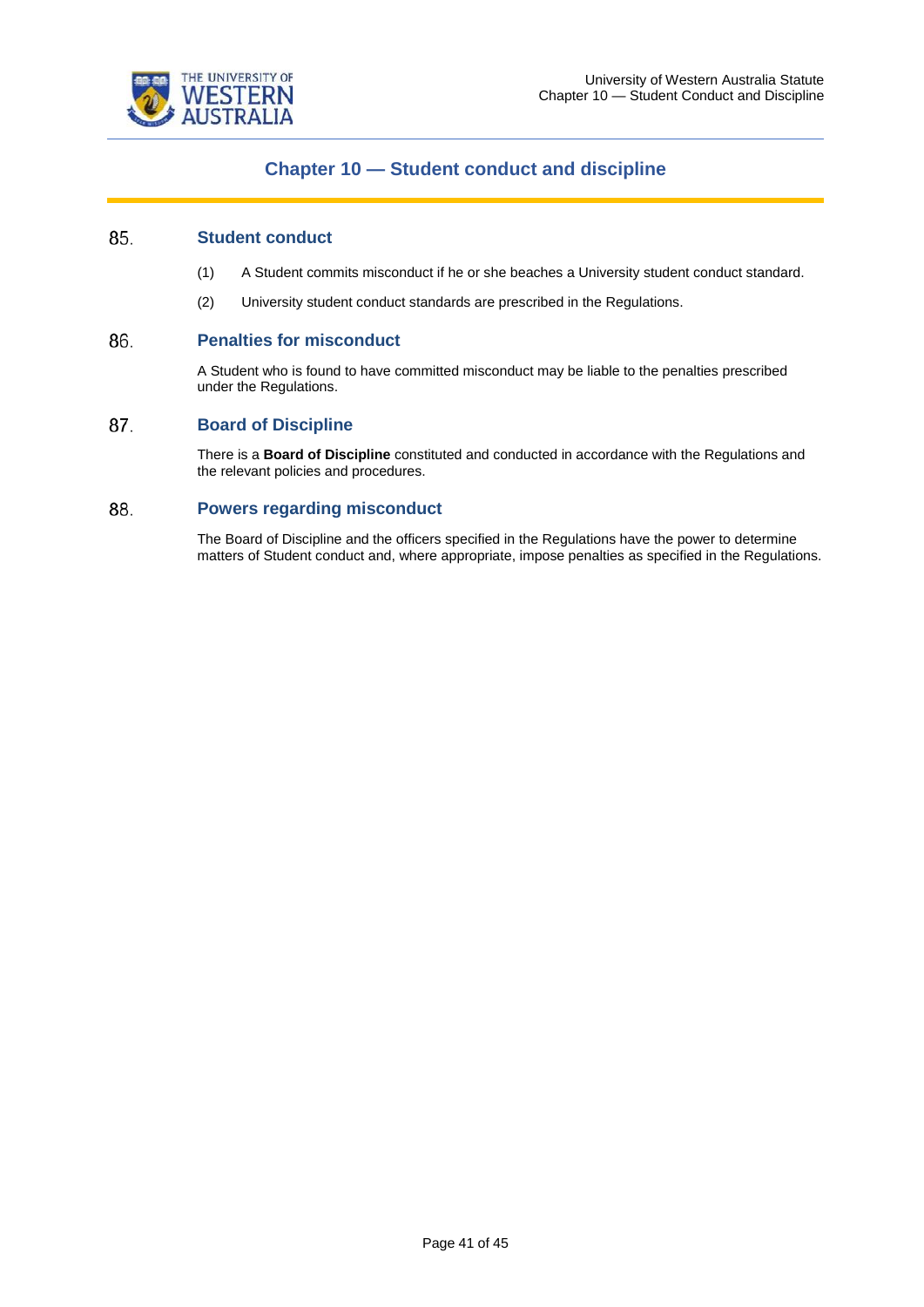

## **Chapter 11 — Affiliation**

Note: The [University of Western Australia Act 1911](https://www.legislation.wa.gov.au/legislation/statutes.nsf/law_a849.html) includes information regarding the Senate's power to make statutes regarding affiliation to, or connection with, the University.

#### 89. **Affiliation**

- (1) Subject to the University Legislation, the Senate may approve an agreement for the University to affiliate with any college, institution, organisation or other body the Senate considers appropriate.
- (2) Subject to clause 89(6), the affiliation of an external body to the University must be effected by a formal agreement entered into by the University on such conditions as the Senate thinks fit.
- (3) The Senate may set the manner and form of affiliation agreements.
- (4) The initial term of affiliation must not exceed five years, but may be extended if approved by the Senate.
- (5) The Senate must ensure continuing affiliations are reviewed at least once every five years.
- (6) Affiliations approved prior to the commencement of this Regulation remain valid even if they have not been effected by a formal agreement, and remain valid until otherwise resolved by Senate.
- (7) A fully executed affiliation agreement made in accordance with this clause 89 and stating that an institution, organisation or body is affiliated to the University is conclusive evidence of affiliation in accordance with this Statute.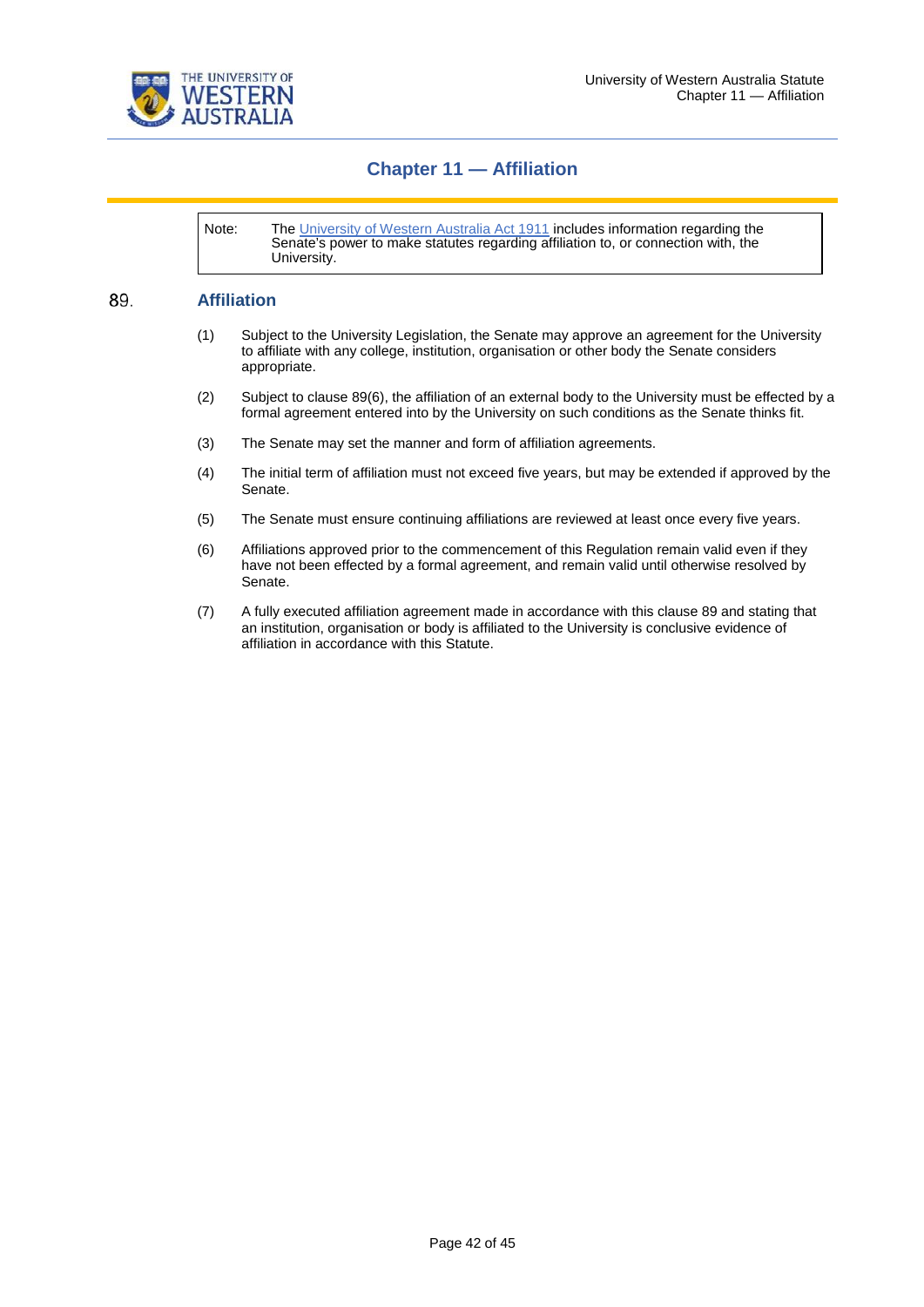

## **Chapter 12 — Common Seal of the University**

Note: The *[University of Western Australia Act 1911](https://www.legislation.wa.gov.au/legislation/statutes.nsf/law_a849.html)* requires By-laws and Statutes to be sealed with the common seal of the University.

#### 90. **Custody of the common seal**

The University Secretary must maintain custody of the Common Seal of the University.

#### 91. **Use of the common seal**

- (1) The Common Seal of the University must not be used except as authorised by the Act, this Statute or by the Senate.
- (2) Subject to (4), the Common Seal of the University may only be affixed by  $-$ 
	- (a) the University Secretary; or
	- (b) a person authorised by the University Secretary or the Senate.
- (3) The Common Seal of the University may only be affixed to
	- (a) certificates of degrees, diplomas or other qualifications granted or conferred by the Senate;
	- (b) Statutes of the University;
	- (c) By-laws of the University; and
	- (d) other documents or classes of documents as authorised by the Senate.
- (4) If the University Secretary is not available to affix the Common Seal of the University, then the Chancellor, Pro-Chancellor or Vice-Chancellor may direct that the Common Seal of the University be affixed to a document, but must as soon as possible report to the Senate on the fixing of the Common Seal of the University and the reason for it.
- (5) The affixing of the Common Seal of the University must be attested by the Chancellor, the Pro-Chancellor or the Vice-Chancellor.

#### 92. **Register of use of common seal**

The University Secretary must maintain a register of all documents to which the Common Seal of the University has been affixed, which must include the —

- (1) nature of the document;
- (2) date on which the Common Seal of the University was affixed;
- (3) authority for affixing the Common Seal of the University; and
- (4) name and position of the person attesting the affixing of the Common Seal of the University.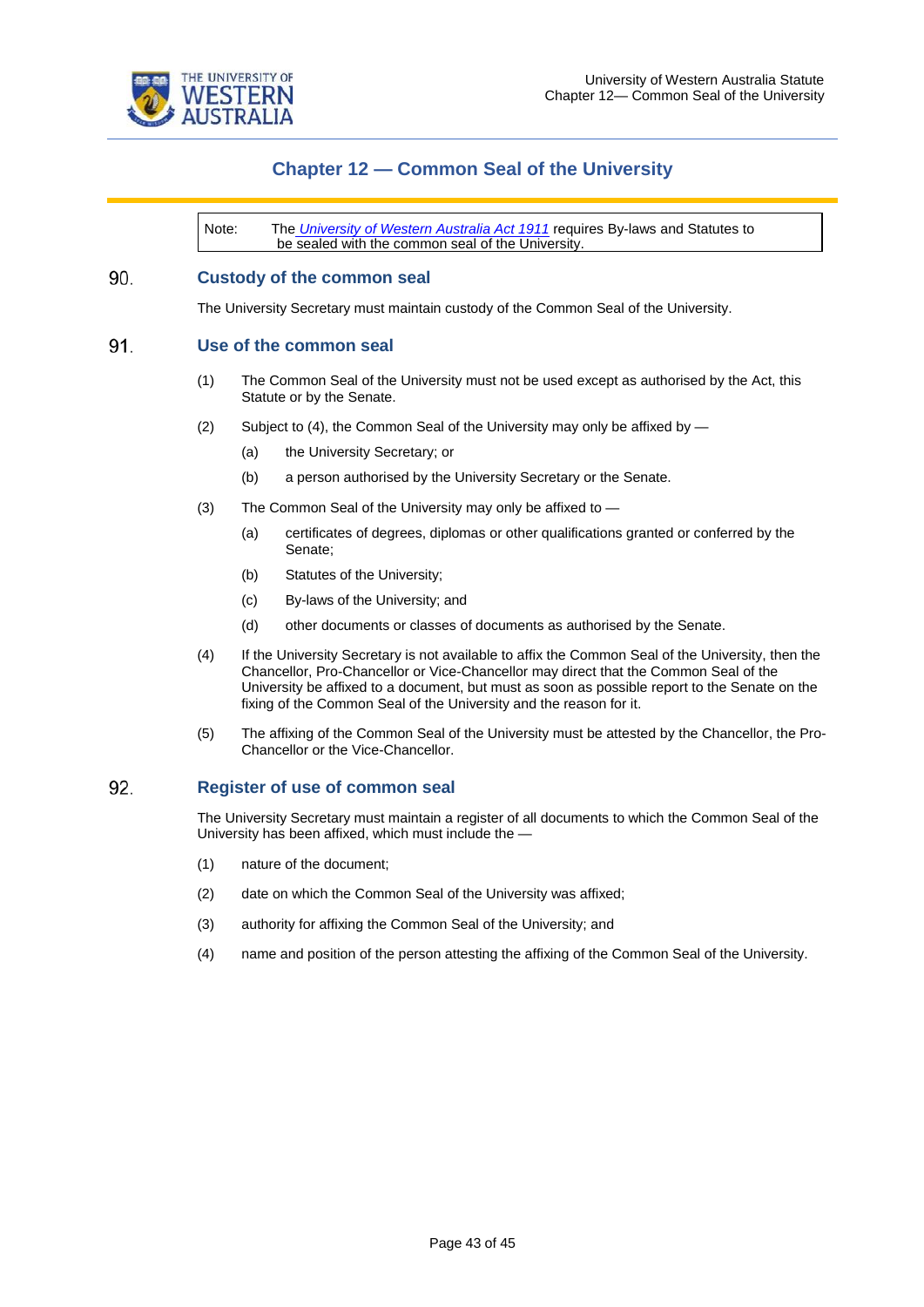

### **Chapter 13 — General provisions**

#### 93. **Making, amending and promulgating Regulations**

- (1) Regulations are made by Senate resolution under Section 16E and promulgated on the University's official website. The time of promulgation will be the time at which the Regulations are published on the University's official website.
- (2) Regulations may be amended or repealed by  $a$ 
	- (a) Statute; or
	- (b) provision of the same Regulations which comes into operation on a later date; or
	- (c) resolution of Senate.

#### 94. **Repeal of Statutes**

The following Statutes are repealed:

- (1) Statute 1. The Senate
- (2) Statute 2. Seal of the University
- (3) Statute 3. Admission Ad Eundem Gradum
- (4) Statute 4. Applications for Admission to Convocation under Section 17(1)(c)
- (5) Statute 6. Applications for Admission to Degrees under Section 31(1)(o)
- (6) Statute 7. Admission to Courses of the University
- (7) Statute 8. The Faculties
- (8) Statute 9. Convocation
- (9) Statute 10. Vice-Chancellor
- (10) Statute 11. Academic Dress
- (11) Statute 12. Method of Election by Convocation of Persons to be Members of the Senate
- (12) Statute 13. Affiliated and Associated Institutions
- (13) Statute 14. Granting and Conferring of Degrees and Diplomas
- (14) Statute 17. Student Discipline
- (15) Statute 18. Hackett Student Fund
- (16) Statute 19. Academic Board
- (17) Statute 20. Guild of Undergraduates
- (18) Statute 21. Australian Music Examinations Board
- (19) Statute 22. Gledden Trust
- (20) Statute 23. Registrar
- (21) Statute 24. Affiliation of University Colleges
- (22) Statute 28. Superannuation Scheme
- (23) Statute 30. Deputy Vice-Chancellor
- (24) Statute 31. Scholarships and Prizes